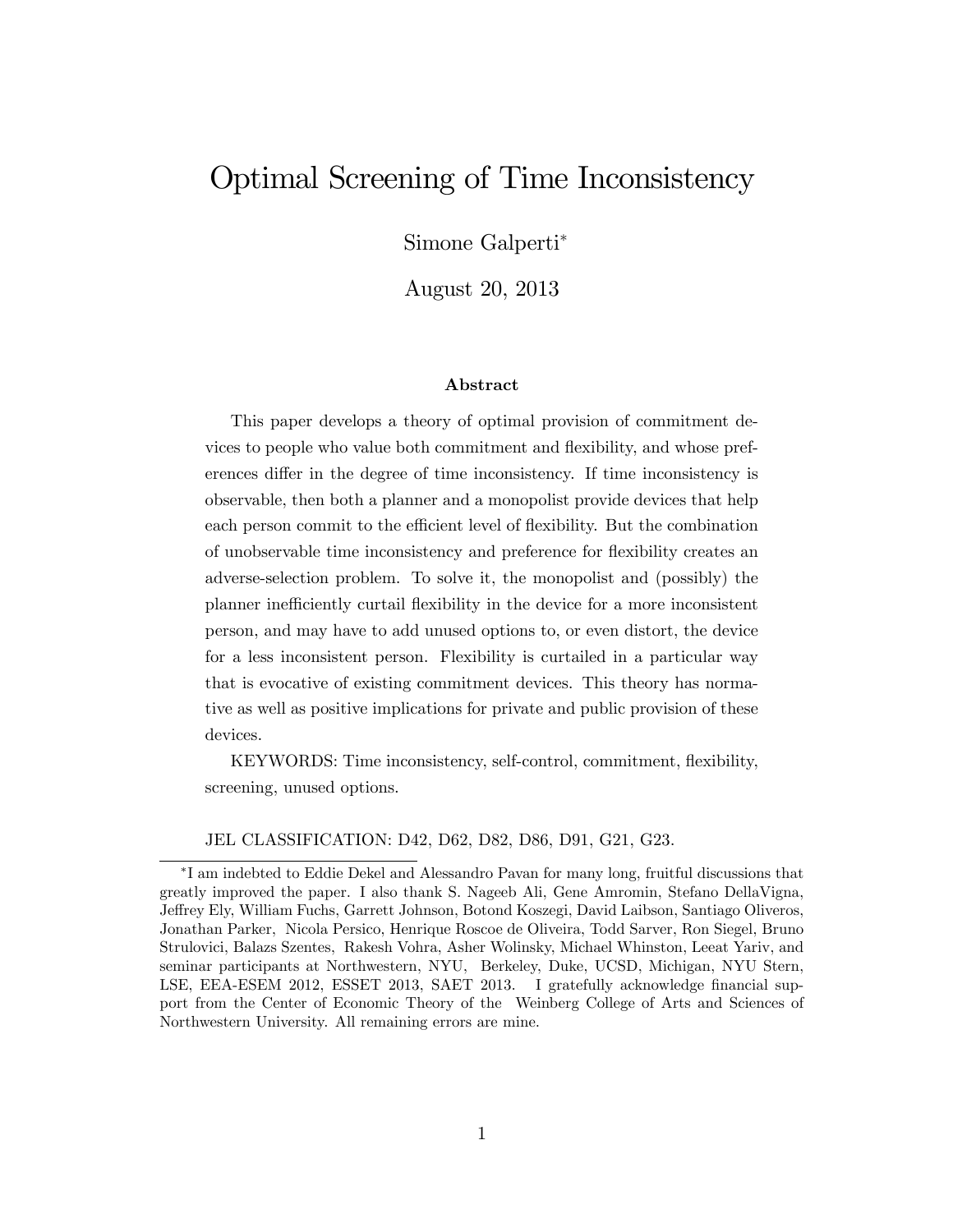## 1 Introduction

Evidence suggests that many people have self-control problems (see DellaVignaís (2009) survey). Often aware of these problems, people demand commitment devices. This demand has received the attention of different institutions: Firms, like StickK and GymPact, sell devices that help people commit to their goals, and some governments set up tax incentives to help people adequately save for retirement in the US, through devices like individual retirement accounts  $(IRAs)$  and  $401(k)$ plans.<sup>1</sup> But, uncertain about the future, people demand commitment devices that also allow for flexibility. Can firms or governments satisfy these opposite desires for commitment and flexibility? Moreover, the degree of self-control—and hence the demand for commitment—varies across people and is not immediately detectable. How does this affect the provision of commitment devices?

This paper answers these questions by developing a theory of optimal provision of flexible commitment devices—from the point of view both of a profitmaximizing firm and of a welfare-maximizing planner. The paper first shows that the *combination* of people's demand for flexibility and superior information on their self-control creates an adverse-selection problem. Then, it shows that this problem leads to a trade-off between commitment and flexibility, and characterizes how, as a result, the firm and (possibly) the planner optimally curtail flexibility for people with self-control problems. This theory could be a basis to guide private and public provision (or regulation) of commitment devices, to predict its possible inefficiencies, and to explain some broad features of existing commitment devices.

The model features a provider (she), an agent (he), and two periods. In period 1, the provider offers the agent a device that, in period 2, allows him to choose among several actions and, for each action, charges a payment. An example would be a savings device that allows the agent to make deposits and withdrawals, whose amount determines a fee or a tax. In period 1, the agent desires flexibility (in the sense of Kreps (1979)) because his preference over period-2 actions depends on an uncertain state; importantly, the state is not contractible. Moreover, in period 1, the agent can desire commitment because his preference can be time inconsistent (Strotz (1956)). In line with most of the literature, this paper uses the period-1

<sup>&</sup>lt;sup>1</sup>Other typical examples of commitment devices include automatic drafts from checking to investment accounts, Christmas clubs, rotating savings and credit associations, microcredit savings accounts in developing countries, fat farms, and programs to reduce consumption of cigarettes, alcohol or drugs. (See Ashraf et al. (2003), Ashraf at al. (2006), DellaVigna and Malmendier (2004, 2006), Bryan et al. (2010)).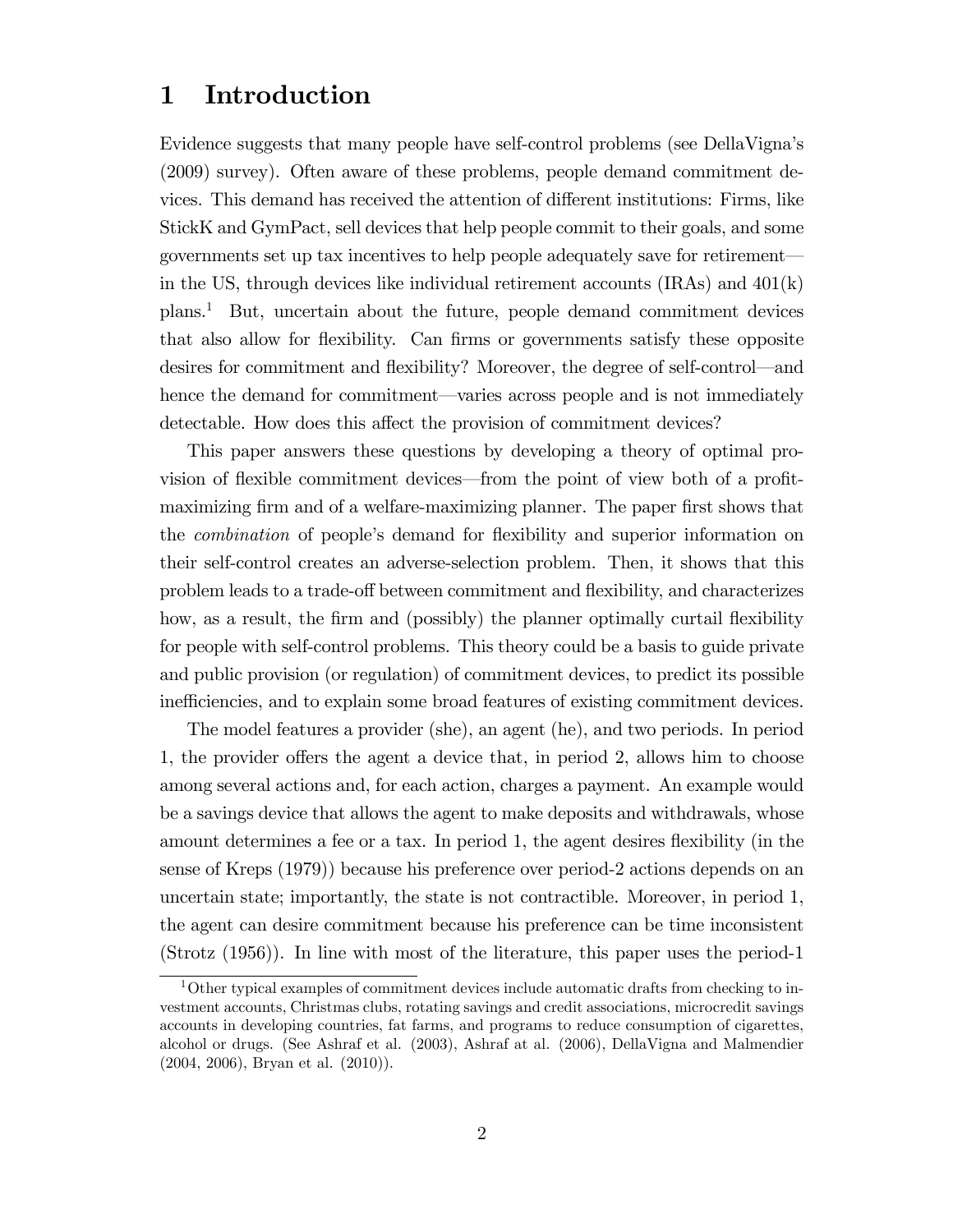preference to measure efficiency. Finally, only the agent knows his degree of time inconsistency—his type—from period 1. For illustration, suppose the agent can be either consistent (type C) or inconsistent (type I).

It is common to think that coexisting preferences for commitment and for flexibility must involve a trade-off, which may be reflected in the design of commitment devices, even when the provider observes the agent's degree of inconsistency (Amador et al. (2006); Ambrus and Egorov (2013); Bond and Sigurdsson (2013)). In contrast, Section 3 shows that, without restrictions on monetary incentives (the device payments), it is possible to design a device that commits type  $I$  to a flexible plan of action that is efficient in each state. Moreover, if types were observable, the provider would always offer  $I$  an efficient device—even if she cares only about proÖts. This is because, in period 1, type I knows his self-control problems and therefore is willing to pay more for an efficient device.<sup>2</sup> Section 3 also shows how efficient devices must feature different payments as the agent's degree of inconsistency changes; nonetheless, they all induce a behavior with the same level of flexibility. Concretely, in a savings application, an efficient device for I—but not that for C—penalizes withdrawals and rewards deposits; in an exercising application, it penalizes missed workouts and rewards attended ones. Nonetheless, in each state, savings and workouts are the same across types.

With unobservable types, however, the question is whether it is possible and, in particular, optimal to make each type self-select an efficient device. Section  $4$ , the core of the paper, first shows that a less inconsistent agent values any flexible device strictly more than a more inconsistent agent, creating the adverse-selection problem. This is because, for example, an efficient savings device for I rewards deposits and penalizes withdrawals. But if C takes this áexible device, thanks to his higher self-control, he expects to incur less penalties and enjoy more rewards than I; as a result, C expects a higher payoff. As in usual screening models, for  $C$ not to take the device for I, the device for C must then grant him an information rent. But in contrast to those models, unfortunately, the rent that makes C just prefer the device for himself can suddenly make I strictly prefer this device too. Intuitively, a device for C does not feature payments that will solve I's self-control problems, yet Cís minimal rent can still be enough to lure I. This possibility creates an unusual situation: When designing each device, the provider has to worry about *both* types' incentives to mimic one another.

Section 4 then derives the screening devices that solve this unusual adverse-

<sup>&</sup>lt;sup>2</sup>This result generalizes a result of DellaVigna and Malmendier  $(2004)$ .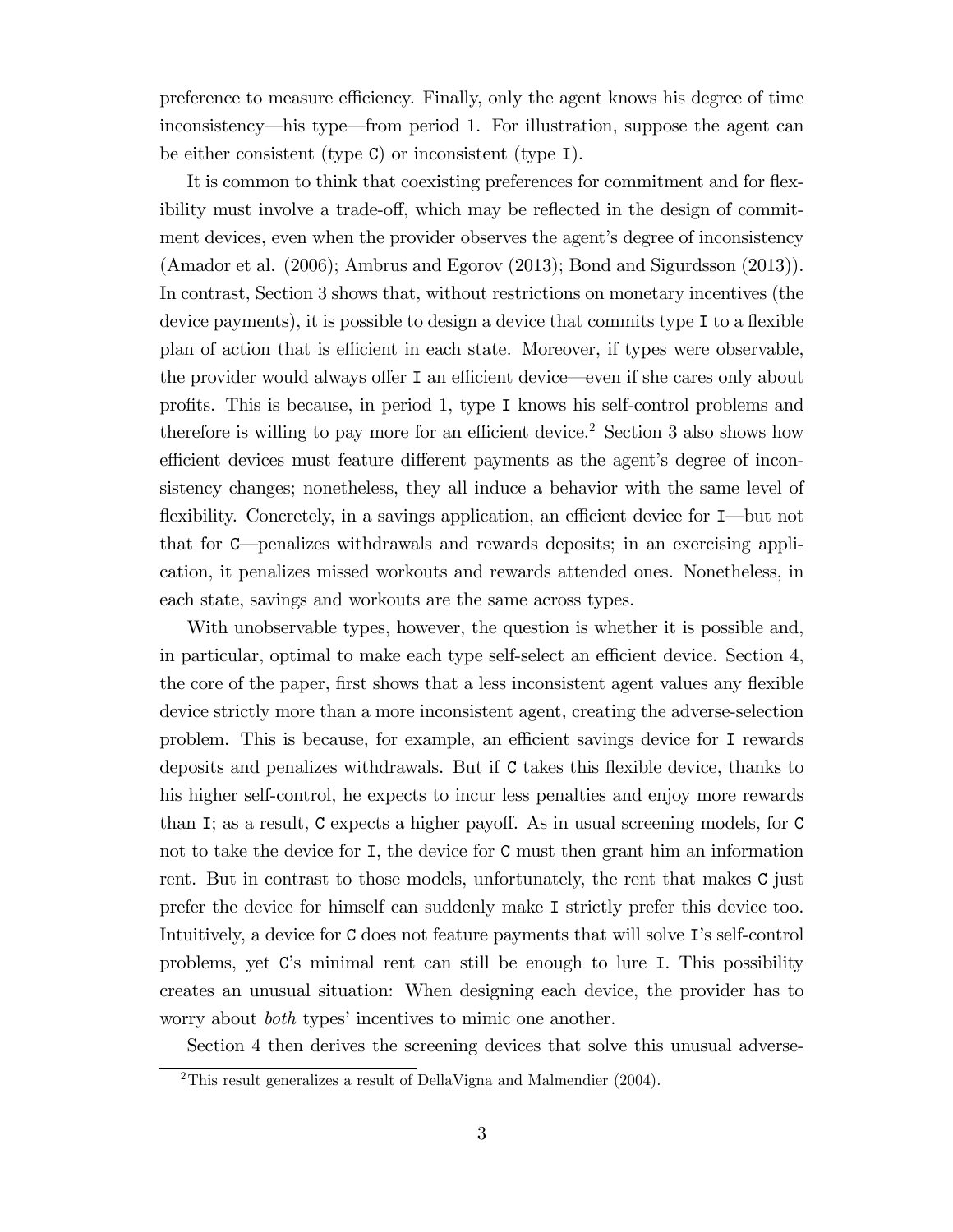selection problem. This derivation involves designing, for each type, a menu of actions and associated payments and requires some nonstandard techniques (see below).

The screening device for I curtails flexibility below efficiency. Although in principle it can do so in many ways, this paper tightly characterizes the optimal way: Flexibility is curtailed at both ends of the efficient choice range. Specifically, type I reacts to both high and low states less than efficiently—resulting in a narrower choice range—and does not react at all to extreme states, again both high and low. These inefficiencies are induced by modifying the payments I faces in an efficient device. For example, suppose there are four states,  $s_2 > s_1 >$  $s_{-1} > s_{-2}$ , with corresponding efficient savings 2, 1, -1, and -2 (the last two are withdrawals). Then, the device for I makes him save, say, 0.9 in  $s_1$  and  $s_2$  and  $-0.5$  in  $s_{-1}$  and  $s_{-2}$ , by making the withdrawal penalties stiffer and the deposit rewards weaker beyond certain amounts. Intuitively, the device for I curtails flexibility, because by committing  $I$  to a less flexible savings plan, it also gives  $C$ fewer chances to benefit from his higher self-control and thus cuts the rent that is necessary to make C choose the device for himself.

The screening device for C may also have to depart from the optimal device under observable types, in order to ward off I. The first strategy the provider adopts to do so is unconventional. In standard models with only time-consistent agents, the provider would have to distort C's choices to deter I from mimicking C. Here, instead, she first adds options C never uses but I views as temptations, to an otherwise efficient device for  $C$ , thus making it less attractive for  $I$ . But to ward off I, the unused options must be tempting enough; otherwise, the provider will also have to distort C's choices. Therefore, screening time inconsistency violates the usual 'no distortion at the top' property that marks previous screening models, both static and dynamic (e.g., Mussa and Rosen (1978); Courty and Li (2000); Battaglini (2005)).

Some features that distinguish the screening devices from the efficient ones are broadly consistent with existing commitment devices. For example, some devices that incentivize savings—like IRAs and  $401(k)$  plans—also restrict both withdrawals and deposits through dear monetary penalties; and there is evidence consistent with the principle that such restrictions dissuade people who value flexibility more than commitment from using those devices (Amromin (2002, 2003)). As another example, some devices that provide monetary incentives to work out regularly—like GymPact—also limit the maximum and minimum number of work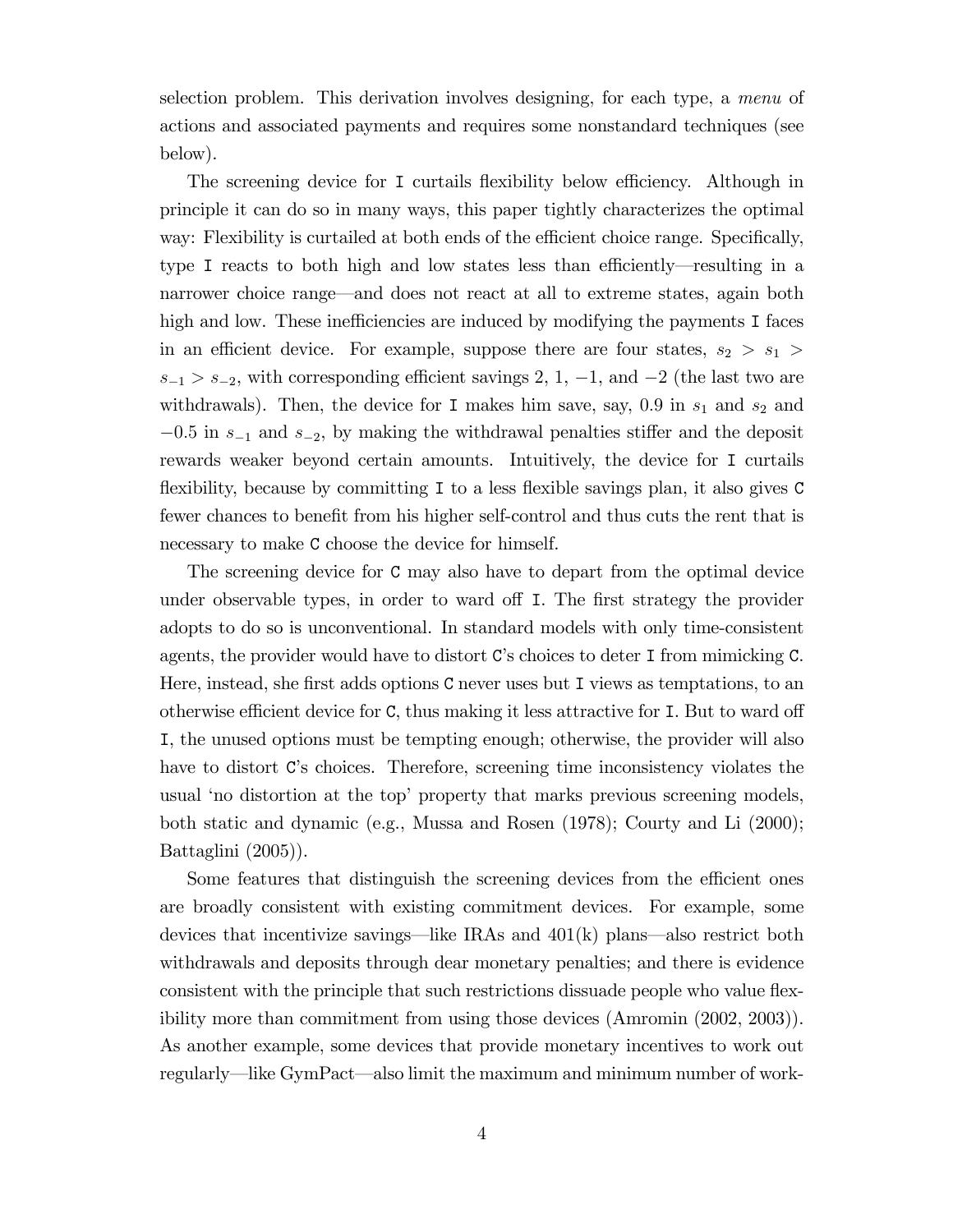outs they incentivize. Section 4.4 discusses this evidence and alternative explanations.

This paper relates to the literature on the trade-offs between preferences for commitment and for flexibility. Amador et al. (AWA) (2006), Ambrus and Egorov (AE) (2013), and Bond and Sigurdsson (BS) (2013) characterize commitment policies an inconsistent agent would impose on himself, when he also values reacting to future information. These papers assume technology constraints on the feasible policies—they rule out monetary transfers across states—which, as noted, can lead to trade-offs between commitment and flexibility. In contrast, in the present paper without restrictions on transfers, a tension between commitment and flexibility arises from a quite different, perhaps unexpected, source: information constraints. AWA, AE, and BS also discuss how the agent can implement his policies with contracts already available in the market (like illiquid assets), even though they are not designed to serve as commitment devices. In contrast, this paper explicitly studies the provision of such devices by third parties like banks, gyms, or governments.<sup>3</sup> Section 4.4 compares the policy implications of AWA, AE, BS with those of this paper.

Other papers have studied the problem of designing incentives, or contracts, for agents with low self-control. This paper, however, is the first to characterize the optimal provision of commitment devices to agents who value both commitment and flexibility, and privately know their degree of time inconsistency. In some earlier papers (e.g., OíDonoghue and Rabin (1999b); DellaVigna and Malmendier  $(2004)$ , the agent has no private information when he is offered a contract.<sup>4</sup> In other papers (e.g., Eliaz and Spiegler (ES) (2006); Esteban and Miyagawa (EM) (2006b); Heidhues and Koszegi (HK) (2010)), the agent has some private information from the outset, but has no preference for flexibility. Moreover, in ES, the agent privately knows whether he is aware of his time inconsistency, but its actual degree is known to the mechanism designer. ES therefore study a different screening problem: For instance, if the agent can be of two types—sophisticated or naive—then the designer can always screen them without losing any profit (see Spiegler  $(2011)$ ). In contrast, here she can never screen C and I without losing

 $3\text{O}$ Onoghue and Rabin (2007) as well as Bryan et al. (2010) ask whether markets can provide products that solve peopleís commitment problems, but leave the answer to future research.

<sup>&</sup>lt;sup>4</sup>Solving specific cases of DellaVigna and Malmendier's  $(2004)$  model, Jianye  $(2012)$  shows that their results may change if the agent has private information on different aspects of his preference, including the degree of time inconsistency.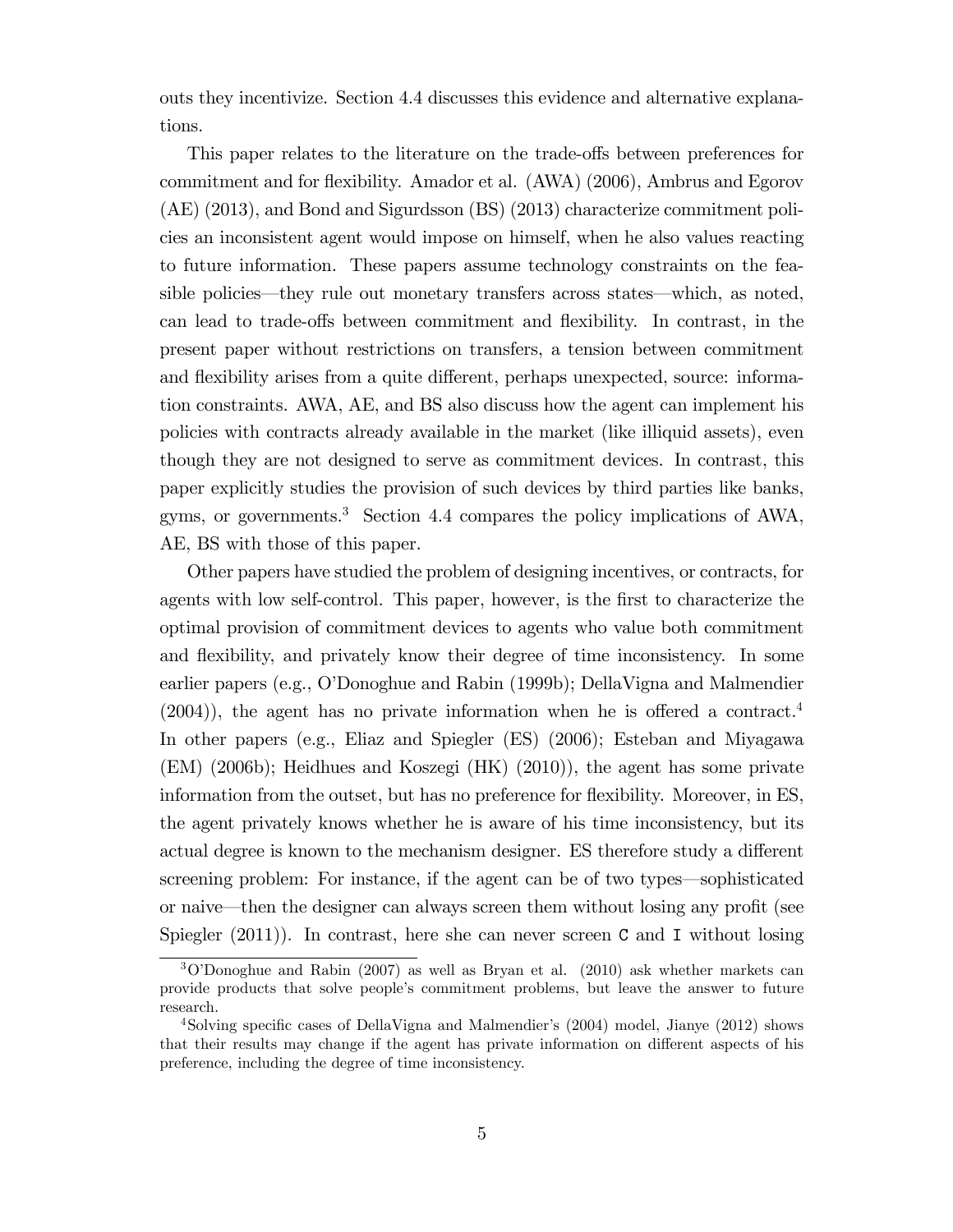profits. In EM, the designer has to screen the agent's valuation for her good—not his degree of inconsistency. However, EM show that the agent's low self-control can help the designer extract more profits than in standard monopolistic-screening models. Finally, even when allowing for asymmetric information from the outset, HK focus on settings in which self-selection is guaranteed by the contracts that are optimal under symmetric information.<sup>5</sup>

The result that the device for type C may have to contain unused options is based on a key insight of Gul and Pesendorfer (2001): Agents who are prone to temptations (or are time inconsistent) dislike menus with more options, as such menus make the woes of temptation more likely. This insight is also behind related results in BS and EM. The present model, however, differs in ways that lead to substantive differences in when and how the provider has to rely on unused options, as explained in Section 4.4.

By examining welfare maximization, this paper also speaks to the literature on optimal paternalism (e.g., OíDonoghue and Rabin (2003)). It indicates a reason for some public provision of commitment devices: The inability to observe people's self-control problems leads profit-maximizing firms to create inefficiencies for those who most need commitment.<sup>6</sup> In general, a paternalistic planner can achieve higher efficiency. She may, however, not be able to reach full efficiency, because of the adverse-selection problem identified in this paper. In the specific case of devices that rely on taxation, like IRAs and 401(k) plans, this paper also shows that the planner will face a trade-off between her corrective goal—helping I save adequately for retirement—and her redistributive goal—collecting tax revenues from C.

Finally, this paper relates to the literature on dynamic mechanism design. On the methodological side, it highlights the following point about direct mechanisms. We know from Myerson (1986) that, in models with only time-consistent agents, one can always restrict attention to mechanisms that describe only options on the truthful path of play, thus preventing the agents from revealing lies. But with time-inconsistent agents, this is not true: To find the optimal mechanisms, one must allow for off-path options and thus allow the agents to reveal if they lie even though lies never occur in equilibrium (see Section 4.1). On the technical side, this paper uses nonstandard and recent methods to find the mechanisms

<sup>&</sup>lt;sup>5</sup>The literature on contracting with behaviorally biased agents also includes, among others, DellaVigna and Malmendier (2006); Esteban and Miyagawa (2006a, 2007); Eliaz and Spiegler (2008); Grubb (2009); and Spiegler (2011).

 $6$ Section 5.2 argues that competition alone may fail to remove these inefficiencies.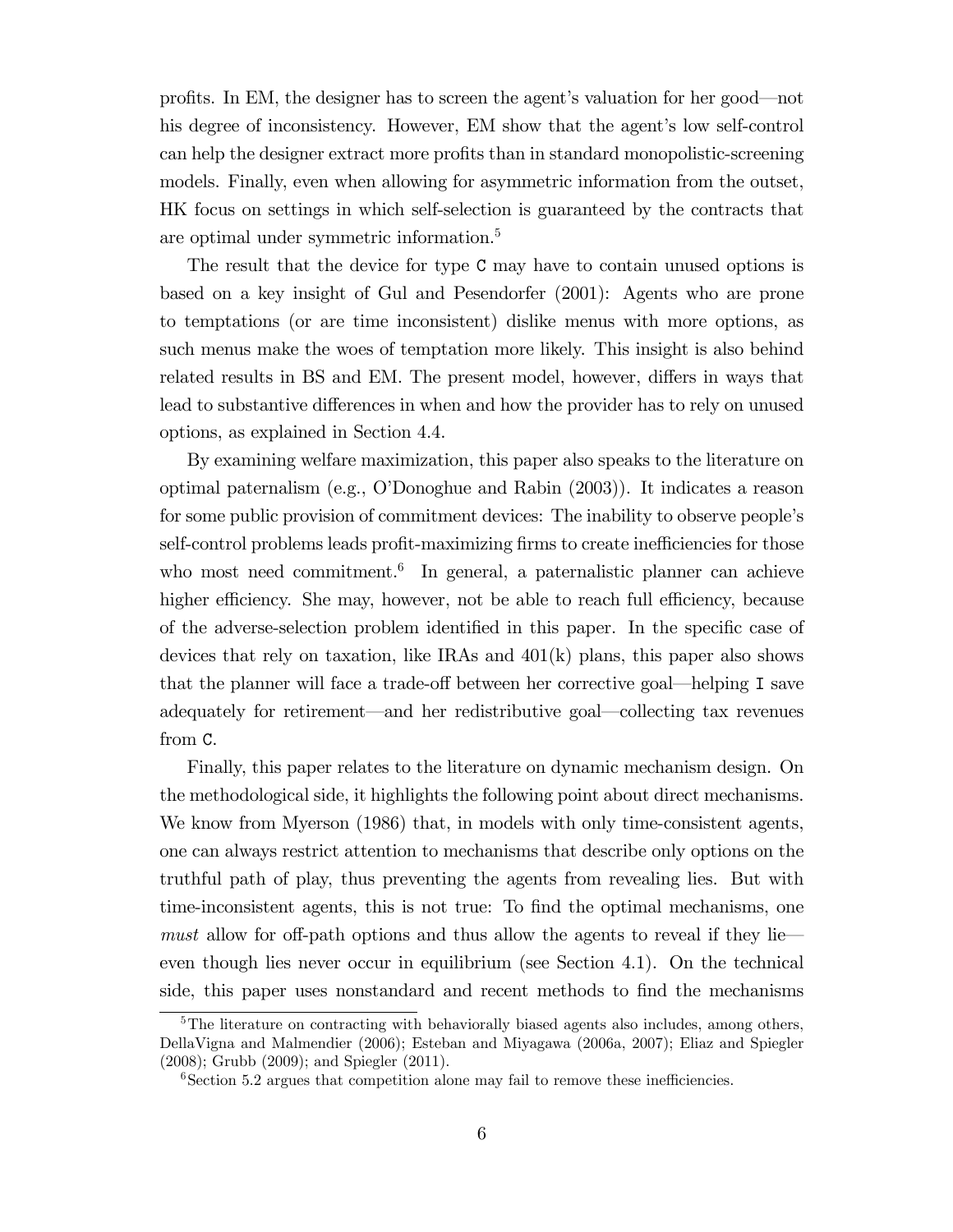that optimally screen time inconsistency. For reasons that will be explained later, to handle the incentive constraints involving the agent's degree of inconsistency, it uses Lagrangian methods from Luenberger (1969). These methods differ from standard optimal-control methods and the standard dynamic-mechanism-design approach (Courty and Li (2000); Pavan, Segal, and Toikka (2012)). Finally, to ensure that the mechanisms satisfy certain monotonicity properties, it adapts Toikka's (2011) generalization of Myerson's (1981) ironing method to allow for o§-path options.

Section 5 shows that the insights of the paper generalize to settings with naive agents, competition among providers, and more than two types. Section 6 concludes. All proofs are in the appendix.

### 2 The Model

This section sets up a simple two-period model in which a party (the provider) supplies commitment devices to another party (the agent). As noted, Section 5 will extend the model and its analysis in several directions.

The provider offers her devices in period 1. Each device allows the agent to choose in period 2 among several options, each consisting of a contractible action a and a payment p to the provider. The set of feasible actions is  $[a,\overline{a}] \subset \mathbb{R}$  with  $-\infty < \underline{a} < \overline{a} < +\infty$ . The provider incurs a cost to produce a in period 2, given by the twice-differentiable function  $c : [\underline{a}, \overline{a}] \to \mathbb{R}$  with  $c' \geq 0$  and  $c'' \geq 0$ . By assumption, the provider can fully commit to any device—which, if chosen in period 1, becomes binding for the agent—and no third party can, in period 2, offer the agent contracts that may interfere with the provider's devices. Relaxing either of these assumptions can undermine the providerís ability to supply commitment devices and raises issues that, though important, are beyond the scope of this paper.

The agent may have time-inconsistent preferences and is fully aware of it (sophistication). To model time inconsistency, this paper follows Strotz (1956). The agent has two selves: self-1 lives in period 1 and chooses a device; self-2 lives in period 2 and picks an option from the device chosen by self-1. Both selves' preferences depend on state  $s$ , which occurs in period 2 and can reflect taste, income, or health shocks. These shocks induce self-1 to desire flexibility; moreover, they are not contractible, for example because only the agent observes them.<sup>7</sup> Conditional

<sup>&</sup>lt;sup>7</sup>If s were contractible, the agent could simply delegate his future choices to the provider and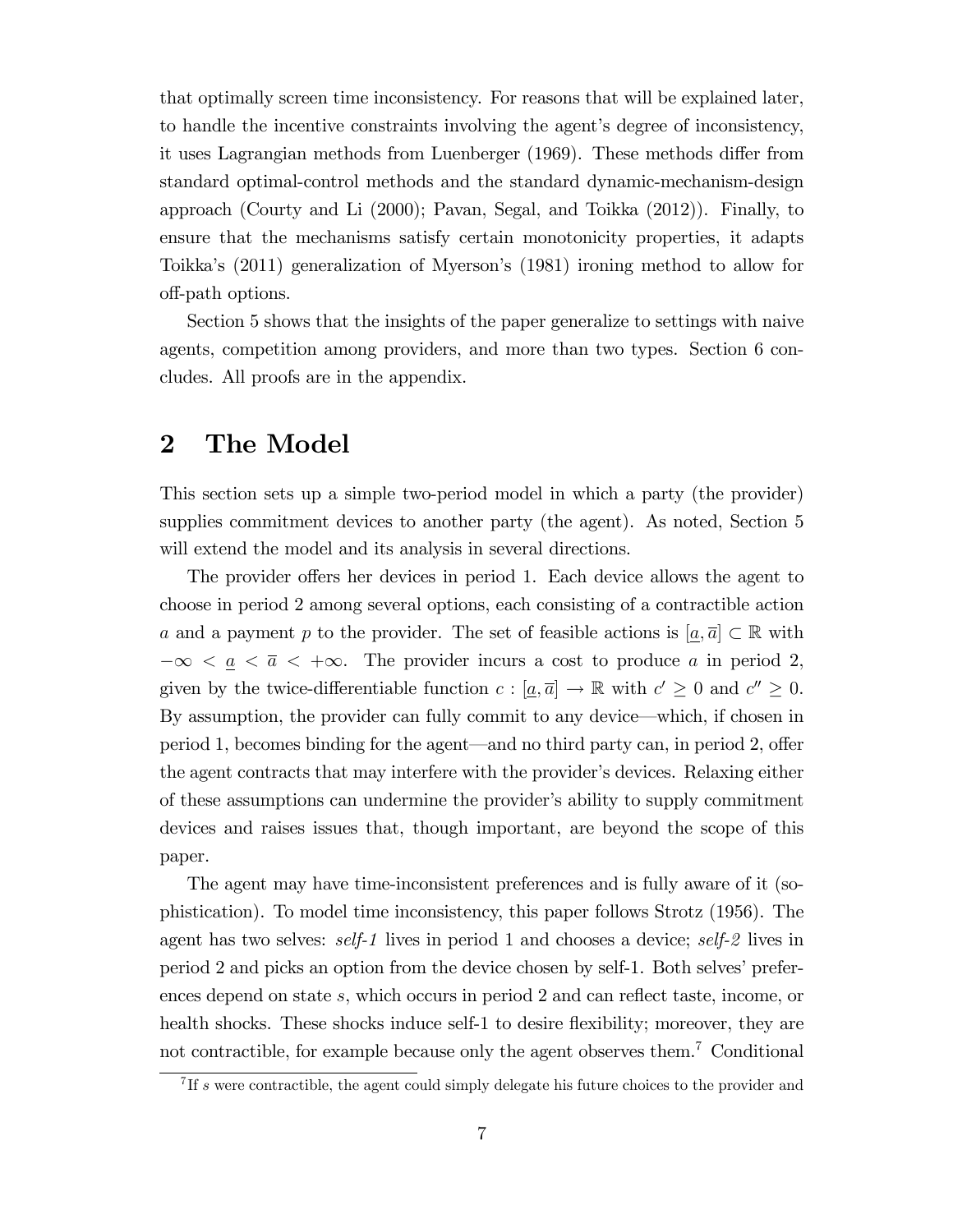on s, self-1's and self-2's *direct* utilities from action a are

$$
u_1(a; s) = sb(a) - a
$$
 and  $u_2(a; s, t) = tsb(a) - a$ ,

where  $b : [\underline{a}, \overline{a}] \to \mathbb{R}$  is twice differentiable with  $b' > 0$  and  $b'' < 0$ . The distribution of  $s$  is  $F$ , which is commonly known in period 1 and has continuous and strictly positive density f over  $[s, \overline{s}] \subset \mathbb{R}$  with  $0 < s < \overline{s} < +\infty$ . This simply says that, in each state, the agent assigns a weight to the benefit and cost of action  $a$  that is bounded away from zero. Finally, self-1's and self-2's total utilities are  $u_1(a; s)-p$ and  $u_2(a; s, t) - p$ . These functions have two properties that help, as we will see, to keep the model tractable: (1) s, t, and the function b enter multiplicatively; (2) p interacts neither with s nor with t.

The positive parameter  $t$  determines the preferences' degree of (time) inconsistency and can lead self-1 to desire commitment. When  $t \neq 1$ , self-1 foresees that, in each state, self-2 trades off the benefit and cost of  $a$  in a systematically different way. This modeling assumption is based on the idea, proposed by cognitive psychologists, of 'salience:' Decision-makers seem to perceive the cost of their actions  $(-a)$  as more (or less) salient than the benefit  $(sb(a))$ , depending on whether they are considering an immediate or a future decision (see, e.g., Akerlof (1991) and the references therein).

The model captures, in a stylized way, some key common aspects of different settings.

**Example 1** In period 1, the government (or a bank) offers savings devices to the agent, who is planning his future savings. A device allows him to make deposits and withdrawals in period 2 (his working life), whose amount, a, determines a tax or fee, p; the device gives a return at retirement, based on an exogenous rate. The government can design different devices by changing how p depends on  $a^8$ . In period 1, the agent knows his period-2 income, y, but is uncertain about his rate, s, of intertemporal substitution between period 2 and retirement—for instance, because it depends on his period-2 health. So, self-1 assigns utility  $y-a-p+sb(a)$  to saving a and paying p in state s, where  $y-a-p$  is self-2's immediate consumption and  $b(a)$  is the expected utility at retirement. However, self-2's utility function is  $y - a - p + t \cdot b(a)$  with  $0 < t \leq 1$ , since period-2 consumption is then more salient

thus bypass his self-control problems.

<sup>&</sup>lt;sup>8</sup>Note that p can have two parts,  $p_1$  and  $p_2$ , where only  $p_2$  depends on a and  $p_1$  is possibly paid by the agent in period 1, as an initial deposit.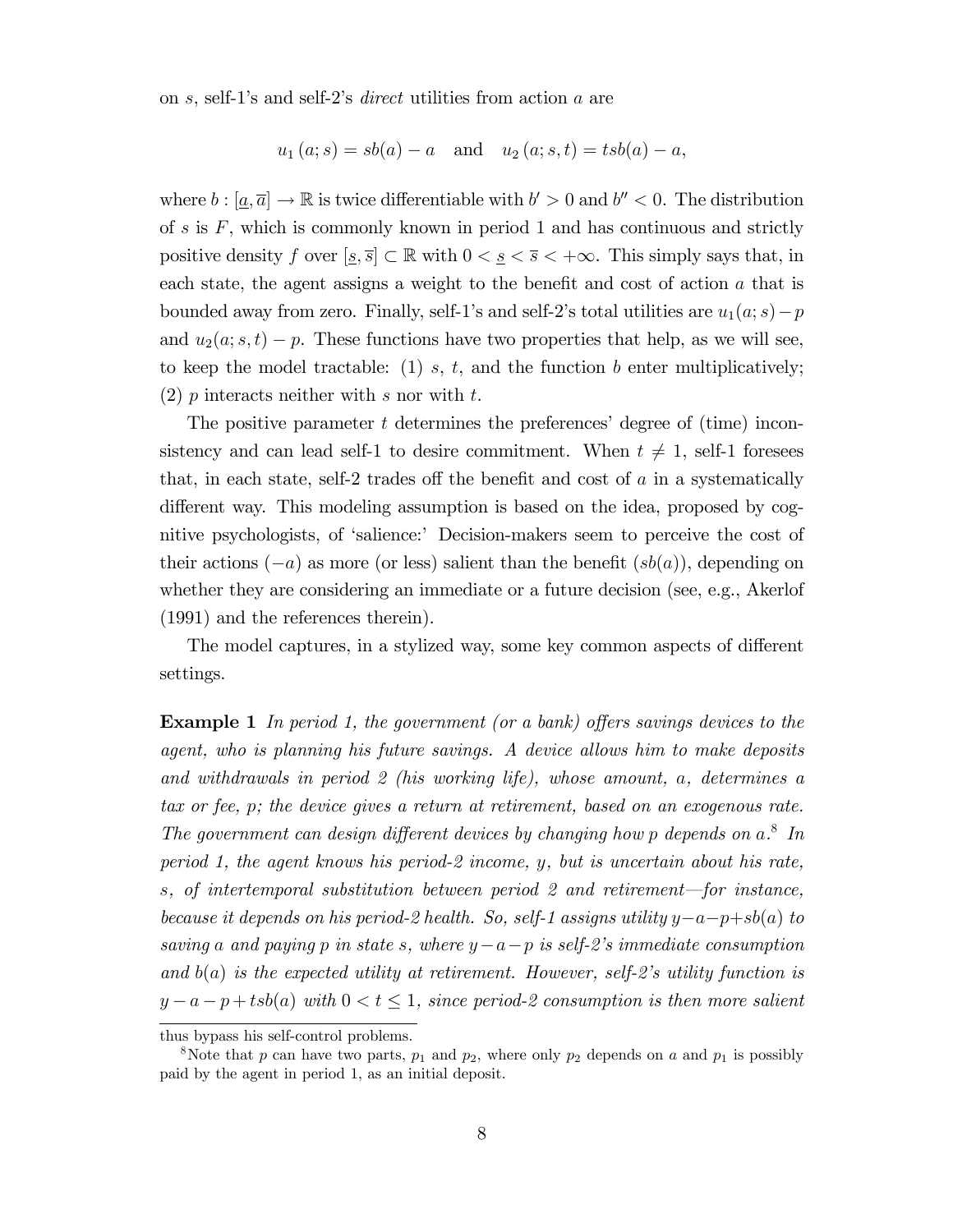(Phelps and Pollack (1968); Laibson (1997)).<sup>9</sup>

**Example 2** In period 1, a gym offers memberships, which allow the agent to work out in period 2 (the following month) at its facility; the time spent there determines a fee, p. A workout of e hours causes immediate discomfort, but improves future health by  $\hat{b}$  (e) (with  $\hat{b}' > 0$  and  $\hat{b}'' < 0$ ). The agent's self-1 knows that his marginal disutility from e will depend, for example, on whether he is sick  $(s)$ . Self-1 may also foresee that self-2 will always overweigh the discomfort of e and thus will tend to work out less than self-1 wants  $ex$  ante. To model the agent's preferences, we can use  $\hat{b}(e)$  – se for self-1 and  $\hat{b}(e)$  – tse for self-2, with  $t > 1$ . Letting  $a = -\hat{b}(e)$ and assuming quasi-linearity in p, we can write these preferences as  $u_1(a; s) - p$ and  $u_2(a; s, t) - p$ , with the properties assumed above.<sup>10</sup>

For clarity's sake, in most of the paper the agent can be one of two types: type C has  $t^c = 1$  and is consistent; type I has  $0 < t^I < 1$  (as in the savings example) and is inconsistent. Being sophisticated, the agent knows t in period 1. In contrast, the provider cannot observe  $t$ ; she, however, knows the possible types and the probability  $\gamma \in (0, 1)$  of type C.

The overall utility that type  $j$  gets from a device in period 1 depends on what j's self-2 does in period 2. Type j's utility from a device is then just the expected utility of self-2's ensuing decisions, computed using self-1's preference. If the agent rejects all the provider's devices, he gets the outside option whose value is normalized to zero.

As in other models with time inconsistency, the choice of a welfare criterion is delicate. This paper adopts the following criterion, which adheres to the usual interpretation of self-1's preference as the agent's long-run preference (see, e.g., OíDonoghue and Rabin (1999a); DellaVigna and Malmendier (2004)).

**Definition 1 (Efficiency)** In state s, the social surplus of action a is  $u_1(a; s)$  $-c(a)$ , and the efficient outcome is

$$
\mathbf{a}^*(s) = \arg\max_{a \in [\underline{a}, \overline{a}]} u_1(a; s) - c(a).
$$

By the properties of  $u_1$  and c, the function  $\mathbf{a}^*$  is strictly increasing if it always takes interior values in  $[\underline{a}, \overline{a}]$ . A strictly increasing  $\mathbf{a}^*$  sets a clearer benchmark

<sup>&</sup>lt;sup>9</sup>Section 5.6 discusses the case with utility functions that are not linear in p.

<sup>&</sup>lt;sup>10</sup>The interpretation of some gym memberships as examples of commitment devices already appears in DellaVigna and Malmendier (2004, 2006).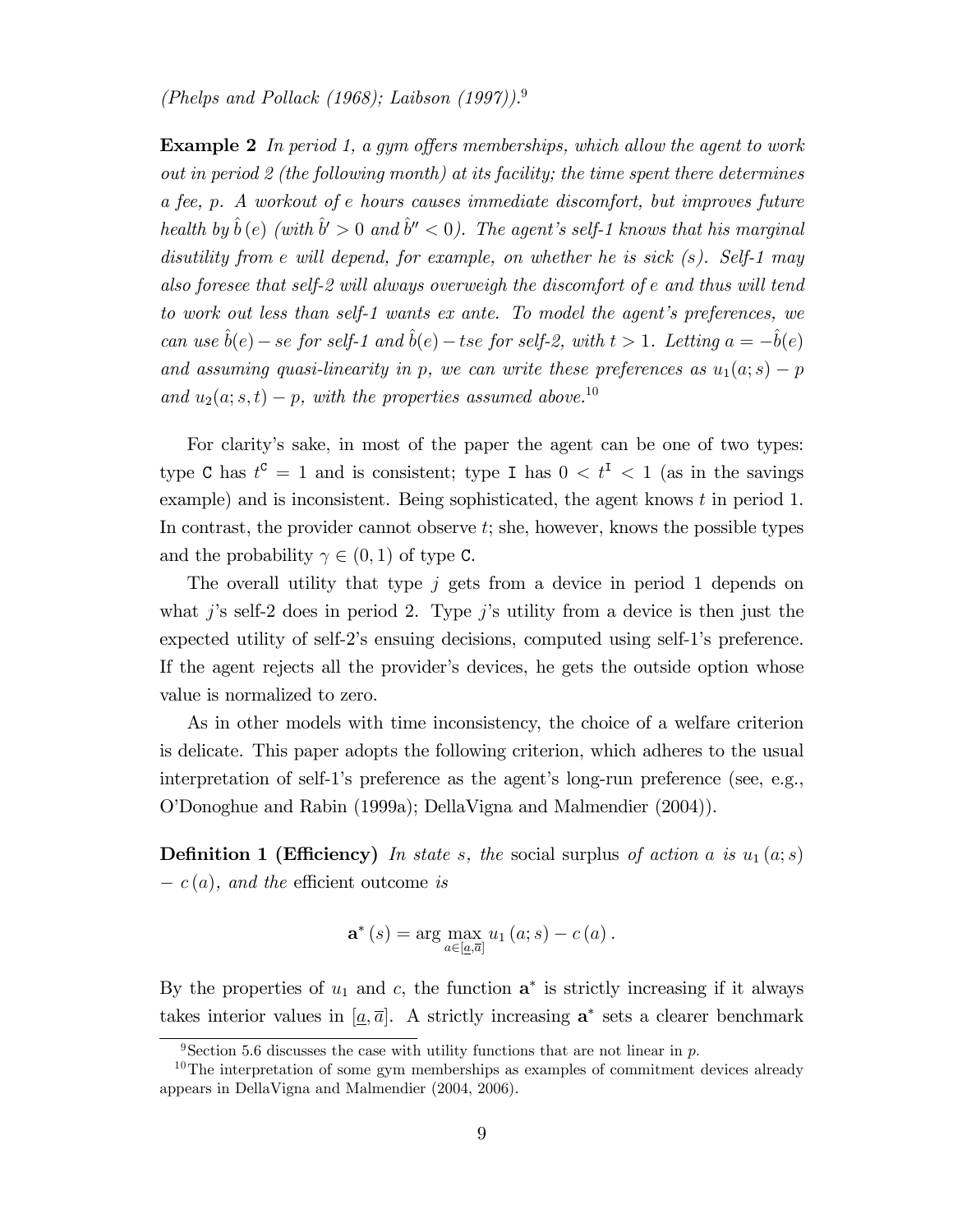in terms of the efficient level of flexibility—in this case, efficiency always calls for different actions in different states. For this reason, this paper assumes that the smallest and largest feasible actions ( $\alpha$  and  $\overline{a}$ ) are never efficient. It also assumes that the maximum social surplus is positive in every state.

**Assumption 1** For every s,  $\mathbf{a}^*(s)$  is interior, and  $u_1(\mathbf{a}^*(s); s) - c(\mathbf{a}^*(s)) > 0$ .

Finally, when designing her devices in period 1, the provider maximizes a weighted sum of expected profits and expected social surplus, with respective weights  $\pi \in [0, 1]$  and  $1 - \pi$ . This is a convenient way to allow for a monopolist  $(\pi = 1)$ , as well as for a paternalistic planner who may have to worry about the profitability of her devices  $(\pi < 1)$ . This situation may arise if the planner regulates the market of commitment devices and has to ensure that third-party providers expect enough profits to enter the market, or if she exclusively provides such devices and has limited funds to finance them—consider, for example, a government providing tax incentives for savings. In these cases, one could let the planner maximize the expected social surplus subject to making some minimum (possibly negative) profit. This alternative setup would only make  $\pi$  endogenous, without changing the thrust of the paper (see Online Appendix C).

### 3 Observable Time Inconsistency

To better understand how the inability to observe the agent's degree of inconsistency  $t$  affects the provider's supply of commitment devices, this section characterizes her optimal devices when she can observe t.

Such devices can be characterized using direct mechanisms (DMs) that make the agent report truthfully state s in period 2. Formally, each DM consists of two functions,  $\mathbf{a} : [s, \overline{s}] \to [a, \overline{a}]$  and  $\mathbf{p} : [s, \overline{s}] \to \mathbb{R}$ , and must satisfy the constraints

$$
u_2(\mathbf{a}(s); s, t) - \mathbf{p}(s) \ge u_2(\mathbf{a}(s'); s, t) - \mathbf{p}(s')
$$
 (IC)

for all  $s, s'$  and

$$
\int_{\underline{s}}^{\overline{s}} \left[ u_1 \left( \mathbf{a}(s) \, ; s \right) - \mathbf{p}(s) \right] f \left( s \right) ds \ge 0. \tag{IR}
$$

Note that (IR) depends on self-1's preference, but (IC) depends on self-2's preference. In period 1, the provider maximizes

$$
(1-\pi)\int_{\underline{s}}^{\overline{s}}\left[u_1\left(\mathbf{a}\left(s\right);s\right)-c(\mathbf{a}\left(s\right))\right]f\left(s\right)ds+\pi\int_{\underline{s}}^{\overline{s}}\left[\mathbf{p}\left(s\right)-c\left(\mathbf{a}\left(s\right)\right)\right]f\left(s\right)ds.
$$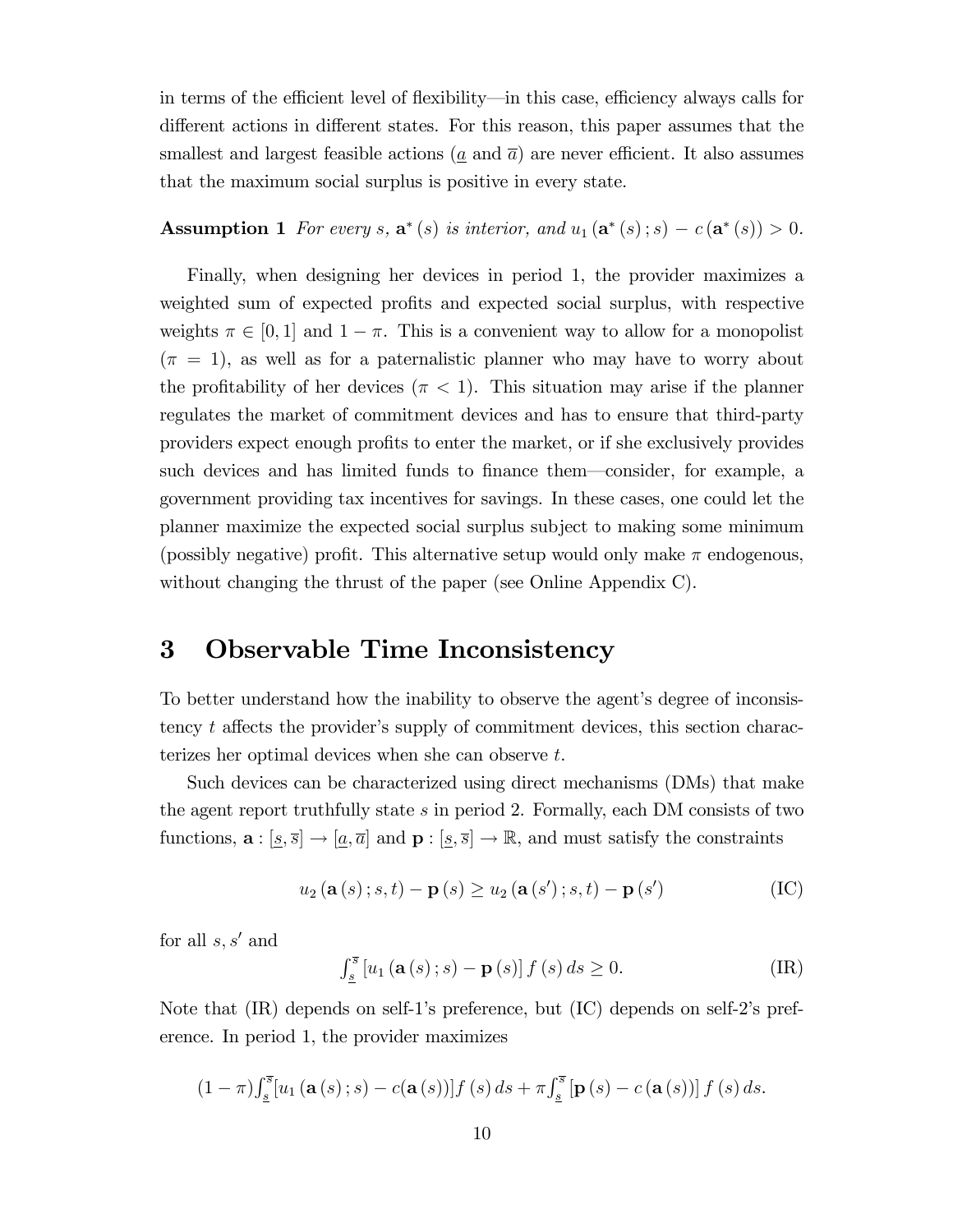Although varying  $\pi$  changes the provider's goal, it turns out that she always finds it optimal to offer an inconsistent agent a device that solves his self-control problems.

**Lemma 1 (First Best)** If the agent's degree of inconsistency  $t$  is observable, then for any  $\pi \in [0,1]$  and  $t > 0$ , the optimal device sustains  $\mathbf{a}^*$  and yields the same expected profits. Moreover,  $\frac{d^2 \mathbf{p}^*}{dsdt} > 0$ , and  $\frac{d\mathbf{p}^*}{ds} \equiv 0$  if and only if the agent is consistent  $(t = 1)$ .

The intuition for Lemma 1 follows. As usual, since the agent has no private information in period 1, the provider can extract the whole utility the agent expects when choosing a device, i.e., the whole expected utility of self-1. For any  $\pi$ , the provider then wants to maximize the expected social surplus, which requires sustaining  $a^*$ . Compared to models with only consistent agents, however, there is a twist: If the agent is inconsistent, the provider has to offer him tailored incentives (the function  $p^*$ ) so that his *self-2* will comply with plan  $a^*$ . In general, such incentives may not exist (e.g., if  $t < 0$  in this model). But they always exist when  $t > 0$ , because self-2 prefers higher actions in higher states as prescribed by  $\mathbf{a}^*.$ 

Lemma 1 generalizes a similar result of DellaVigna and Malmendier  $(2004)$ by allowing for more than two values of action  $a$ —and has several implications. First, profit maximization alone leads a firm to provide a full solution to the agent's time inconsistency.<sup>11</sup> This result, however, relies on both self-1 and self-2 preferring higher actions in higher states  $(t > 1)$ ; it may therefore not hold, even with symmetric information, for other forms of time inconsistency. Second, the provider is indifferent between trading with a consistent agent and trading with an inconsistent agent of any degree t, given their common period-1 preference. Finally, the first-best devices induce behaviors whose level of flexibility is invariant across types, even though they provide incentives  $(p^*)$  that vary with t: As the agent becomes more inconsistent (i.e.,  $t$  moves farther away from 1),  $\mathbf{p}^*$  becomes steeper.

Concretely, the properties of  $p^*$  can be interpreted as follows. In the savings example, the first-best device for C involves a fixed payment for any deposit or withdrawal (e.g., a setup fee with no other fees). On the other hand, the firstbest device for I, who has  $t^I < 1$ , involves payments that increase as the agent

 $11$ It is easy to see that, with perfect competition among providers, each device continues to be efficient, but the agent enjoys the entire surplus from it.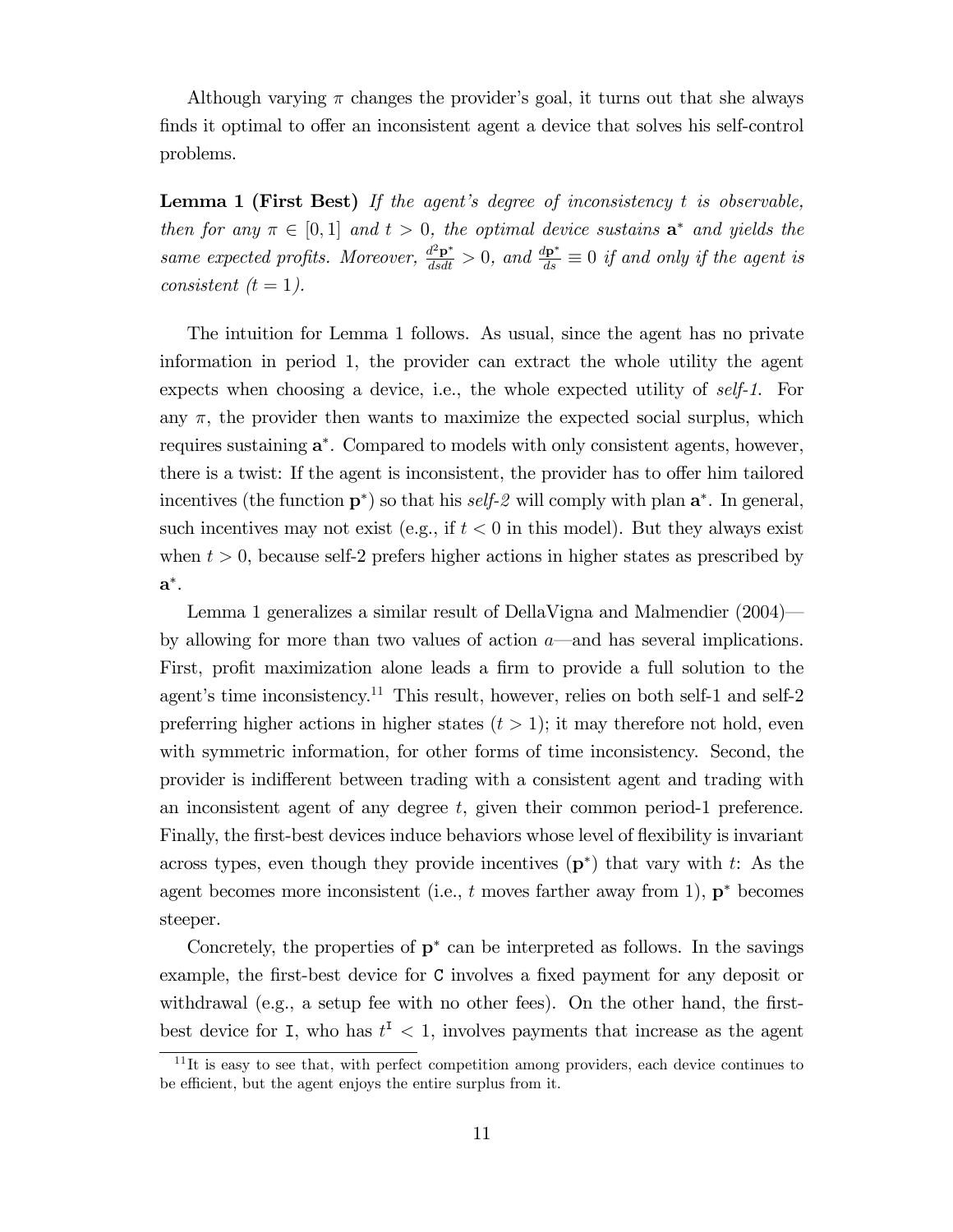deposits less or withdraws more (e.g., a setup fee combined with strictly increasing rewards for deposits and analogous penalties for withdrawals). Similarly, in the gym example with  $t^{\text{I}} > 1$ , the first-best device for C involves a setup fee with no per-visit fee, whereas the first-best device for I involves, say, a setup fee, strictly increasing rewards for attended workouts, and analogous penalties for missed workouts (recall that  $a = -\hat{b}(e)$  where e are the workout hours).

This paper aims to explain why and how the agent's private information on his time inconsistency alters the provider's supply of commitment devices, relative to the first best. One can show that if the number of states is finite, then for  $t<sup>I</sup>$  close to  $t^c$  the provider can (and will) sustain  $a^*$  without worrying about the agent's private information. Intuitively, with discrete states, many incentive schemes (i.e., functions **p**) can sustain  $\mathbf{a}^*$  with each type. Moreover, for  $t^{\mathsf{T}}$  close to  $t^{\mathsf{C}}$ , there is a single  $\bf{p}$  that sustains  $\bf{a}^*$  with both types, so private information does not matter (see Online Appendix B). This never happens, however, with a continuum of states. For this reason, the paper focuses on this case.

### 4 Unobservable Time Inconsistency

### 4.1 The Screening Problem

When the provider cannot observe the agent's degree of inconsistency, she has to design commitment devices—one for each type—that satisfy two kinds of incentive-compatibility conditions. First, type  $j$ 's self-1 must select the device designed for j, hereafter called 'j-device.' Second, after selecting a j-device, type  $j$ 's self-2 must choose, at each state, the option that the provider designed for  $j$  to choose in that state. As usual, this design problem can be analyzed using direct mechanisms (DMs) that make the agent reveal, sequentially, his period-1 and period-2 information.

However, since in this model the agent can be time inconsistent, one has to specify carefully what information self-2 can reveal to the DMs. In contrast to models with only consistent agents (Myerson (1986)), DMs that let self-1 report t and self-2 report only s—his 'incremental' information—entail a loss of generality. Richer mechanisms allow the provider to offer  $j$ -devices with more options than jís self-2 will ever use. These unused options can never help her screen consistent agents, but they can help her screen inconsistent agents: By representing temptations, unused options may deter self-1 of an inconsistent agent other than j from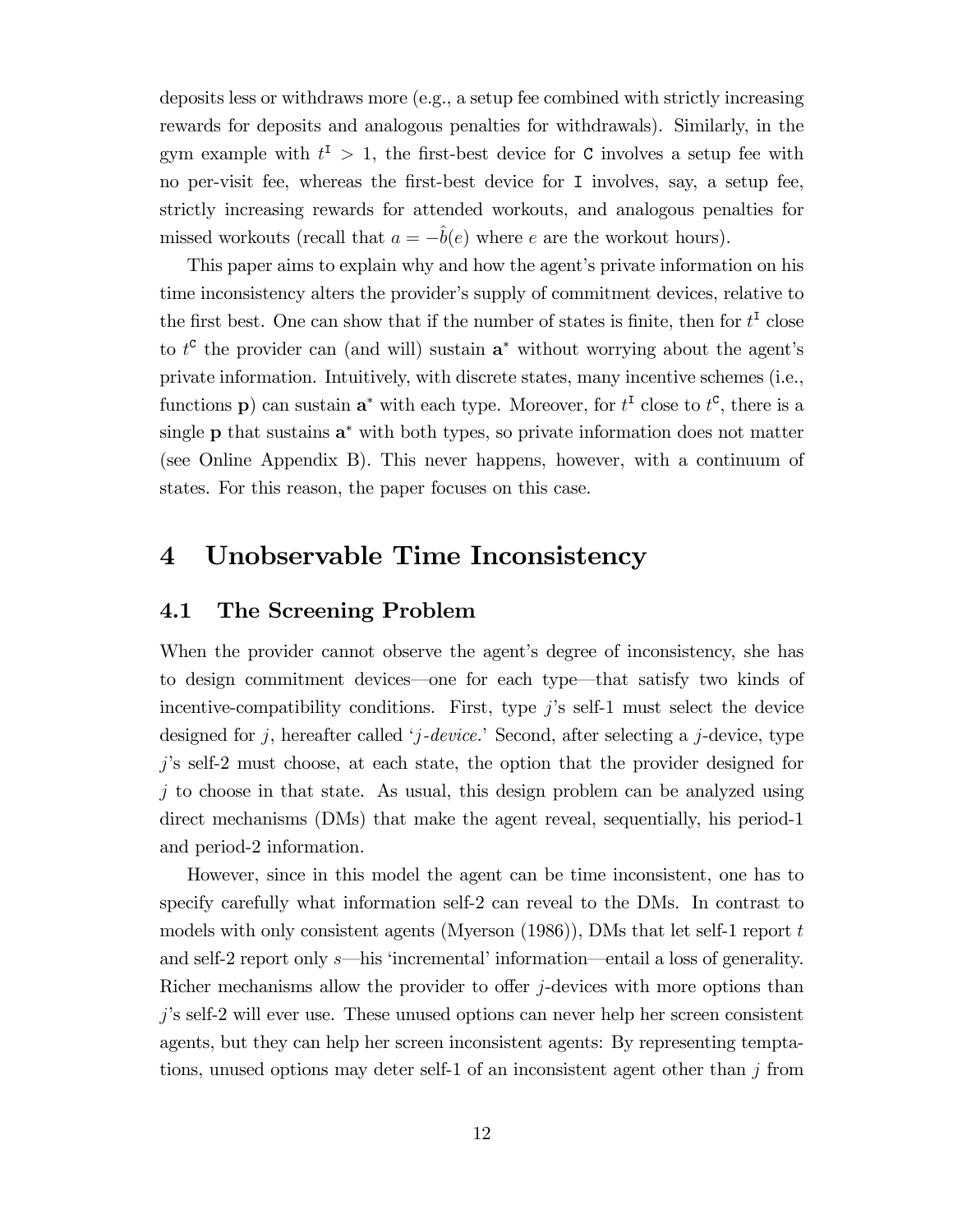choosing the j-device (see Proposition 4). So, to describe unused but tempting options, DMs must allow self-2 to report more than just s: They must allow him to report how his preference depends on all his information, both  $s$  and  $t$ . Note that this dependence is summarized by the product  $ts$ , which pins down self-2's marginal valuation of a. Therefore, let  $\underline{v}^j = t^j \underline{s}$ ,  $\overline{v}^j = t^j \overline{s}$ , and  $[\underline{v}, \overline{v}] = [\underline{v}^{\text{I}}, \overline{v}^{\text{c}}]$ .

Without loss of generality, we can focus on DMs that satisfy two properties. First, each DM must assign a pair  $(a, p)$  to each sequential report of t and  $v \in$  $[v,\overline{v}]$  these reports correspond to choosing a device in period 1 and one of its options in period 2, respectively. Second, each DM must ensure that truthfully reporting t is optimal in period 1, and that truthfully reporting  $v$  is optimal in period 2 for *any* report about  $t.^{12}$  Formally, each DM is then an array  ${A, P}$  =  $(a^j, p^j)_{j=0,1}$ , where  $a^j : [\underline{v}, \overline{v}] \to [\underline{a}, \overline{a}]$  is an *allocation* and  $p^j : [\underline{v}, \overline{v}] \to \mathbb{R}$  is a payment scheme. Slightly abusing notation, let  $u_2(a; v) = u_2(a; s, t)$  for  $v =$ ts. Given the device  $(\mathbf{a}^j, \mathbf{p}^j)$ , let  $U^j(\mathbf{a}^j, \mathbf{p}^j)$  be j's expected utility in period 1,  $\Pi^{j}(\mathbf{a}^{j}, \mathbf{p}^{j})$  be the expected profits if j chooses it, and  $W^{j}(\mathbf{a}^{j})$  be the expected social surplus if  $j$  chooses it. The provider's problem is

$$
\mathcal{P} = \begin{cases}\n\max_{\{\mathbf{A}, \mathbf{P}\}} \pi \Pi\left(\mathbf{A}, \mathbf{P}\right) + (1 - \pi)W(\mathbf{A}) \\
\text{s.t., for } j = \text{C, I and } v, v' \in [\underline{v}, \overline{v}], \\
u_2(\mathbf{a}^j(v); v) - \mathbf{p}^j(v) \ge u_2(\mathbf{a}^j(v'); v) - \mathbf{p}^j(v'), \qquad (\text{IC}_2^j) \\
U^j(\mathbf{a}^j, \mathbf{p}^j) \ge U^j(\mathbf{a}^{-j}, \mathbf{p}^{-j}), & (\text{IC}_1^j) \\
U^j(\mathbf{a}^j, \mathbf{p}^j) \ge 0, & (\text{IR}^j)\n\end{cases}
$$

where

$$
W(\mathbf{A}) = \gamma W^{\mathbf{C}}(\mathbf{a}^{\mathbf{C}}) + (1 - \gamma)W^{\mathbf{I}}(\mathbf{a}^{\mathbf{I}})
$$

and

$$
\Pi\left(\mathbf{A},\mathbf{P}\right)=\gamma\Pi^c(\mathbf{a}^c,\mathbf{p}^c)+(1-\gamma)\Pi^{\text{I}}(\mathbf{a}^{\text{I}},\mathbf{p}^{\text{I}}).
$$

The key to understanding the adverse-selection problem at the heart of screening time inconsistency is the constraint  $(IC_1^j)$ , which captures j's incentives to choose between devices in period 1. To better understand these incentives, rewrite

<sup>&</sup>lt;sup>12</sup>This second property is stronger than requiring that truthfully reporting  $v$  be optimal only conditional on a truthful report about  $t$ . However, it entails no loss of generality. See, e.g., Pavan (2007).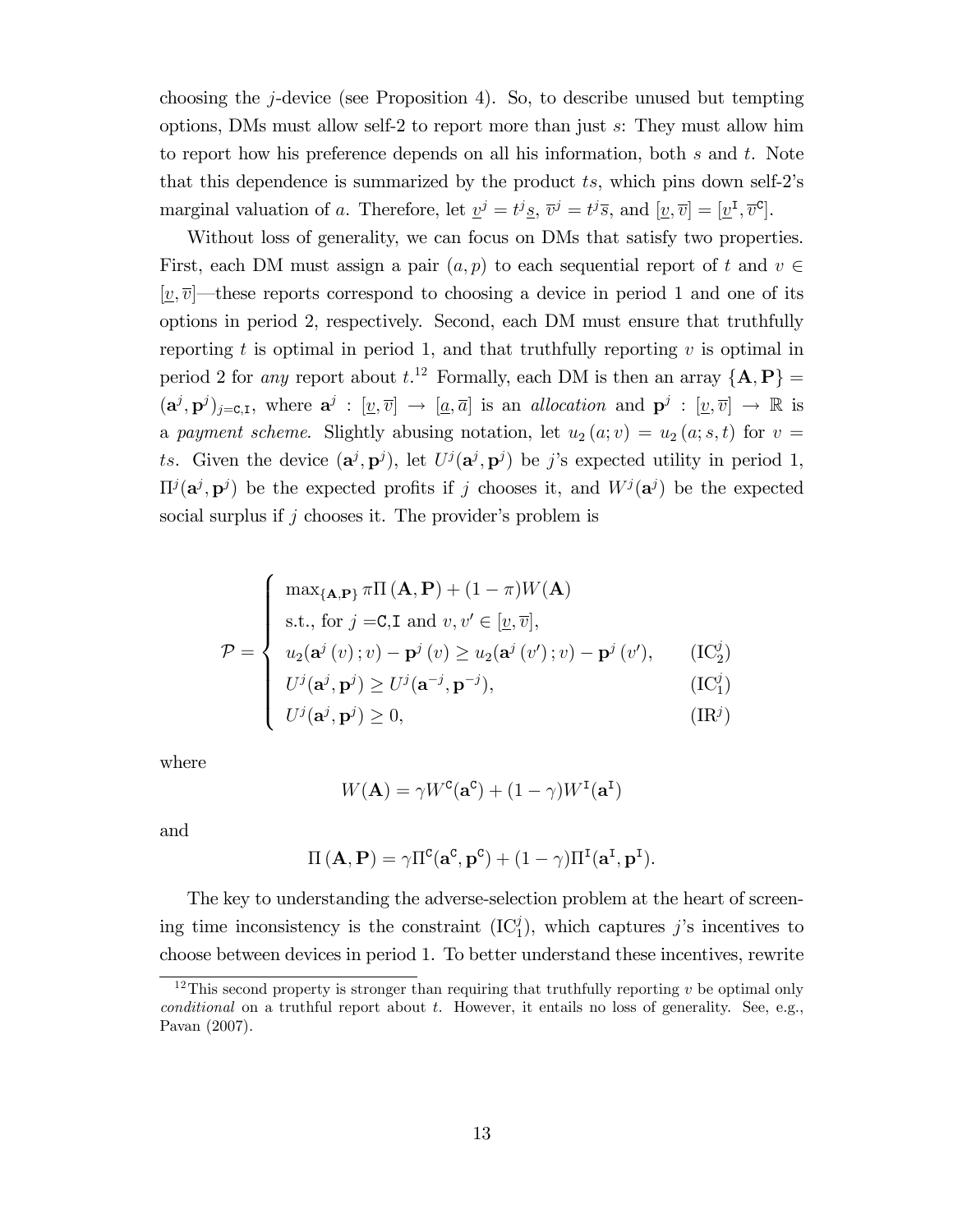$(IC_1^j)$  as

$$
U^j(\mathbf{a}^j, \mathbf{p}^j) - U^{-j}(\mathbf{a}^{-j}, \mathbf{p}^{-j}) \ge U^j(\mathbf{a}^{-j}, \mathbf{p}^{-j}) - U^{-j}(\mathbf{a}^{-j}, \mathbf{p}^{-j}).
$$

If the right-hand side of this inequality is strictly positive, then  $j$ 's expected payoff from partaking in the mechanism must exceed  $-j$ 's; in other words, j must enjoy some information rent. Note that the difference on the right-hand side simply captures whether, in period 1, j expects to get a larger payoff than  $-j$ 's, if he mimics  $-j$ . Therefore, by studying the payoffs C and I expect in period 1 when choosing the same device, we can understand the nature of the adverse-selection problem created by the unobservability of time inconsistency.

As the next proposition shows, in period 1,  $C$  expects a larger payoff than I for any device, and a strictly larger one if and only if the device provides some flexibility. First, this result shows that  $C$  is the 'high' type in this model, because  $(in$  expectation) he values any offer of the provider more than I. Second, it highlights that I's demand for flexibility is a key determinant of the adverse-selection problem: If I demanded a device with only one option (no áexibility), then C could not get any payoff surplus by mimicking I, and so the provider would not have to grant  $C$  any information rent.

**Proposition 1 (Adverse-Selection Problem)** If the mechanism  $\{A, P\}$  satisfies  $(IC_2^j)$ , then

$$
U^{\text{C}}(\mathbf{a}^j, \mathbf{p}^j) \ge U^{\text{I}}(\mathbf{a}^j, \mathbf{p}^j)
$$

for  $j = C, I$ , with equality if and only if  $a^j$  is constant over  $(\underline{v}, \overline{v})$ .<sup>13</sup>

The intuition for Proposition 1 is simple. Fix a device  $(\mathbf{a}^j, \mathbf{p}^j)$  that satisfies  $(IC_2^j)$ , so that we know exactly what self-2 chooses in each state. Recall that C's self-2 always chooses the best option from self-1's point of view, but  $\mathbb{I}$ 's self-2 may not. Therefore, C's self-1 must be at least as well off, choosing  $(\mathbf{a}^j, \mathbf{p}^j)$ , as I's self-1—recall that both selves-1 have the same preference. Moreover, C's self-1 must be strictly better off than I's, if in period 2 C and I prefer and choose different options from  $(\mathbf{a}^j, \mathbf{p}^j)$  with strictly positive probability; this always happens—as shown in the proof—unless  $a^j$  defines a device with only one option.<sup>14</sup>

<sup>&</sup>lt;sup>13</sup>The function  $a^j$  can jump at <u>v</u> and  $\overline{v}$  without making  $U^c(a^j, p^j) > U^I(a^j, p^j)$ , simply because the distribution  $F$  is atomless. Since this indeterminacy has no economic content, hereafter the paper focuses on the extension of  $a^j$  to  $[\underline{v}, \overline{v}]$  by continuity, whenever possible.

<sup>&</sup>lt;sup>14</sup>The proof assumes only that  $0 < t^{\mathsf{T}} < t^{\mathsf{C}} \leq 1$ . So what really matters is that C's ex-post preference is 'closer' to the common ex-ante preference than I's ex-post preference. For this reason, one can show that  $C$  is the 'high' type, in this model, also when  $t^I > t^C \geq 1$ .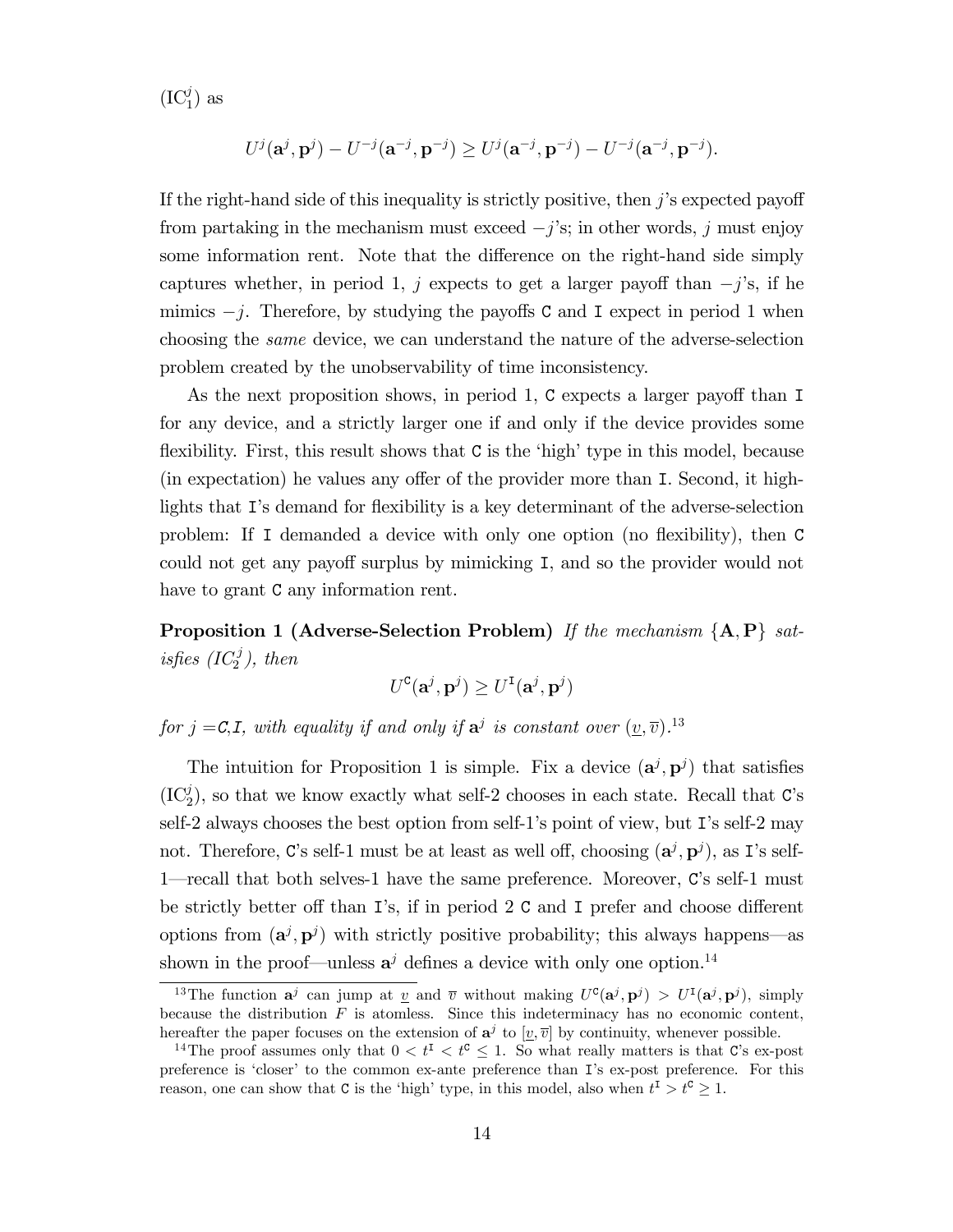To further understand Proposition 1, it is helpful to consider what changes if the agent can be of different types, but is always time consistent. Specifically, consider a model that is identical to that of Section 2, except that the agent's utility function is  $u_2(a; s, t)-p$  in *both* periods;<sup>15</sup> also, call the type with  $0 < t < 1$ L, and that with  $t = 1$  H. This model shares two features with that of Section 2: In period 1, the agent values áexibility, and H expects to have a systematically higher valuation of  $\alpha$  than L, as does C relative to I. The two models, however, differ in another key feature:  $H$  enjoys  $\alpha$  more than L already in period 1. This implies that H can obtain a payoff surplus by mimicking L, even if their future choices coincide; in particular, Hís surplus can be strictly positive even if the device for L has only one option. This also implies that, to give H no rent, the provider must forgo trading with L; in contrast, the provider can give C no rent and, at the same time, trade with I.

We can now reduce problem  $P$  to simple conditions that characterize the optimal screening devices in terms of the allocations  $a^c$  and  $a^I$  only. First, by standard arguments, each payment scheme  $p^j$  depends only on  $a^j$  up to a scalar. Indeed,  $(IC_2^j)$  holds if and only if  $\mathbf{a}^j$  is increasing and, for every  $v \in [\underline{v}, \overline{v}]$ ,

$$
\mathbf{p}^{j}(v) = u_{2}(\mathbf{a}^{j}(v); v) + \int_{v}^{\overline{v}} b(\mathbf{a}^{j}(x)) dx - k^{j}.
$$
 (E)

As self-2 values a more, he cannot choose a smaller one; and the price of  $a^{j}(v)$ must deter self-2 from choosing it when his valuation differs from (in particular, exceeds) v, explaining the integral in  $(E)$ . Second, since C's expected payoff must exceed  $\mathbf{I}$ 's,  $(\mathbf{IR}^c)$  always holds. And since payoffs decrease and profits increase in the payments, as usual, at the optimum both  $(IR<sup>I</sup>)$  and  $(IC<sub>1</sub><sup>c</sup>)$  must bind—recall that I is the 'low' type and  $C$  the 'high' type. These constraints then pin down  $k^{\mathsf{C}}$  and  $k^{\mathsf{I}}$ , for every  $\mathbf{a}^{\mathsf{C}}$  and  $\mathbf{a}^{\mathsf{I}}$ .<sup>16</sup>

However, nothing guarantees that the remaining constraint  $(IC<sub>1</sub><sup>T</sup>)$  is always slack. In contrast to standard screening models (e.g., Mussa and Rosen (1978)), here I—the 'low' type—may prefer the C-device to the I-device, even though  $C$  the 'high' type—is indifferent between them (see Section 4.3). By the previous

 $15A$  similar model appears in Courty and Li  $(2000)$ .

<sup>&</sup>lt;sup>16</sup>When  $\pi = 0$ , (IR<sup>I</sup>) and (IC<sup>c</sup><sub>1</sub>) can be slack at the optimum. However, assuming that they hold with equality is without loss of generality, as far as characterizing the optimal  $a^I$  and  $a^C$  is concerned.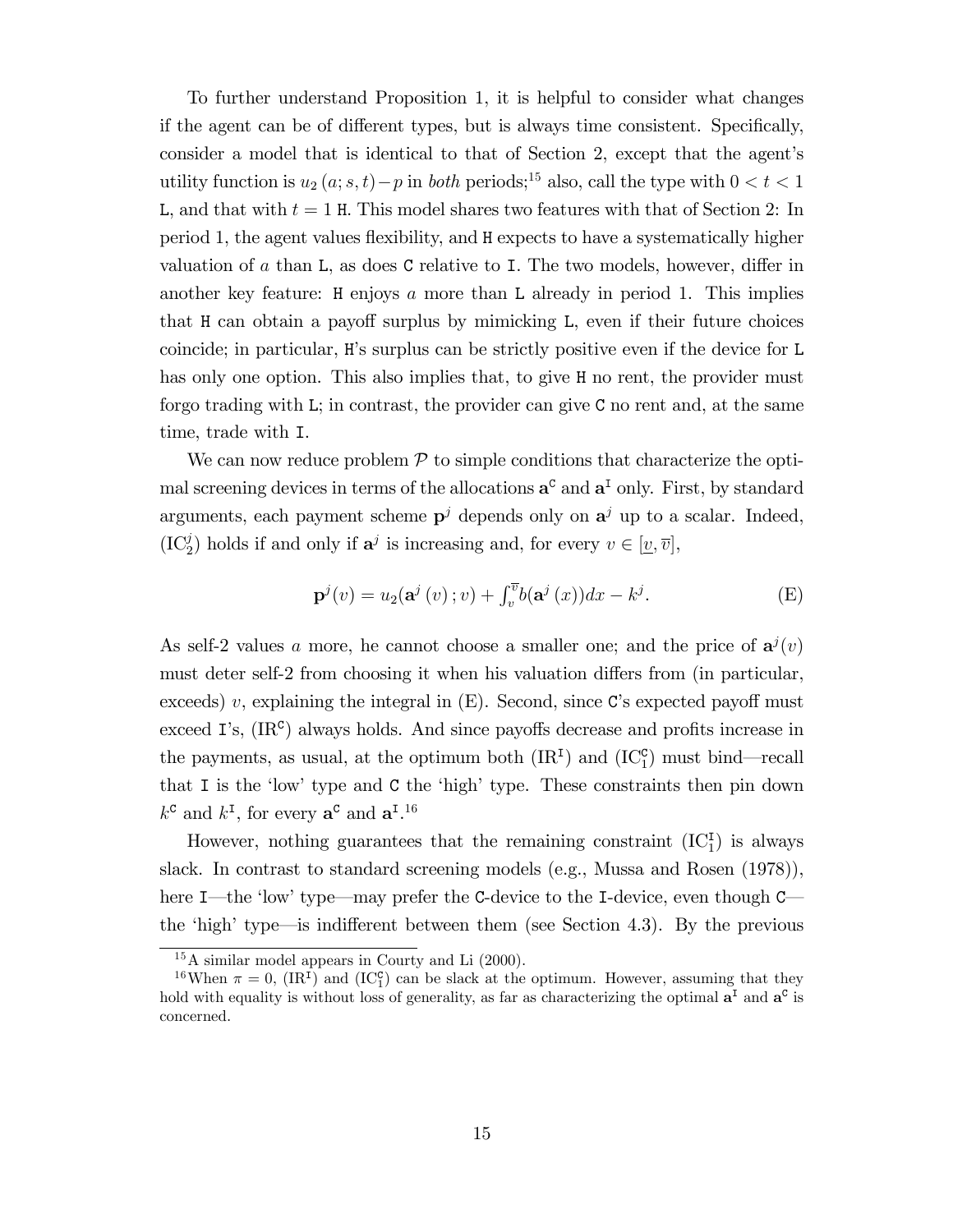observations,  $(IC<sub>1</sub><sup>T</sup>)$  holds if and only if

$$
-R^{\mathbf{I}}(\mathbf{a}^{\mathbf{C}}) \ge R^{\mathbf{C}}(\mathbf{a}^{\mathbf{I}}),\tag{R}
$$

.

where $17$ 

$$
R^{-j}(\mathbf{a}^j) = U^{-j}(\mathbf{a}^j, \mathbf{p}^j) - U^j(\mathbf{a}^j, \mathbf{p}^j).
$$

Intuitively,  $(R)$  says that a dishonest I must expect to lose, relative to C's payoff, at least as much as a dishonest  $C$  expects to gain, relative to I's payoff.

Finally, using  $\Pi^{j}(\mathbf{a}^{j}, \mathbf{p}^{j}) = W^{j}(\mathbf{a}^{j}) - U^{j}(\mathbf{a}^{j}, \mathbf{p}^{j})$ , we obtain the following.

**Corollary 1** A mechanism  $\{A, P\}$  solves  $P$  if and only if  $a^c$  and  $a^I$  solve

$$
\mathcal{P}' = \begin{cases} \max_{\mathbf{A}} \gamma W^{c}(\mathbf{a}^{c}) + (1 - \gamma) \left[ W^{I}(\mathbf{a}^{I}) - \pi \frac{\gamma}{1 - \gamma} R^{c}(\mathbf{a}^{I}) \right] \\ s.t. \mathbf{a}^{c}, \mathbf{a}^{I} \text{ increasing and } (R) \end{cases}
$$

Due to condition  $(R)$ ,  $\mathcal{P}'$  is not separable across allocations. So we cannot solve for the optimal allocations independently of one another. Nonetheless, the next lemma gives necessary and sufficient conditions for  $a^c$  and  $a^I$  to solve  $\mathcal{P}'$ , which will allow us to characterize their properties.

**Lemma 2 (Optimality)** The allocations  $a^c$  and  $a^I$  solve  $\mathcal{P}'$  if and only if, for  $\mu \geq 0$ ,  $(\mathbf{a}^{\mathbf{c}}, \mathbf{a}^{\mathbf{I}}, \mu)$  satisfies for  $j = \mathbf{C}, \mathbf{I}$ 

> $\mathbf{a}^j \in \arg\max_{\mathbf{\hat{a}}^j \text{ increasing}}$  $W^j\left(\hat{\mathbf{a}}^j\right) - r^{-j}R^{-j}\left(\hat{\mathbf{a}}^j\right)$ ,

 $R^{\mathbf{C}}(\mathbf{a}^{\mathbf{I}}) + R^{\mathbf{I}}(\mathbf{a}^{\mathbf{C}}) \leq 0$ , and  $\mu [R^{\mathbf{C}}(\mathbf{a}^{\mathbf{I}}) + R^{\mathbf{I}}(\mathbf{a}^{\mathbf{C}})] = 0$ ,

where  $r^c = \pi \frac{\gamma}{1-\gamma} + \frac{\mu}{1-\gamma}$  $\frac{\mu}{1-\gamma}$  and  $r^{\text{I}} = \frac{\mu}{\gamma}$  $\frac{\mu}{\gamma}.$ 

Lemma 2 relies on infinite-dimensional, global, Lagrangian methods that don't require assuming any property about  $a^c$  and  $a^I$  beyond the necessary monotonicity. Its key implication is that we can characterize  $a^c$  and  $a^I$  by solving two distinct maximizations, each as a function of the weight  $r^{-j}$ . As usual,  $r^{c}$  depends on the hazard rate between  $C$  and  $I$  (the 'high' and 'low' type), scaled by how much the provider weighs profits  $(\pi)$ . However, both  $r^c$  and  $r^I$  also depend on a new term that takes into account whether (R) binds. This term links the maximizations

<sup>&</sup>lt;sup>17</sup>The functional  $R^{-j}$  depends only on  $a^j$  because  $k^j$  enters additively in  $U^i(a^j, p^j)$  (see the proof of Proposition 1).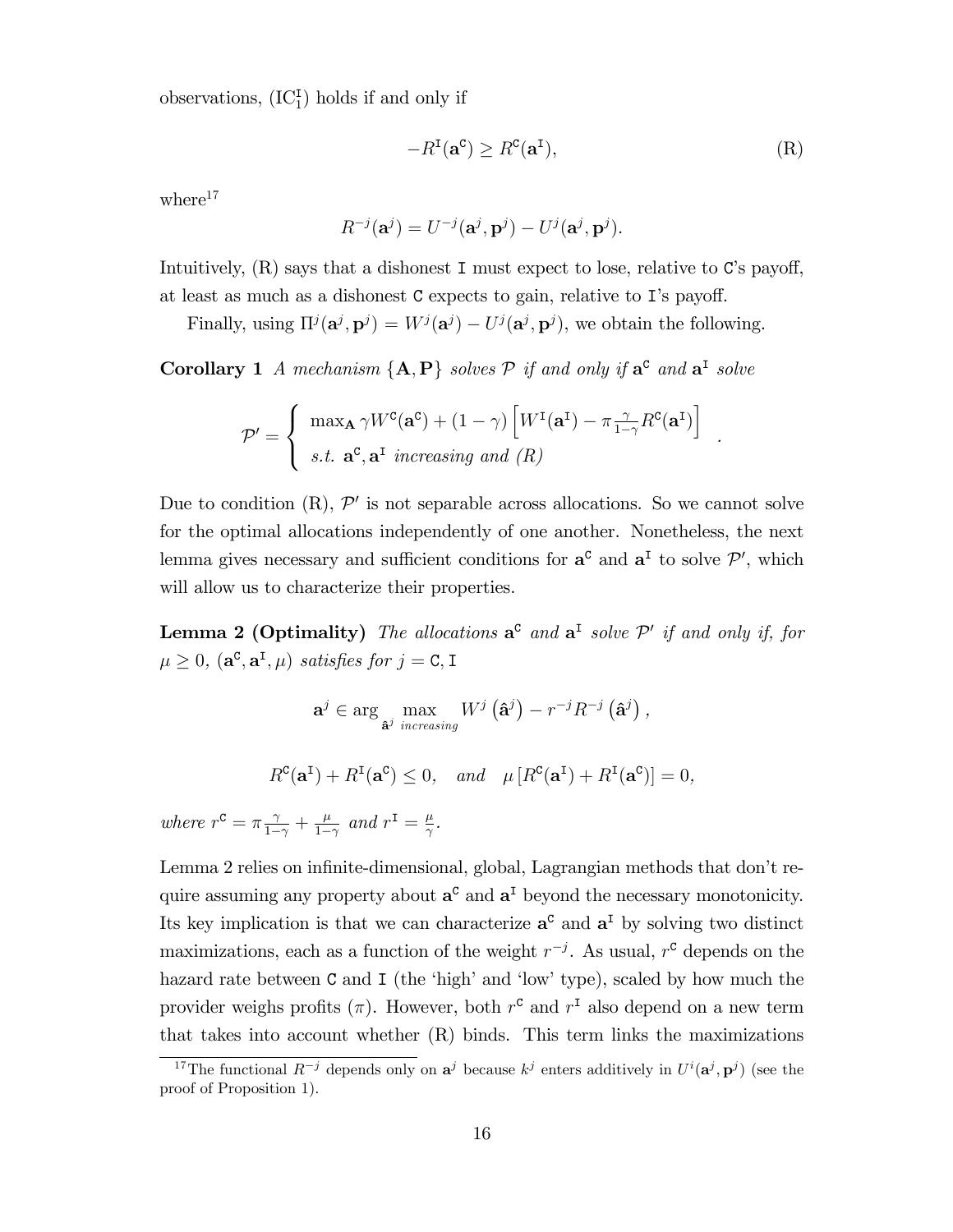defining  $a^c$  and  $a^I$ , thereby reducing the nonseparability of  $\mathcal{P}'$  to the scalar  $\mu$ . Finally, even if the provider cares only about welfare  $(\pi = 0)$ , both  $r^c$  and  $r^I$ can be strictly positive; in this case, both devices will feature distortions at the optimum (see Section 4.3).

### 4.2 The Optimal Device for the Inconsistent Agent

This section characterizes the optimal screening device for type I. It shows how the provider distorts the I-device, so as to limit the rent of type C, by curtailing its flexibility at both ends of the efficient choice range.

By Lemma 2, when designing the I-device, the provider faces a standard tradeoff—captured by  $W^I(\mathbf{a}^I) - r^c R^c(\mathbf{a}^I)$ —which results in a curtailment of flexibility. On the one hand, she wants to maximize the expected social surplus with I, which calls for a device that sustains the efficient level of flexibility  $(a^*)$ —for the same reason as in the first best. On the other hand, she wants to minimize the rent that keeps  $C$  from mimicking  $I$ , which calls for a device with no flexibility (Proposition 1); this is because C's rent reduces the profit from the C-device and can make  $I$ mimic  $C$  (recall  $(R)$ ). Intuitively, the optimal I-device should then strike a balance between these two polar cases and therefore its flexibility should be curtailed below efficiency. To gain more intuition, recall that  $C$ 's rent arises because, in each state, C and I have different valuations  $v$  and consequently behave differently under the I-device (unless  $a^I$  is constant). Curbing C's rent then requires curtailing this difference between C's and I's behavior, which depends on how  $a<sup>I</sup>$  responds to changes in  $v$ —i.e., its flexibility.

Although the basic trade-off here is the same as in standard screening models, those models offer no guidelines on how to optimally curtail the flexibility of the I-device. In Mussa and Rosen (1978), for instance, a seller faces the same tradeoff when designing the quality offered to low-valuation buyers, in a market with also high-valuation buyers. In that model, the seller has to lower quality below efficiency; similarly here the provider has to curtail flexibility below efficiency. But curtailing flexibility, in contrast to lowering quality, can be done in many ways and the optimal one is not obvious.

The next proposition characterizes it. To state the result, let  $a<sup>I*</sup>$  be the allocation that defines (up to  $k^I$ ) the first-best I-device:  $\mathbf{a}^{I*}(v) = \mathbf{a}^{*}(v/t^I)$  for  $v \in [\underline{v}^{\mathsf{I}}, \overline{v}^{\mathsf{I}}]$  and  $\mathbf{a}^{\mathsf{I}*}(v) = \mathbf{a}^{\mathsf{I}*}(\overline{v}^{\mathsf{I}})$  otherwise.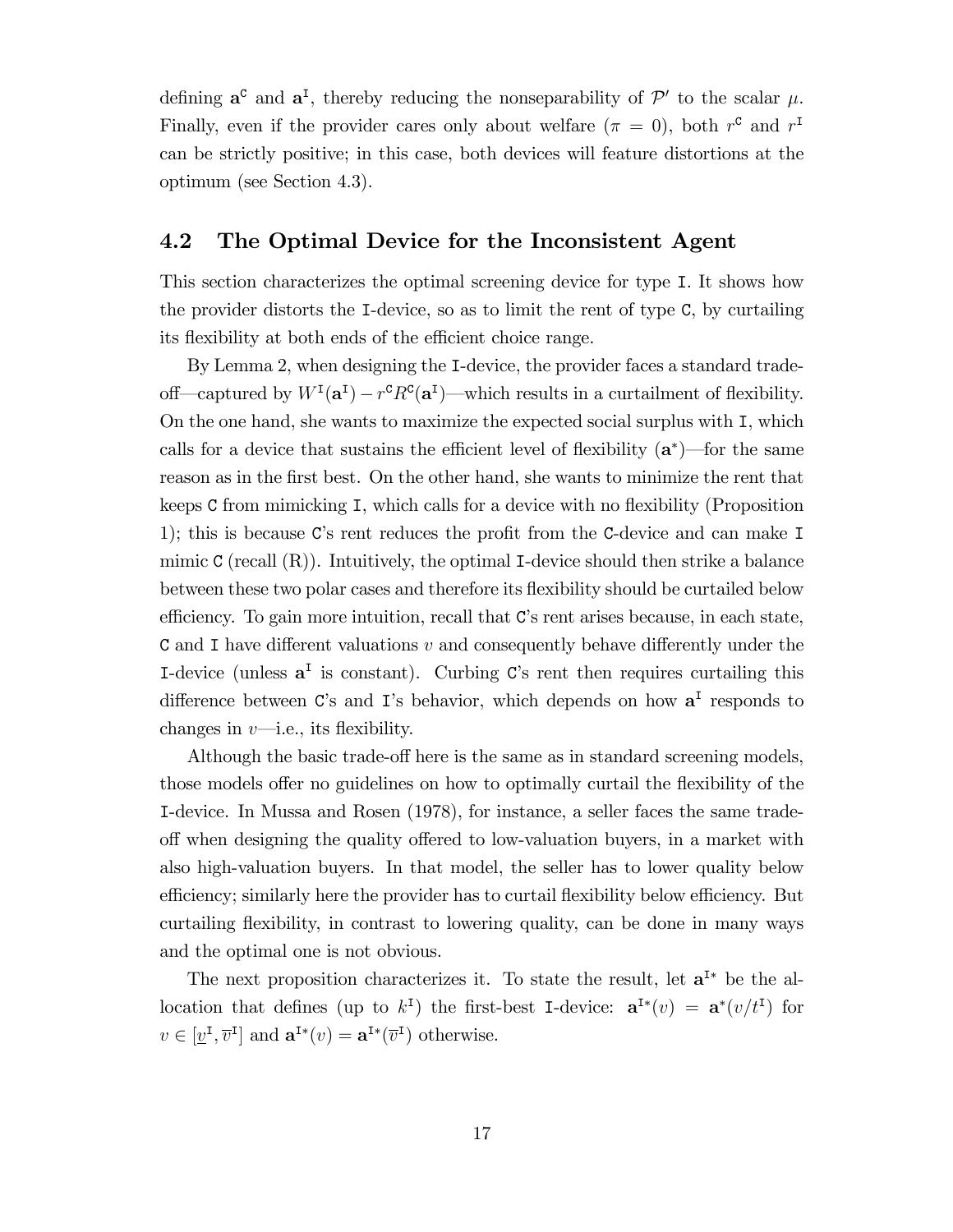Proposition 2 (Curtailment of Flexibility: Optimal Form) An increasing  $\mathbf{a}^{\mathsf{I}}$  that maximizes  $W^{\mathsf{I}}(\mathbf{\hat{a}}^{\mathsf{I}}) - r^{\mathsf{C}} R^{\mathsf{C}}(\mathbf{\hat{a}}^{\mathsf{I}})$  exists, is unique, and is continuous in v and  $r^c$ . If  $r^c > 0$ ,  $\mathbf{a}^{\text{I}}$  features:

(a) Range Reduction with 'Overconsumption' at the Bottom and 'Underconsumption' at the Top: there are  $v_* > \underline{v}^{\text{I}}$  and  $v^* < \overline{v}^{\text{C}}$  such that  $\mathbf{a}^{\text{I}}(v) = \mathbf{a}^{\text{I}*}(v)$  at  $v_*$  and  $v^*$ ,  $\mathbf{a}^{\mathsf{I}}(v) > \mathbf{a}^{\mathsf{I}*}(v)$  for  $v < v_*$ , and  $\mathbf{a}^{\mathsf{I}}(v) < \mathbf{a}^{\mathsf{I}*}(v)$  for  $v > v^*$ ;

(b) No Flexibility at the Top:  $\mathbf{a}^{\mathsf{I}}$  is constant over  $[v^{\mathsf{b}}, \overline{v}^{\mathsf{c}}]$  with  $v^{\mathsf{b}} < \overline{v}^{\mathsf{I}}$ .

In addition,  $\mathbf{a}^{\mathsf{T}}$  can feature

(c) No Flexibility at the Bottom:  $\mathbf{a}^{\text{I}}$  can be constant over  $[\underline{v}^{\text{I}}, v_{\text{b}}]$  with  $v_{\text{b}} > \underline{v}^{\text{I}}$ . A sufficient condition for (c) is that for all  $s' > s$  in  $[s, s^{\dagger}] \neq \emptyset$ 

$$
\frac{F(s')/f(s') - F(s)/f(s)}{s' - s} \ge \frac{1 - t^{I}}{t^{I}} + \frac{1}{t^{I}r^{C}}
$$

.

The proof is constructive: First, it builds  $\mathbf{a}^{\text{I}}$  on path (over  $[\underline{v}^{\text{I}}, \overline{v}^{\text{I}}]$ ), relying on Toikka's (2011) generalization of Myerson's (1981) ironing method, and then it explicitly builds the best extension of  $a<sup>T</sup>$  off path. Uniqueness follows from strict concavity of the function b.

The optimal I-device curtails the flexibility of I's behavior, relative to the first best, as follows. First, I reacts to extreme states (both high and low) less than in the first best, so that his choice range is a strict subset of the efficient one given by  $a<sup>I*</sup>$ . In general, I retains some flexibility to act on ex-post information, and his choice range remains rich, involving all options in a connected interval.<sup>18</sup> Second, I does not react at all to high enough states and, in some environments, to low enough states as well; over such states, I's behavior features no flexibility.

Of course, the I-device sustains all these features with an appropriately tailored payment scheme  $p<sup>T</sup>$  (recall  $(E)$ ). This observation is the key to Proposition 2. As noted, to curb  $C$ 's rent the I-device must curtail how differently I and C behave after choosing it, which depends on how  $a<sup>I</sup>$  varies across v's. So, to explain how the optimal  $a^I$  departs from  $a^{I*}$ , it is crucial to understand the global effects on the differences in actions *and payments* across v's of changing  $a<sup>T</sup>$  at one v. Intuitively, if we raise  $\mathbf{a}^{\text{I}}(v)$ , then  $\mathbf{p}^{\text{I}}(v)$  has to rise and  $\mathbf{p}^{\text{I}}(v')$  has to fall for every  $v'$  above  $v$  so that self-2's reports remain truthful. The differences in actions and payments then shrink between  $v$  and every  $v'$  above  $v$ , but grow between  $v$  and every  $v'$  below v (recall that  $a^I$  is increasing). The opposite effects arise, if we lower  $a^I(v)$ . So the

<sup>&</sup>lt;sup>18</sup>For example, I retains some flexibility if C's probability  $\gamma$  is small (so that  $r^c$  is small) and the utility  $b(a)$  of the smallest action is low (see Proposition 3 and Corollary 3).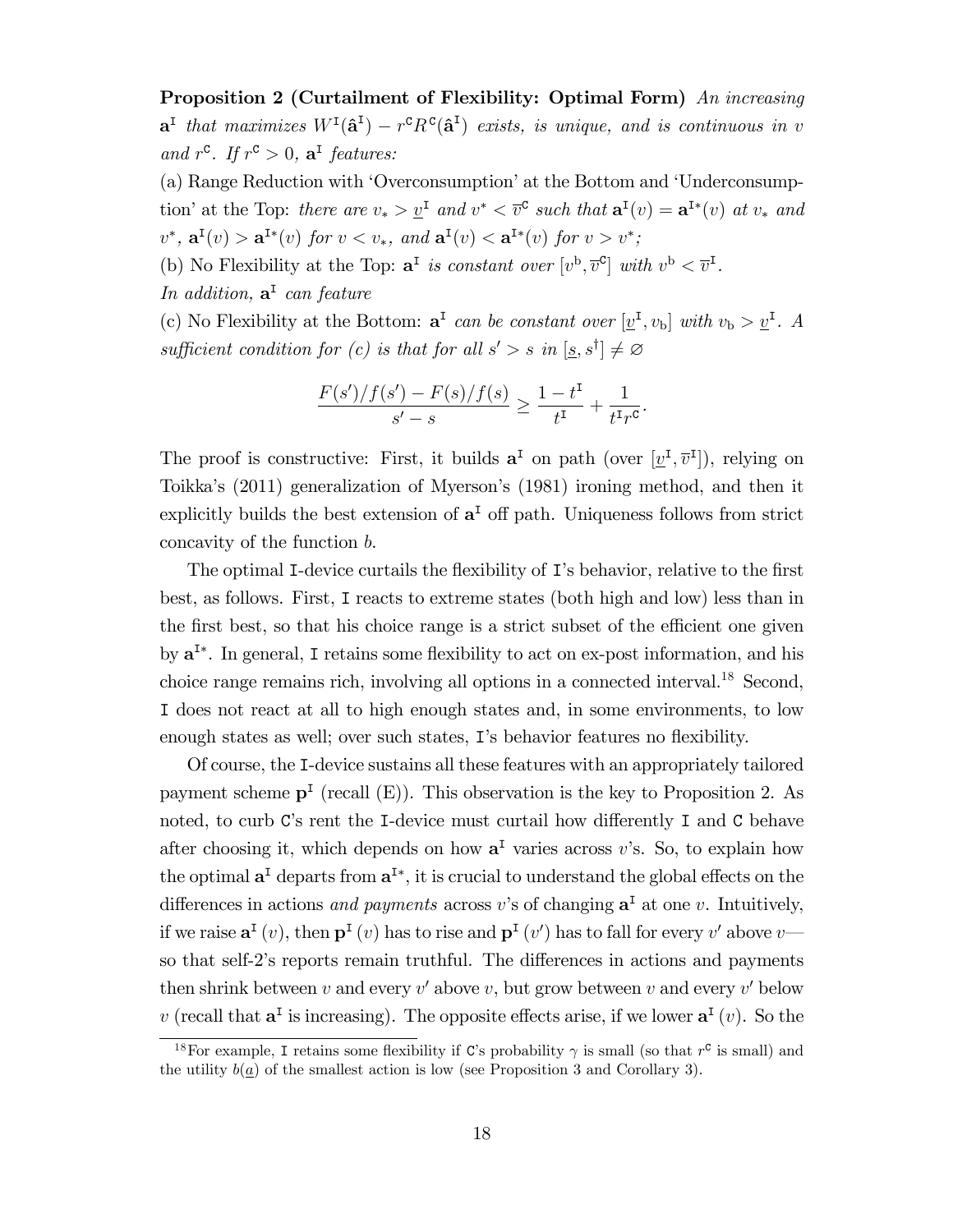

Figure 1: 'Overconsumption' and No Flexibility at the Bottom

relative strength of these global effects above and below  $v$  ultimately determines whether  $\mathbf{a}^{I*}(v)$  is distorted up or down, leading to properties (a), (b), and (c).

Specifically, to see why 'overconsumption' and possibly no flexibility arise at the bottom, start from the lowest v (see Figure 1). At  $\underline{v}^{\text{I}}$ , it is clearly optimal to distort  $\mathbf{a}^{\mathsf{I}*}$  up, as only the global effect above  $\underline{v}^{\mathsf{I}}$  matters. At v close to  $\underline{v}^{\mathsf{I}},$ however, the global effect below  $v$  also matters, but that above  $v$  prevails because, intuitively, the mass of  $v' > v$  prevails on that of  $v' < v$ ; it is therefore still optimal to distort  $a^{I*}$  up. As v grows, the effect below v gains strength, shrinking the upward distortions until some  $v_*$ , where the two effects balance each other and  $\mathbf{a}^{\mathsf{T}}(v_*) = \mathbf{a}^{\mathsf{T}*}(v_*)$  (e.g., curve 1). Intuitively, how fast this happens depends on how fast the ratio  $F<sup>I</sup>(v)/f<sup>I</sup>(v)$  grows. So, if this ratio—which equals  $t^I F(v/t^I)/f(v/t^I)$ —grows fast enough for v close to  $\underline{v}^I$ , as formally stated in Proposition 2, then the upward distortions can shrink so quickly that the provider may wish that a larger  $v$  chose a smaller action than a smaller  $v'$  (e.g., curve 2). But  $a<sup>I</sup>$  must be increasing; so the provider can only pool v's close to  $v<sup>I</sup>$  at the same action (e.g., curve 3). Note that the condition on  $F$  that ensures bunching at the bottom is more likely to hold when I is less inconsistent (i.e.,  $t<sup>I</sup>$  is closer to 1), and when the provider cares more about  $\mathbf{C}'$ s rent (i.e.,  $r^{\mathbf{C}}$  is higher).

To see why 'underconsumption' and no flexibility arise at the top, first observe that  $\mathbf{a}^{\text{I}}$  must be constant above  $\bar{v}^{\text{I}}$ . Otherwise, tossing any option with  $a > \mathbf{a}^{\text{I}}(\bar{v}^{\text{I}})$ curbs C's rent without harming I: For  $s > \bar{v}^{\text{I}}$  (recall that  $v = s$  for type C), a dishonest C now chooses  $\mathbf{a}^{\text{I}}(\overline{v}^{\text{I}})$ , which is closer to I's choices. So, at  $\overline{v}^{\text{I}}$ , only the global effect below it matters, and therefore it is optimal to distort  $a<sup>T</sup>$  down.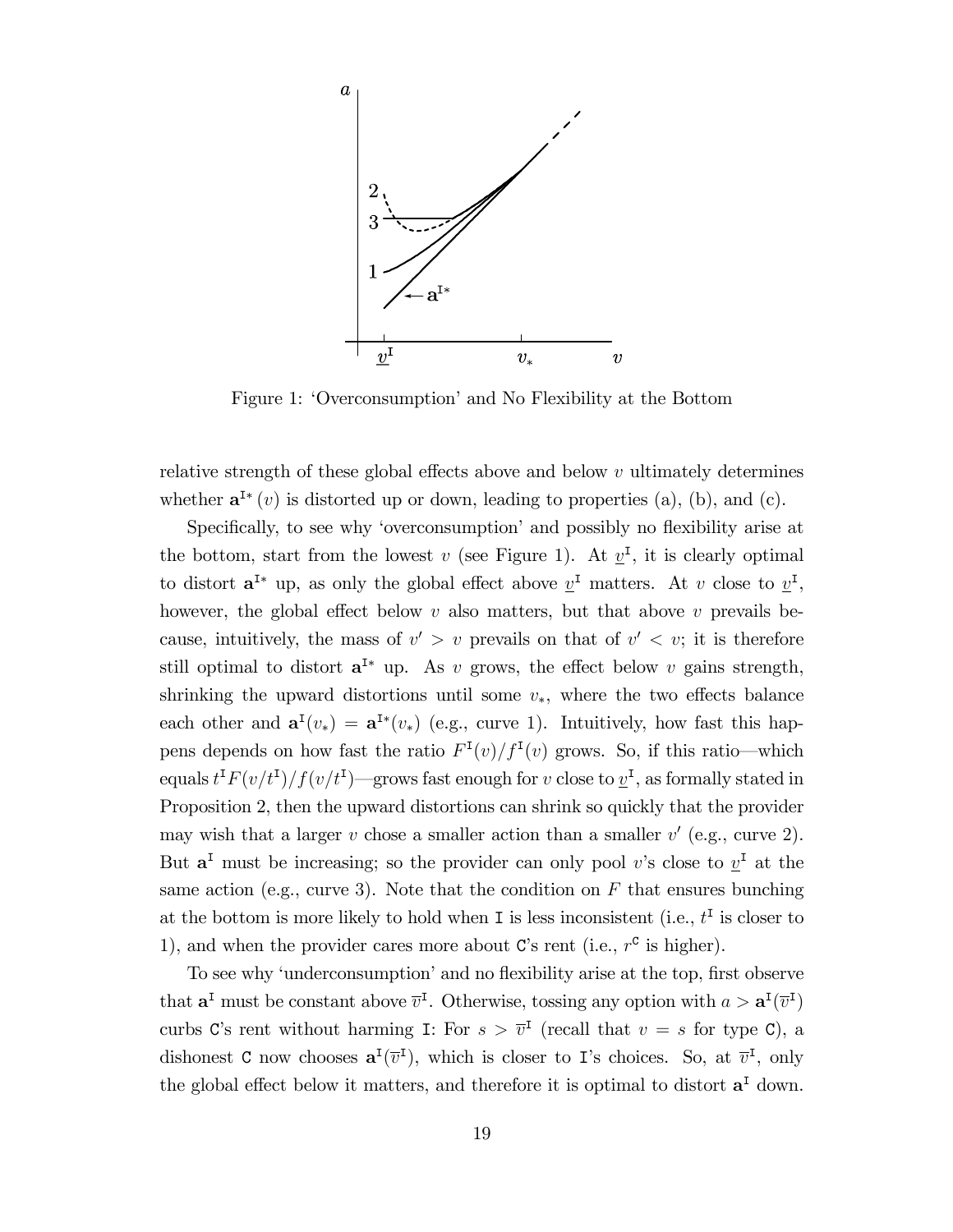By the same argument as before, the downward distortions persist until some  $v^*$ , where  $\mathbf{a}^{\mathrm{I}}(v^*) = \mathbf{a}^{\mathrm{I}*}(v^*)$ . Now suppose  $\mathbf{a}^{\mathrm{I}}$  were strictly increasing near  $\overline{v}^{\mathrm{I}}$ . If we lower  $\mathbf{a}^{\mathsf{I}}(\overline{v}^{\mathsf{I}})$  a bit, a dishonest C's choices move closer to I's for almost all  $s > \overline{v}^{\mathsf{I}}$ , thus curbing  $C$ 's rent even more. To do so, however, we also have to lower  $a<sup>T</sup>$  for some v's below  $\overline{v}^{\text{I}}$ , to satisfy monotonicity. The smaller the set of v's affected by this extra distortion, the smaller the extra welfare loss with I. So the best thing to do is to bunch at some  $a^{\rm b}$  every v whose action was above  $a^{\rm b}$ —formally, every  $v > v<sup>b</sup>$ —and leave  $a<sup>I</sup>$  unchanged for all other v's. Note that, for every  $v<sup>b</sup> < \overline{v}<sup>I</sup>$ , a dishonest C chooses more similarly to I for  $s \in [v^{\mathrm{b}}, \overline{s}]$ , whereas I must choose  $a^{\mathrm{b}}$ only for  $s \in [v^b/t^I, \overline{s}]$ . So some bunching is always optimal, because for  $v^b$  close to  $\overline{v}^{\mathbf{I}} = t^{\mathbf{I}}\overline{s}$ , it reduces more C's rent than the welfare with I.

To better understand how the provider sustains Iís distorted behavior, it is helpful to compare the payment schemes associated with  $a<sup>I</sup>$  and  $a<sup>I*</sup>$ . Recall that  $\mathbf{p}^{\mathbf{I}^*}$  is strictly decreasing for  $t^{\mathbf{I}} < 1$ : By Lemma 1,  $d\mathbf{p}^{\mathbf{I}^*}/dv < 0$  over  $[\underline{v}^{\mathbf{I}}, \overline{v}^{\mathbf{I}}]$ . As the next corollary shows, at the bottom  $p<sup>I</sup>$  rises more rapidly than  $p<sup>I*</sup>$  for an equal decrease in  $a$ ; this reduces I's willingness to decrease  $a$  and makes him 'overconsume.' On the other hand, at the top  $p<sup>I</sup>$  falls more slowly than  $p<sup>I*</sup>$  for an equal increase in  $a$ ; this reduces I's willingness to increase  $a$  and makes him 'underconsume.'

**Corollary 2** If  $d\mathbf{a}^{\text{T}}/dv > 0$  at v, then  $\frac{d\mathbf{p}^{\text{T}}/dv}{d\mathbf{a}^{\text{T}}/dv}$  is strictly smaller than  $\frac{d\mathbf{p}^{\text{T*}}/dv}{d\mathbf{a}^{\text{T*}}/dv}$  for  $v \in [\underline{v}^{\text{I}}, v_*)$ , and strictly larger for  $v \in (v^*, \overline{v}^{\text{I}}]$ .

The next proposition shows how the optimal I-device changes as the weight  $r^c$  becomes very large or small. Recall that, by Lemma 2,  $r^c$  increases in C's probability  $\gamma$  and the weight  $\pi$  on profits. Also, let

$$
a^{\text{nf}} = \arg\max_{a \in [a,\overline{a}]} \mathbb{E}[u_1(a;s)] - c(a),
$$

which is the ex-ante efficient action if the agent is not allowed to act on ex-post information at all—'nf' means 'no flexibility.'

**Proposition 3 (Comparative Statics)** Let  $\mathbf{a}^{\text{I}}(r^{\text{c}})$  be the optimal allocation for I. Then  $\mathbf{a}^{\mathrm{T}}(r^{\mathrm{c}})$  converges pointwise to  $\mathbf{a}^{\mathrm{T}*}$  as  $r^{\mathrm{c}} \to 0$  and uniformly to  $a^{\mathrm{n}\mathrm{f}}$  as  $r^{\text{c}} \to +\infty.$ 

If the provider cares very little about  $C$ 's rent, then she tends to offer an efficient I-device. If instead she cares a lot about C's rent, then she tends to disregard I's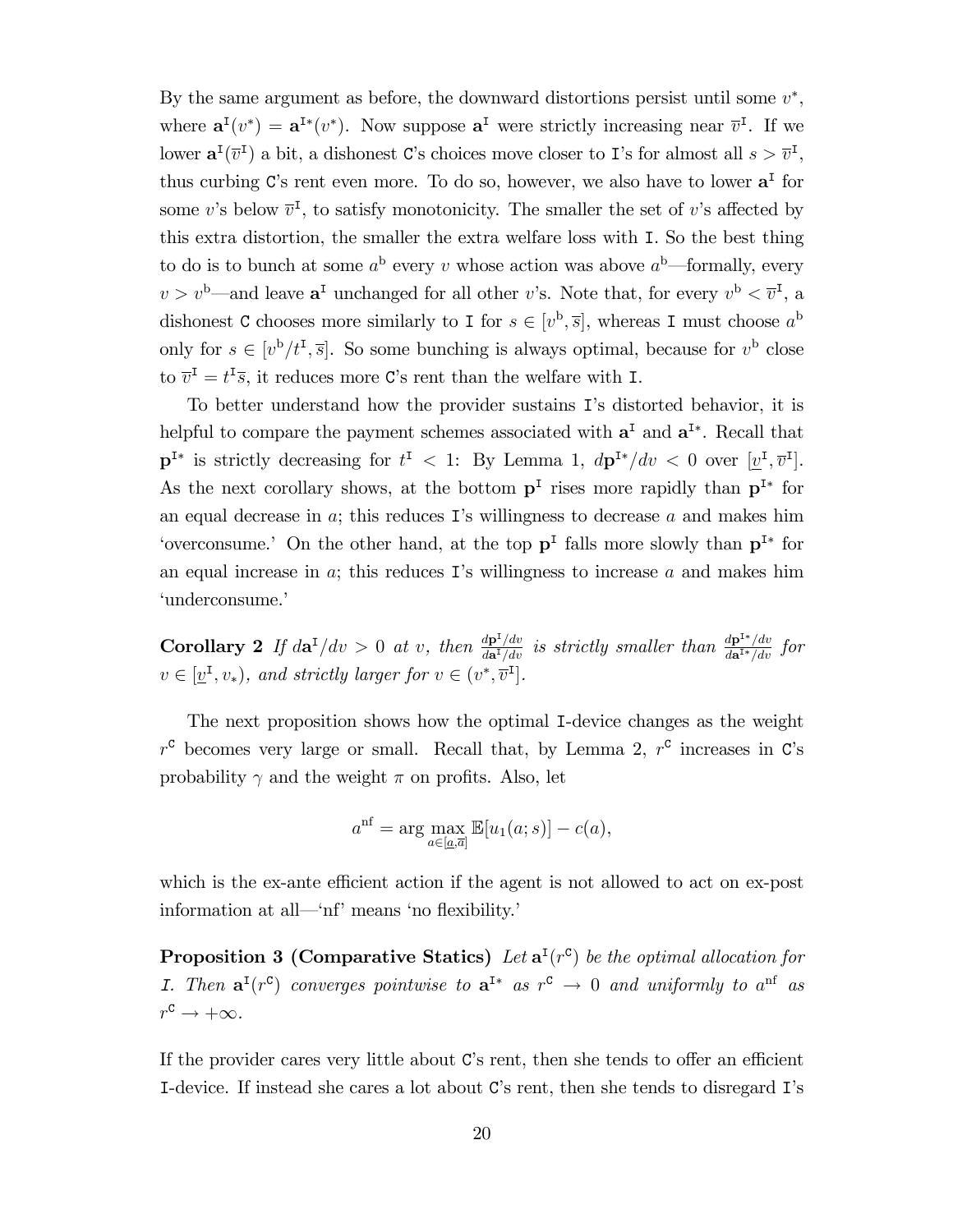desire for flexibility, in the limit offering an I-device with only the option  $a^{nf}$ —a radical reduction of flexibility vis-à-vis the first best. This happens, for example, whenever the provider cares about profits and the agent's type is very likely to be C (if  $\pi > 0$ ,  $r^c \to +\infty$  as  $\gamma \to 1$ ).

With more information on the distribution  $F$ , it is possible to say more about how the screening I-device differs from an efficient one. This is because the virtual valuation defining  $a<sup>T</sup>$  is in general complex. For illustrative purposes, the next lemma looks at the case with uniform  $F$ . In this case, a simple monotonic relationship also emerges between the weight  $r^c$  and the choice range of the Idevice, as well as the regions involving no flexibility  $([\underline{v}^{\mathrm{I}}, v_{\mathrm{b}}]$  and  $[v^{\mathrm{b}}, \overline{v}^{\mathrm{c}}]$ .<sup>19</sup>

**Lemma 3** Suppose s is uniformly distributed and  $t^{\text{I}} > \frac{s}{s}$ . Then, the optimal  $\mathbf{a}^{\text{I}}$  crosses  $\mathbf{a}^{\text{I}*}$  only once and is strictly increasing over  $[v_{\text{b}}, v^{\text{b}}]$ . As  $r^{\text{c}}$  rises,  $\mathbf{a}^{\text{I}}$ changes as follows:  $v^b$  and  $\mathbf{a}^I(v^b)$  decrease and  $\mathbf{a}^I(v_b)$  increases; when  $v_b > \underline{v}^I$ , then  $v_{\rm b}$  increases as well.

In general, more intricate patterns can occur, including bunching also at intermediate points for standard ironing reasons. Lemma 3 highlights, however, that the bunching at the top and bottom is due not to failures of standard regularity conditions—which are satisfied by the uniform distribution—but precisely to the problem of optimally screening time inconsistency.

### 4.3 The Optimal Device for the Consistent Agent

This section characterizes the optimal screening device for type C. It shows that, to deter I from mimicking C, the provider may have to add unused options to an otherwise efficient C-device, and if these options are not deterring enough, she may also distort C's behavior.

By Lemma 2, when designing the C-device, the provider wants to maximize the surplus with  $C$ , but also has to worry about jeopardizing  $I$ 's incentives for revealing his time inconsistency—by  $(R)$ , how much a dishonest I expects to lose, relative to C's payoff, must exceed C's rent. A natural benchmark of an efficient C-device is the first-best device, defined (up to  $k^c$ ) by the allocation  $\mathbf{a}^{c*}$  with  $\mathbf{a}^{c*}(v) = \mathbf{a}^*(v)$ for  $v \in [\underline{v}^c, \overline{v}^c]$  and  $\mathbf{a}^{c*}(v) = \mathbf{a}^{c*}(\underline{v}^c)$  otherwise. By the next lemma, however,  $\mathbf{a}^{c*}$ can violate  $(R)$  for some  $a<sup>I</sup>$ .

 $19\,\text{For the proof, see Online Appendix A.}$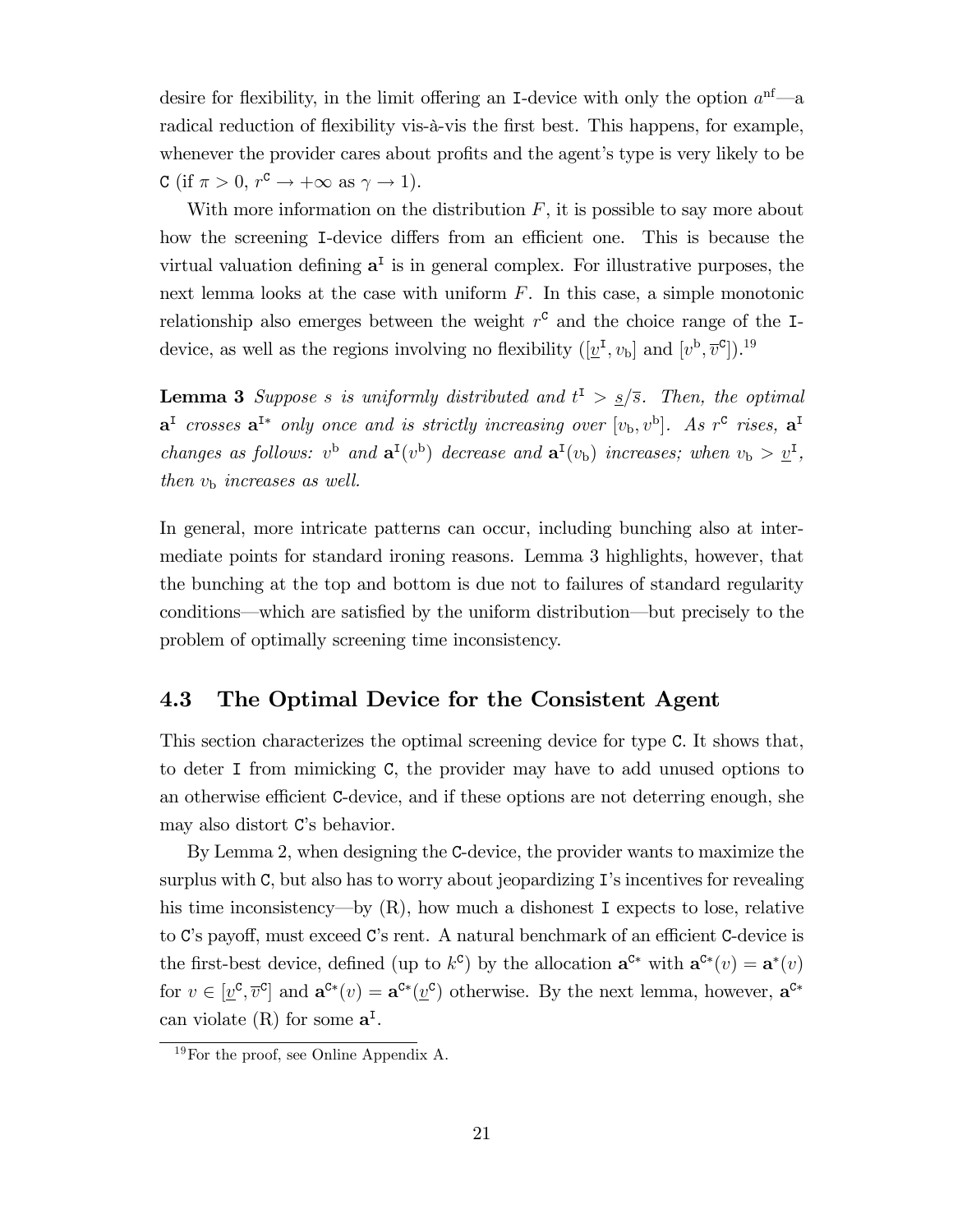### **Lemma 4** Let  $\mathbf{a}^{\mathsf{C}*}$  and  $\mathbf{a}^{\mathsf{I}*}$  be the allocations associated with  $\mathbf{a}^*$ . There is a family of distributions F such that  $\mathbf{a}^{c*}$  and  $\mathbf{a}^{I*}$  violate  $(R)$  and are therefore infeasible.

To see the intuition for Lemma 4, recall that a dishonest I loses relative to C's payoff, to the extent that  $I$  and  $C$  behave differently under the C-device. Given  $a^{c*}$ , this difference is small in states close to  $s$ . Therefore, if these states are likely enough according to  $F$ , then ex ante I values the C-device almost as much as C. On the other hand, since  $a^{I*}$  is flexible, C's rent must be positive and can be large enough to lure I to mimic C. One can show, for example, that if  $b(a) = \sqrt{a}$  and F is uniform, then  $a^{c*}$  and  $a^{I*}$  are infeasible.

Although Lemma 4 looks at the extreme case of  $a^{C*}$  and  $a^{I*}$ , its conclusion holds more generally. By Proposition 3, as the provider cares more about  $C$ 's rent  $(r^c \rightarrow +\infty)$ , she tends to reduce the I-device to a single option; therefore, by continuity,  $\mathbf{a}^{\mathcal{C}*}$  and  $\mathbf{a}^{\mathcal{I}}(r^{\mathcal{C}})$  are always feasible for  $r^{\mathcal{C}}$  large enough. On the other hand, as the provider cares less about C's rent  $(r^c \to 0)$ , she tends to design an I-device similar to the first-best one. So, if  $a^{C*}$  and  $a^{I*}$  are infeasible, then by continuity,  $\mathbf{a}^{\mathcal{C}*}$  and  $\mathbf{a}^{\mathcal{I}}(r^{\mathcal{C}})$  are also infeasible for  $r^{\mathcal{C}}$  small enough. In this case, the key question is how the provider changes  $a^{c*}$  to avoid I's mimicking C.

The first strategy she adopts is unconventional. In models in which the agent is always time consistent, the provider must distort the offer for one type—hence his choices—whenever that offer makes another type mimic. In the present model, instead, the provider may be able to avoid  $\mathbf{I}'s$  mimicking and to offer, at the same time, an efficient C-device. To do that, she adds to the device options that C never uses, but that make a dishonest I behave more differently from C. Intuitively, these options lower the degree of commitment that I already finds too low in an efficient C-device, thus making a dishonest I lose more relative to C's payoff. Since these options are off path, their production cost is irrelevant and the provider can usefully employ them in many ways. The way that maximizes a dishonest I's loss is presented in the next proposition: To maximally deter Iís mimicking C, the provider needs to add to an efficient C-device only one option, which a dishonest I would choose in sufficiently low states.

**Proposition 4 (Usefulness of Unused Options)** An increasing  $a^c$  sustains  $a^*$ with C and maximizes  $-R^{I}(\hat{a}^{C})$  if and only if  $a^{C}(v) = a$  for  $v < v_{u}$  and  $a^{C}(v) = a$  $\mathbf{a}^{\mathbf{C}*}(v)$  for  $v \geq v^{\mathbf{u}}, \text{ where } \underline{v}^{\mathbf{I}} < v_{\mathbf{u}} \leq v^{\mathbf{u}} \leq \underline{v}^{\mathbf{C}}.$ 

One unused option involving  $\underline{a}$  is enough to maximally deter I's mimicking, because I's self-1 views  $\underline{a}$  as the action that would most tempt his self-2, who always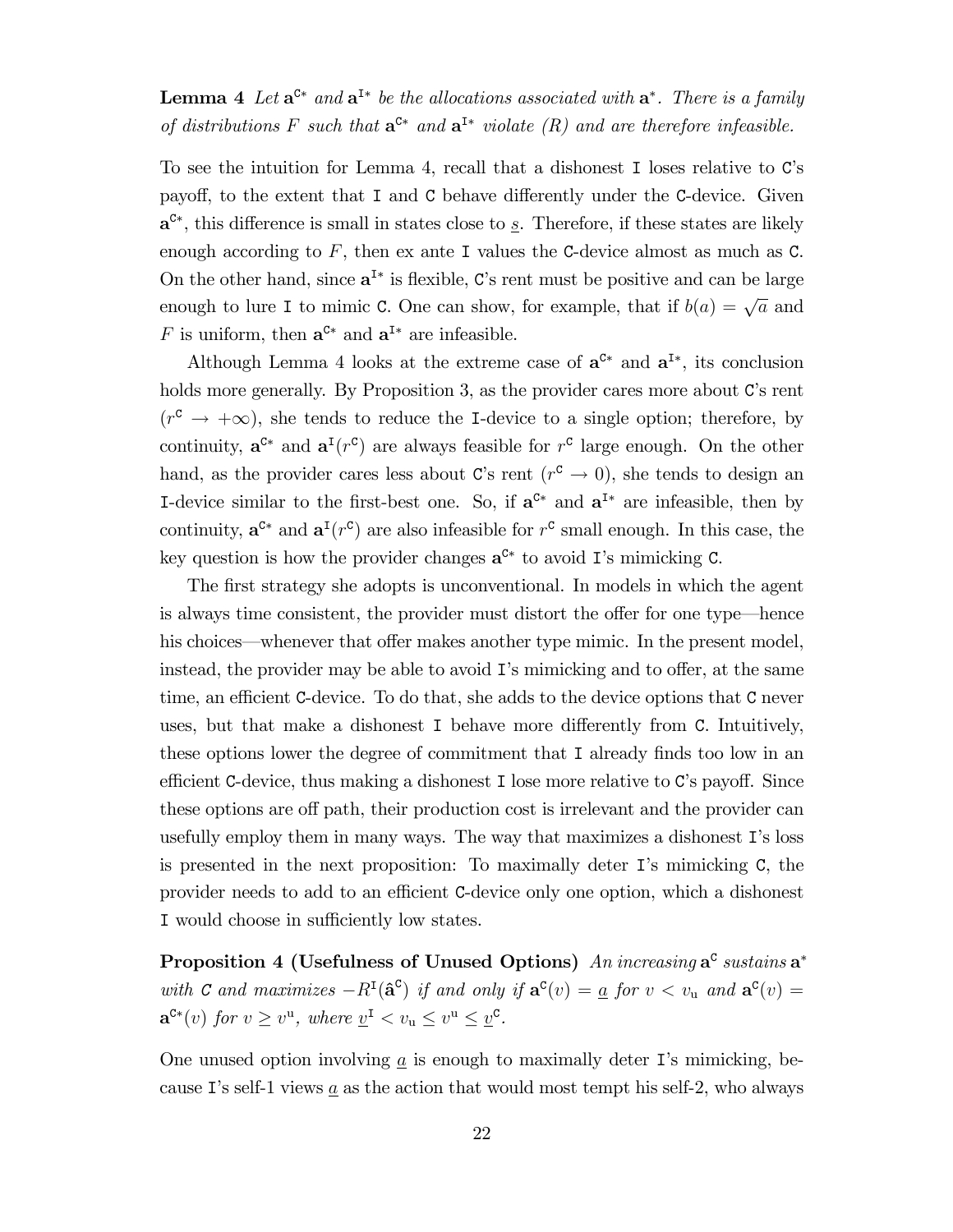prefers lower actions  $(t^{\text{I}} < 1)$ . The payment p for <u>a</u> plays a key role too, for it controls both the probability (by pinning down  $v_u$ ) and the regret that I's self-1 assigns to choosing the unused option. Intuitively, if  $p$  is low, then I expects to choose <u>a</u> already for v close to  $\underline{v}^c$ , but regrets it only a little. If instead p is high, then I expects to choose  $\underline{a}$  only for v close to  $\underline{v}^{\mathrm{I}}$ —hence with lower probability but regrets it more. Clearly, depending on the distribution  $F$ , a high payment for a may deter more Iís mimicking. This explains why the provider may actually restrict—by setting  $v^{\mathrm{u}} < \underline{v}^{\mathrm{c}}$ —the set of states in which I's self-2 has a valuation low enough to choose the unused option from the C-device.

Although by Proposition 4 unused options in the efficient C-device can make I less willing to mimic C, they must be tempting enough to keep I away. If they are, the provider can sustain the efficient outcome with  $C$ .

**Corollary 3** If  $\mathbf{a}^{\mathsf{c}*}$  and  $\mathbf{a}^{\mathsf{T}}(r^{\mathsf{c}})$  are infeasible, then there is  $d > 0$ —which depends on  $\mathbf{a}^{\mathsf{C}*}$  and  $\mathbf{a}^{\mathsf{T}}(r^{\mathsf{C}})$  —such that  $\mathbf{a}^{\mathsf{C}}$  as in Proposition 4 and  $\mathbf{a}^{\mathsf{T}}(r^{\mathsf{C}})$  are feasible if and only if  $b(\underline{a}) \leq b(\mathbf{a}^{c*}(\underline{v}^c)) - d$ .

The lowest feasible action  $a$  can be tempting enough, relative to the lowest efficient one  $\mathbf{a}^*(s)$ , for several reasons. For instance, suppose  $b(a)$  captures the future consequences of some current action (like shopping with credit cards). The worst consequence  $b(\underline{a})$  is then likely far worse than the efficient one  $b(\mathbf{a}^*(\underline{s}))$ , which takes into account the current utility  $-a$  and the cost  $c(a)$  (like default costs). More generally, no technological or legal constraint may prevent the provider from offering very unattractive actions.

Combining the previous insights, the next proposition summarizes how the screening C-device depends on C's probability  $\gamma$  and the weight  $\pi$  on profits. Recall that  $r^c = \pi \frac{\gamma}{1-\gamma} + \frac{\mu}{1-\gamma}$  $\frac{\mu}{1-\gamma}$ , where  $\mu \geq 0$  is the Lagrange multiplier associated with condition (R).

**Proposition 5 (Optimal C-device)** There are  $r_1$  and  $r_2$ , where  $0 \le r_1 \le r_2$  $+\infty$  possibly with strict inequalities, such that the optimal C-device sustains  $\mathbf{a}^*$ with C if and only if  $\pi \frac{\gamma}{1-\gamma} \geq r_1$ , and must include unused options if and only if  $\pi \frac{\gamma}{1 - \gamma}$  $\frac{\gamma}{1-\gamma} < r_2$ .

Since  $r_1$  can be strictly positive, the present model violates the 'no distortion at the topí property, common in standard screening models. In those models, the agent of the 'highest' type usually achieves an efficient outcome, as if types were observable; for example, in Mussa and Rosen (1978), the highest-valuation buyer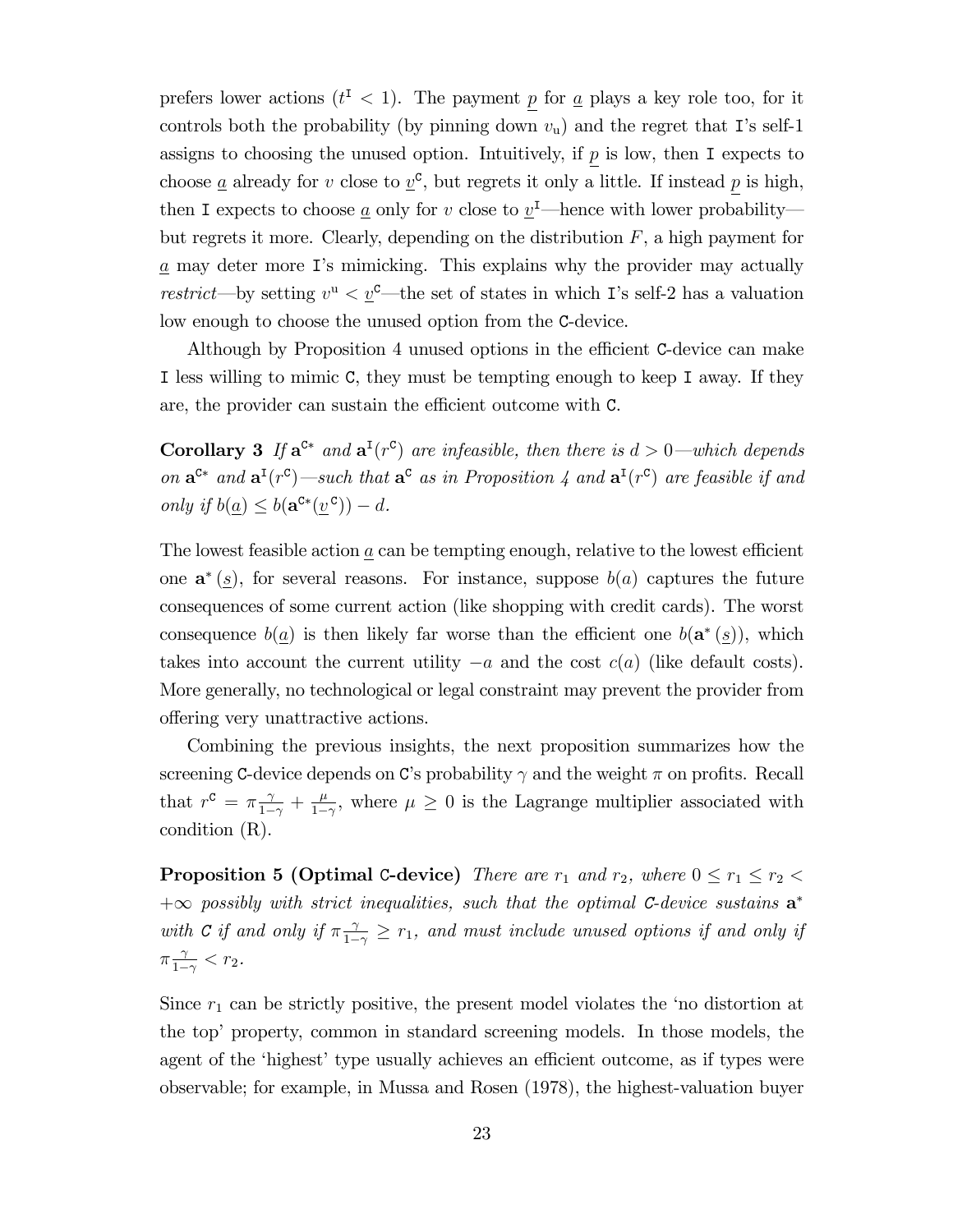always trades efficiently with the monopolist. Here, instead, although  $C$  is the 'high' type, the C-device can be inefficient.

The C-device is more likely to feature unused options and (possibly) be inefficient when the agent is less likely to be of type  $C(\gamma)$  is lower), or the provider cares more about welfare ( $\pi$  is lower). Intuitively, when either  $\gamma$  or  $\pi$  are lower, the provider is willing to grant C a larger rent. But this rent makes I more willing to mimic  $\mathsf{C}$ , so the provider has to offset it by lowering the degree of commitment that I finds in the C-device.

**Corollary 4** If the monopolist  $(\pi = 1)$  has to add unused options to the C-device, so does the planner  $(\pi < 1)$ . If the monopolist's solution violates the 'no distortion at the top' property, so does the planner's.

Finally, when unused options alone cannot avoid  $\mathbf{I}'$ 's mimicking  $\mathbf{C}$ —for example, because a represents consumption of a good that cannot be negative (healthy food), and self-1 deems consuming zero a minor temptation—then the provider has to distort  $\mathbf{a}^{\text{c}}$  on path. She does so to make  $\text{c}$  and I behave even more differently after choosing the  $C$ -device—this is the only way to make a dishonest I lose even more relative to C's payoff and thus satisfy  $(R)$ . By Lemma 2, the optimal  $a^c$ maximizes  $W^c(\hat{\mathbf{a}}^c) - r^{\mathsf{T}} R^{\mathsf{T}}(\hat{\mathbf{a}}^c)$  with  $r^{\mathsf{T}} > 0$ , which can again be written as a virtual surplus to study the properties of  $a^c$ . The resulting C-device, in general, can distort C's behavior both up and down relative to efficiency, in part also to make I's self-1 view the unused option with  $\underline{a}$  as an even worse temptation.<sup>20</sup>

### 4.4 Discussion

When applied to concrete settings, the previous results can be interpreted as follows.<sup>21</sup>

Consider the savings example in Section 2. In contrast to the first-best devices, the screening devices sustain different behaviors. The C-device should be able to make C save efficiently, as the lowest feasible savings most likely lead to very low utility at retirement (i.e.,  $b(a)$  is very low). The I-device, instead, curtails flexibility (i.e., liquidity) at both ends of the efficient savings range, which can be interpreted as restricting both withdrawals and deposits. Such restrictions are

<sup>20</sup>Formal details are available upon request.

 $21$ Of course, this discussion is not meant to be an exact (let alone sole) explanation for the considered features of some real contracts, given that this paper intentionally omits important aspects of specific applications to focus on its main theoretical question.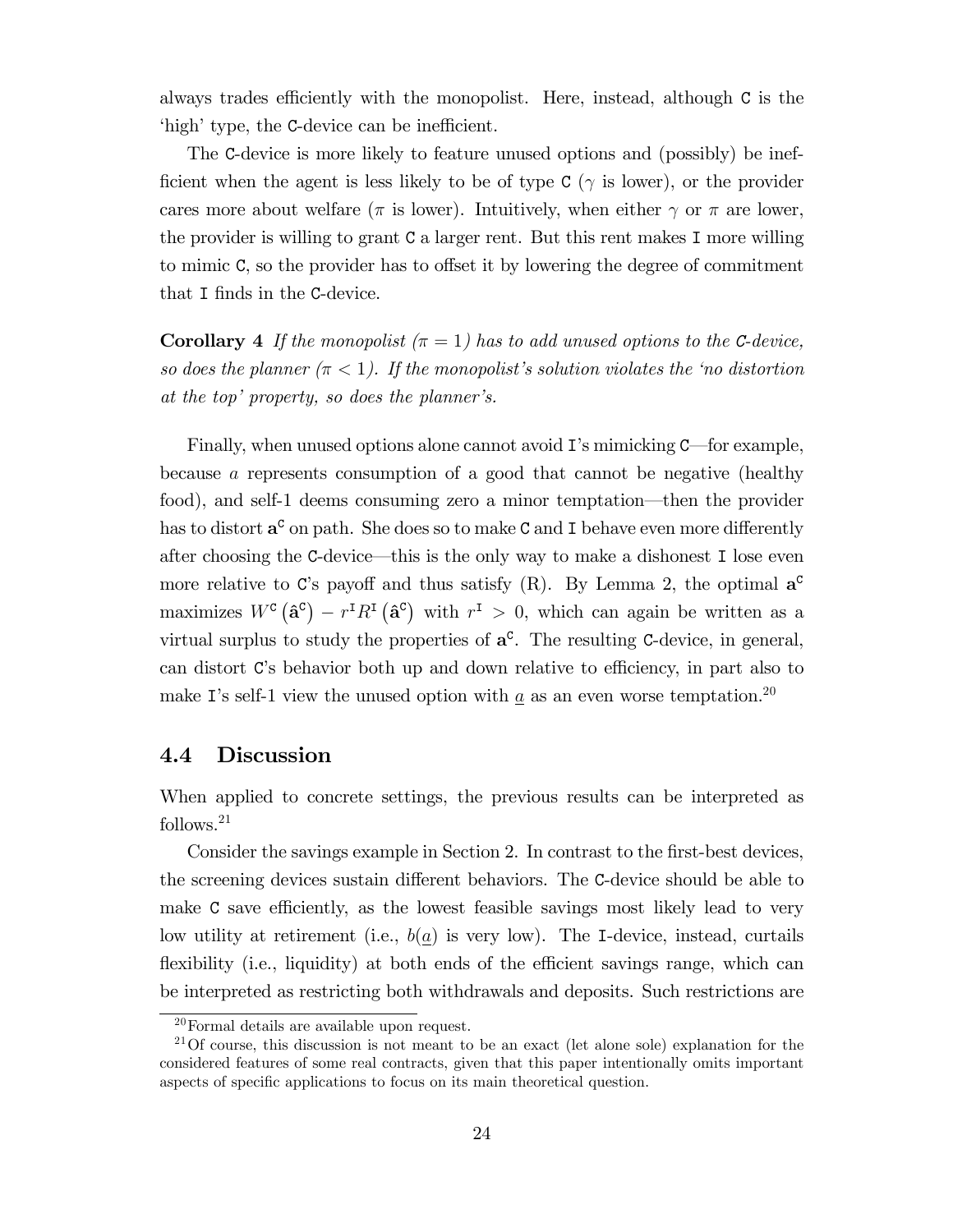implemented by making the withdrawal penalties stiffer and the deposit rewards weaker for large enough amounts. This can create caps on withdrawals as well as on deposits. Lemma 1 highlights that, contrary to what one might think, this kind of restrictions may be introduced not to help inconsistent agents avoid depleting their savings, but to ward off consistent agents.

These implications for commitment policies involving savings differ substantively from related results in the literature. Amador et al. (AWA) (2006), Ambrus and Egorov (AE) (2013), and Bond and Sigurdsson  $(BS)$  (2013) give a justification for penalizing inconsistent agents when they tap their savings to pay for current overconsumption. In this paper, the Örst-best I-device similarly penalizes current overconsumption with withdrawal penalties, but it also promotes savings with deposit rewards (Lemma 1). In all four papers, penalties (and rewards) are justified by inconsistent agents' propensity to overconsume. But, in contrast to AWA, BS, and AE, this paper also gives a justification for inefficiently restricting inconsistent agentsíability not only to tap but also to deposit into their devices. These restrictions are justified by the need to dissuade consistent agents from choosing the devices for inconsistent agents. This need never arises in AWA, AE, and BS: One can easily see that, because those papers rule out payments across states, consistent agents would never want the commitment policies for inconsistent agents, and vice versa. That is, those policies create no adverse-selection problem with respect to agents' degree of inconsistency. Concretely, this implies that such problems do not arise with policies like Social Security and defined-benefit plans, which are better captured by models without payments. Instead, devices like definedcontribution plans—which have tax penalties and rewards varying with savings decisions and therefore are better captured by models with payments—are subject to the adverse-selection problem identified in this paper.

For real-life examples of savings devices that resemble—at least at a broad level—the differences between the screening C- and I-devices, consider the U.S. retirement market.<sup>22</sup> This market offers standard devices, called taxable accounts  $(TAs)$ , as well as special devices, called 'tax-shielded' accounts  $(TSAs)$ —like IRAs and  $401(k)$  plans. Governed by different tax rules, TSAs and TAs differ in many ways. In particular, TSAs have all of the following features, while TAs don't. Consistent with Lemma 1, TSAs reward deposits and penalize withdrawals through

<sup>22</sup>Other examples of savings devices that resemble the screening I-device include some Christmas-club accounts and individual-development accounts—a form of matched-savings accounts—offered, in the U.S., by some financial institutions (see also Ashraf, Gons, Karlan, and Yin (2003)).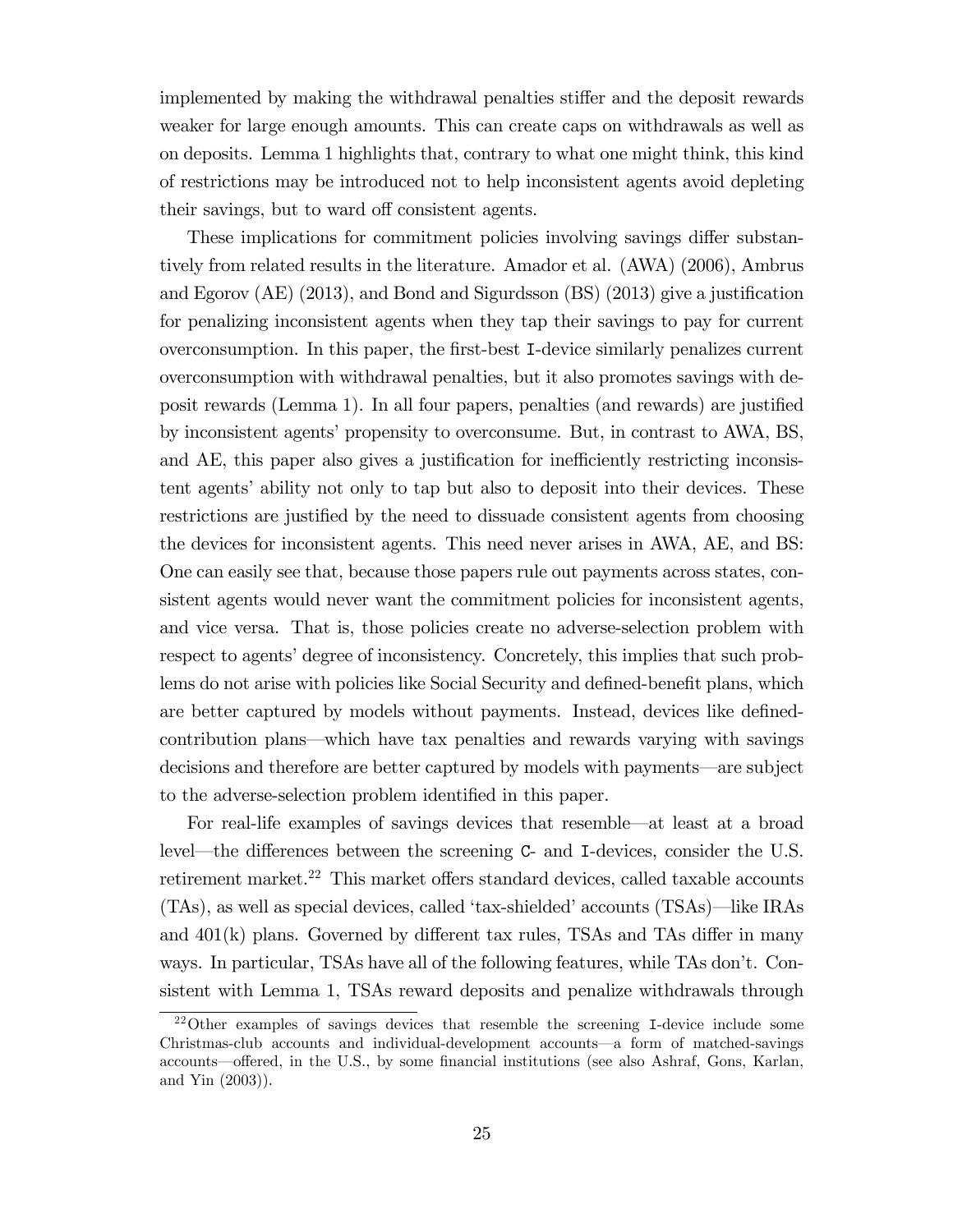taxation. However, consistent with Proposition 2 and Corollary 2, TSAs set dear tax penalties for deposits beyond certain amounts and also limit withdrawals empirically these limits sometimes bind.<sup>23</sup> Moreover, for instance, IRA-backed loans are de facto prohibited, and  $401(k)$ -backed loans are capped and subject to quick repayments. Finally, there is some evidence consistent with the principle that curtailing flexibility in the special devices curbs their appeal to less inconsistent agents. Amromin (2002, 2003) shows that a significant share  $(39\%)$  of U.S. savers does not take full advantage of TSAs' tax benefits, and prefers to invest in TAs because of TSAs' liquidity constraints. These savers reveal that they value flexibility more than commitment, which may depend, among other things, on them being less time inconsistent.

Of course, many other reasons can explain each of these features. For example, deposits could be limited to prevent rich people from exploiting IRAs' tax benefits too much, thus avoiding large tax-revenue losses. But the possibility of observing peopleís income should, in principle, remove this issue. Indeed, one might wonder why deposit limits also apply to poor savers—this paper provides an answer. But even if other reasons led to the current regulation, this paper suggests that its broad features also appropriately screen among differently inconsistent savers. Moreover, this paper points out a single rationale that can account for all the mentioned features at once, as well as some, perhaps unexpected, consequences of modifying them. For example, relaxing the withdrawal (but not the deposit) penalties of TSAs can lure consistent people away from TAs, even though TAs have no such penalties to begin with.

Consider now the exercising example in Section 2. Although here  $t^I > 1$ , the results in Sections 4.2-4.3 are qualitatively unchanged (see Section 5.4) and can be interpreted as follows. The screening C-device features no monetary incentives to work out. Moreover, by allowing the agent to skip any number of workouts without penalties (intended as an unused option), the C-device may deter I from choosing it because, otherwise, he would end up exercising too little. On the other hand, the I-device curtails flexibility at both ends of the efficient range of workouts, by making the penalties for missed workouts stiffer and the rewards

 $^{23}$ In 2007 (2008), about 59% (49%) of IRA-owners contributed at the limit (Holden et al.  $(2010b)$ , and roughly  $11\%$  of all  $401(k)$  participants did so in 2004 (Munnell and Sundén  $(2006)$ ). Except for few cases (like first-time home purchase for IRAs), any sum withdrawn before the age of  $59\frac{1}{2}$  incurs tax penalties, which seem to actually limit access to these TSAs: Holden and Schrass (2008-2010a) report that the vast majority of IRA withdrawals are retirement related, and only about 5% occurs before the owner turns  $59\frac{1}{2}$ .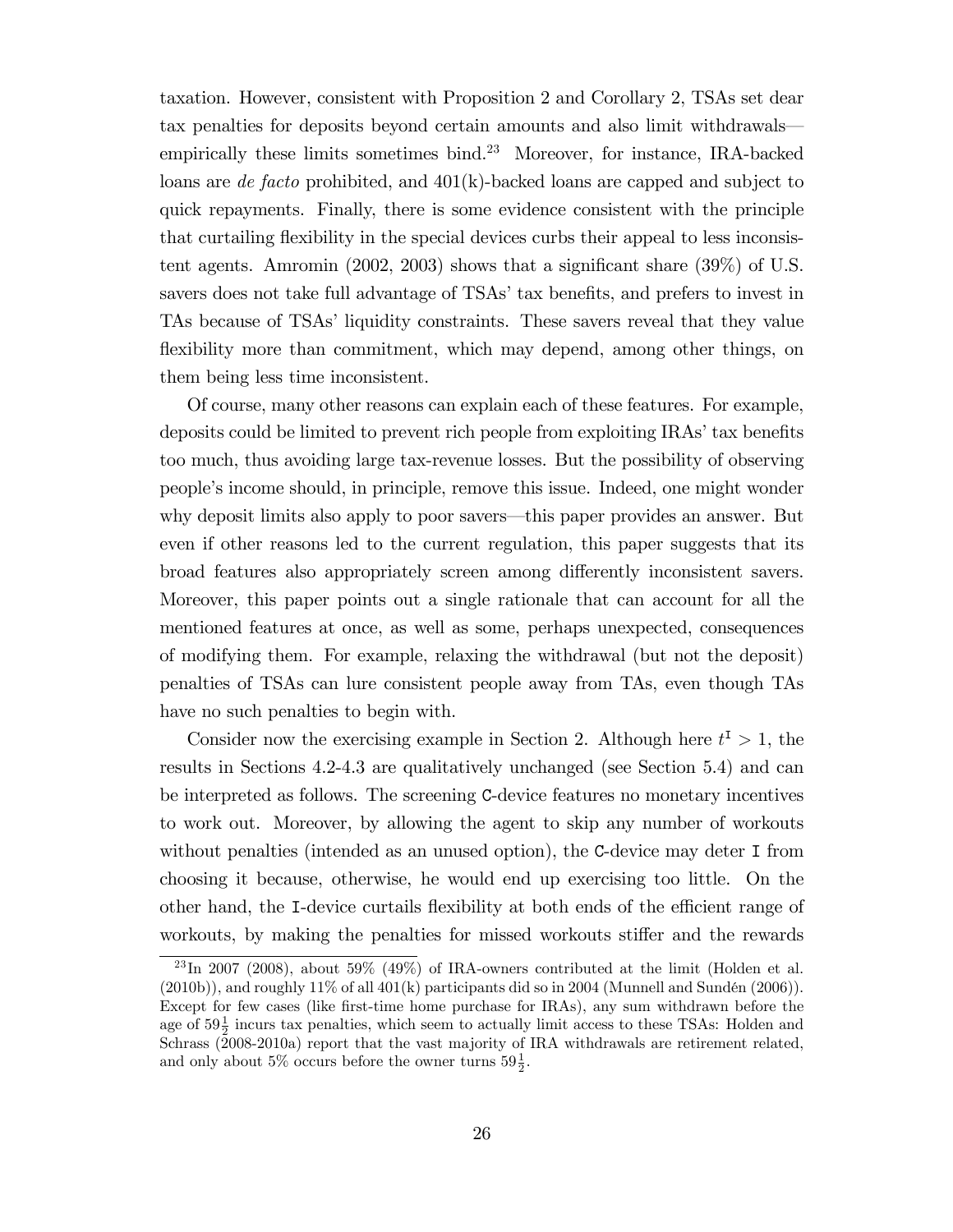for attended workouts weaker as their number exceeds some level; again, this can create caps on maximum and minimum workouts. Finally, there are examples of devices that offer monetary incentives to work out, but also have restrictions that are evocative of the I-device (see, e.g., GymPact.com).

The curtailment of flexibility in the I-device should not be confused with an apparently similar result in O'Donoghue and Rabin  $(OR)$  (1999b). In OR, a firm designs contracts to incentivize a present-biased worker to complete a task at the most efficient time, which only the worker knows by observing the task cost over time. If the firm does not know the worker's propensity to procrastinate (which the worker learns only after signing a contract), then the best contract sets penalties that increase for longer delays, possibly involving deadlines. Although such a contract curtails the worker's flexibility, its rationale is based on learning, not on screening. As the worker continues to delay, the firm will learn that his propensity to procrastinate is high, which justifies stronger punishments; therefore, the firm wants to commit to a contract that will take that into account.

Finally, as noted, the result that optimal mechanisms may have to offer options that no type ever uses also appears in Esteban and Miyagawa (EM) (2006b). EM consider a classic monopolistic-screening model, except that buyers are prone to temptations as in Gul and Pesendorfer (2001). In such a model, the monopolist may be able to fully extract all buyers' surplus, by offering low-valuation buyers menus with unused options that ward off high-valuation buyers who view them as temptations.

EM's paper, however, differs substantively from this paper. First, in EM, the monopolist screens buyers' usual valuation, not their degree of inconsistency. Second, in EM, buyers value commitment but not flexibility, and consequently unused options are necessary to screen high-valuation buyers. In this paper, instead, since the agent also values flexibility, type I may find the efficient C-device unappealing even without unused options: To satisfy  $C$ 's demand for flexibility, such a device must include many options and consequently can already create enough temptations from I's point of view. Finally, one can show that, in EM, maximizing welfare never requires adding unused options to any menu. In this paper, instead, the opposite is true: Maximizing welfare may require a C-device with unused options, while maximizing profits may not (Proposition  $5$ ). This last difference explains why, as EM point out, their result on menus with unused options is not robust to competition, whereas the possibility of a C-device with unused options is (see Section 5.2).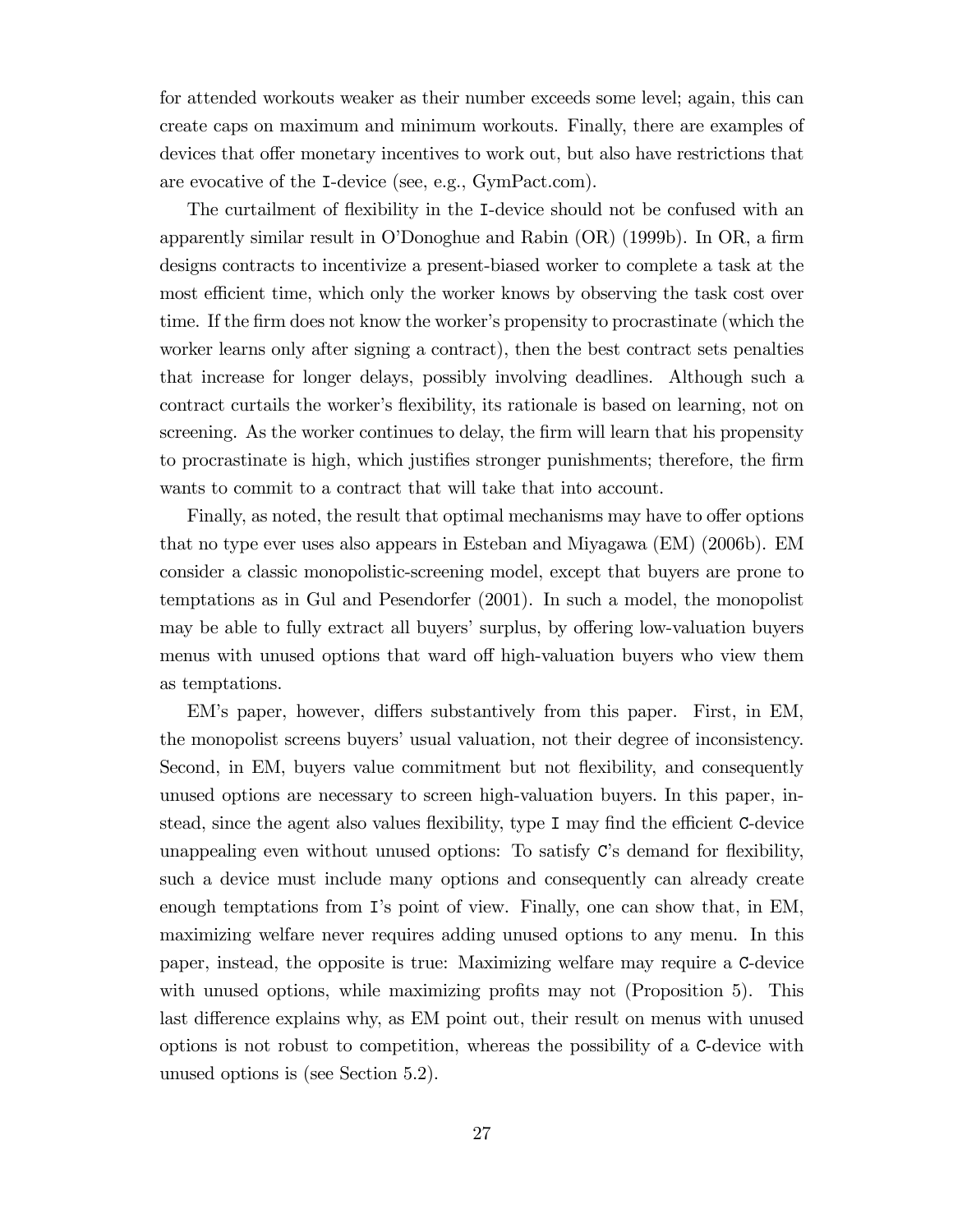### 5 Extensions

This section extends the model of Section 2 and its analysis in several natural directions. Section 5.1 allows for naive agents, in the sense that some agents may overestimate their self-control and thus undervalue commitment. In fact, some people do so (see, e.g., DellaVignaís (2009) survey and the references therein). Section 5.2 allows for competition among providers of commitment devices in period 1. The paper focuses on the case without competition, so as to isolate and thus better understand the screening problem created by the inability to observe peopleís time inconsistency. But, in many settings, commitment devices (like savings accounts) are provided by competing firms (like banks), whose incentives differ from those of a monopolist. Section 5.3 allows for more than two types of agents. The two-type model reveals important features of the problem of screening time inconsistency. But, in principle, richer heterogeneity across agents may generate other interesting results. Section 5.4 allows for inconsistent agents whose self-1's and self-2's preferences disagree in the opposite direction  $(t > 1)$  to that considered so far, so that self-2 tends to 'overconsume'  $a$ . As we saw in example 2, some interpretations of the model are consistent with  $t > 1$ . Section 5.5 allows different types to assign different values to the option of rejecting all the provider's devices. Intuitively, having no commitment device can be worse for more inconsistent types. This clearly changes the incentive constraints the provider faces. Finally, Section 5.6 relaxes the assumption that the agent's utility is transferable. Transferability is standard in many screening models and gives tractability, but it is not ideal for some applications of the present model.

Of course, these extensions add generality, nuances, and complications. Importantly, however, they do not change the main insights of the paper.<sup>24</sup>

#### 5.1 Naïveté

One way to add naïveté to the present model is to assume that, with some probability, the agent of type  $t < 1$  (or  $t > 1$ ) believes in period 1 that his type is  $t \in (t, 1]$  (or  $t \in [1, t)$ ), but learns in period 2 that it is actually t (O'Donoghue and Rabin (2001)).

Naïveté affects the analysis as follows. On the one hand, it changes the providerís objective in the usual way: The provider now has to design the de-

 $^{24}$ For reasons of space, the following discussion will be mainly informal and focused on intuitions.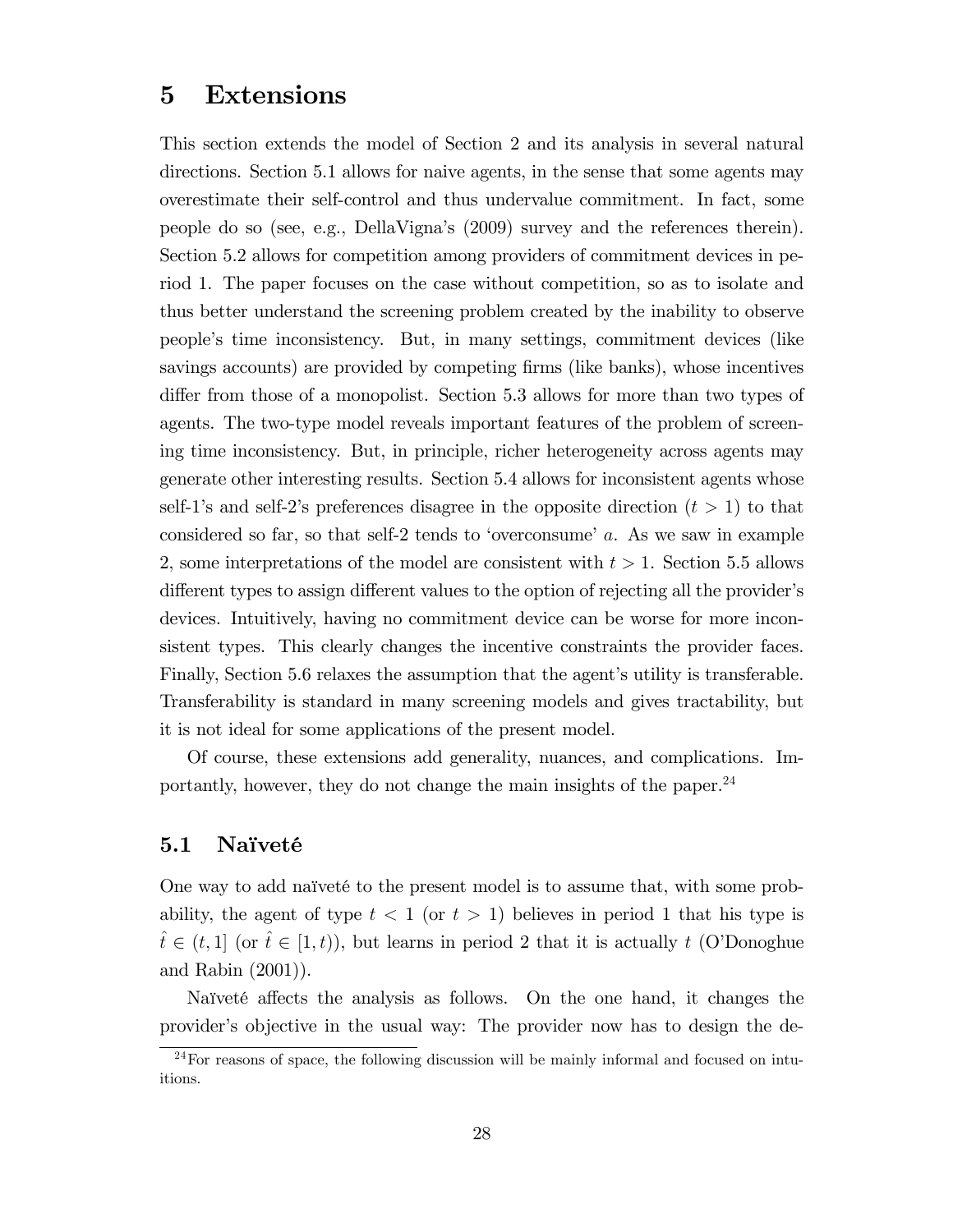vice for an agent who in period 1 believes his type to be  $\hat{t}$ , taking into account that (with some probability) his real type is  $t$ . So, depending on how much she cares about profits versus welfare, she will exploit or counteract the agent's naïveté. Of course, this implies that, even when the provider can observe t and  $t$ , she may offer a device that does not sustain  $a^*$ . Intuitively, if an inconsistent agent believes himself to be consistent, he does not value the commitment that would allow his real self-2 to achieve  $a^*$ , so providing such a commitment does not help to maximize profits. On the other hand, naïveté does not change the incentive constraints the provider has to satisfy: In period 2 only self-2's valuation v matters, and in period 1 only self-1's belief about t matters—not whether it is correct. In particular, Proposition 1 now says that, in period 1, an agent who *believes* himself to be less inconsistent values any flexible device more than an agent who believes himself to be more inconsistent. So, if the second gets a flexible device, then the first must get a positive information rent.

Therefore, the insights from Section 4 also apply to a setting with naïveté. Now the provider has to screen, in period 1, the agent's *perceived* degree of inconsistency  $\hat{t}$ . For each  $\hat{t}$ , she will face a trade-off between offering  $\hat{t}$  the device that is optimal with observable types and extracting rents from an agent who believes himself to be less inconsistent than  $\hat{t}$ , while ensuring that an agent who believes himself to be more inconsistent than  $\hat{t}$  does not mimic  $\hat{t}$ . Since, as noted, the incentive constraints are unchanged, the optimal way to solve this trade-off is also qualitatively unchanged. For instance, suppose in the two-type model I believes his type to be  $\hat{t} \in (t^{\text{I}}, t^{\text{c}})$ , and let  $\mathbf{a}^{\text{nI}*}$  be the optimal allocation for the naive I if all types are observable.<sup>25</sup> Then, to lower  $C$ 's rent, the provider will curtail the flexibility of  $a^{nI*}$  in the same way as she curtails that of  $a^{I*}$  for the sophisticated I. Finally, to better dissuade the naive I from mimicking C, she may add unused options to the C-device as shown in Section 4.3. Of course, designing such options requires more caution with naïveté—especially when maximizing welfare—for a naive agent can incorrectly predict the likelihood of choosing them after committing to a device.

### 5.2 Competition

Competition in the provision of commitment devices raises natural questions. For example, can it lead firms to provide these devices efficiently, removing the

<sup>&</sup>lt;sup>25</sup>If  $\hat{t} = t^{\mathsf{C}}$ , then in period 1 I and C believe that they are the same type. So the provider cannot screen them.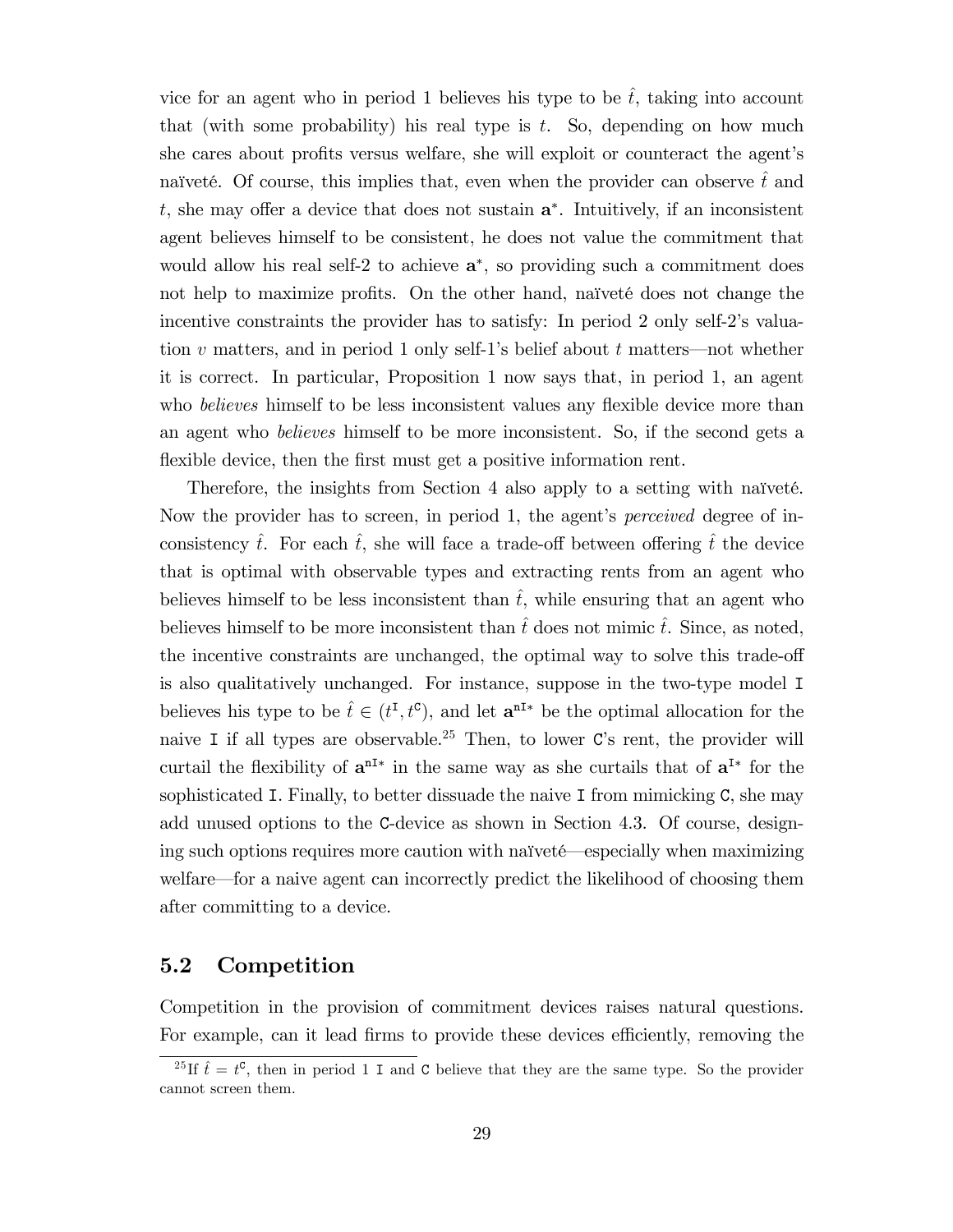distortions shown in Section 4? A complete answer is beyond the scope of this paper; therefore, the following only aims to give a rough intuition for why the answer may be no, even with perfect competition.

Consider a model that is identical to that in Section 2, with two exceptions:  $(1)$  there are many firms that, in period 1, can freely enter the market and offer devices as does the monopolist in the original setup; (2) there are many agents, each of type I or  $C$ , who can freely interact with any firm. Ignoring technicalities, suppose a perfectly competitive equilibrium exists. First, one can see that the efficient outcome cannot arise with each type. Clearly, for this to happen, different types must choose different devices (Lemma 1); that is, the equilibrium must be separating. By free entry, each firm in the market must then break even on each device it offers, so j's expected payoff from the j-device equals the social surplus it creates with j:  $U^j(\mathbf{a}^j, \mathbf{p}^j) = W^j(\mathbf{a}^j)$ . Since the largest surplus  $W^j(\mathbf{a}^{j*})$  is the same across types (by definition), it follows that  $U^{\mathbf{C}}(\mathbf{a}^{\mathbf{C}*}, \mathbf{p}^{\mathbf{C}}) = U^{\mathbf{I}}(\mathbf{a}^{\mathbf{I}*}, \mathbf{p}^{\mathbf{I}})$ . But by Proposition  $1 U^c(\mathbf{a}^{I*}, \mathbf{p}^I) > U^I(\mathbf{a}^{I*}, \mathbf{p}^I)$ , so C agents would prefer the I-devices, contradicting separation. We conclude that in any separating equilibrium

$$
W^{\mathbf{C}}(\mathbf{a}^{\mathbf{C}*}) \ge U^{\mathbf{C}}(\mathbf{a}^{\mathbf{C}}, \mathbf{p}^{\mathbf{C}}) > U^{\mathbf{I}}(\mathbf{a}^{\mathbf{I}}, \mathbf{p}^{\mathbf{I}}) = W^{\mathbf{I}}(\mathbf{a}^{\mathbf{I}}),
$$

so  $a^I$  is inefficient.

Second, one can see that the inefficiencies of the I-devices should qualitatively match those in Section 4.2. For simplicity, assume that it is always possible to deter I agents from mimicking C agents by adding unused options to otherwise efficient C-devices (Section 4.3). Then, in equilibrium, each I-device should maximize efficiency with I (i.e.,  $W^I(\mathbf{a}^I)$ ), while ensuring that no C wants to mimic I (i.e.,  $W^I(\mathbf{a}^I) + R^c(\mathbf{a}^I) \leq W^c(\mathbf{a}^{c*})$ ). Applying once more the methods used for Lemma 2, we get that  $a<sup>T</sup>$  must maximize, among all increasing functions, an objective of the form  $W^I(\mathbf{a}^I) - rR^c(\mathbf{a}^I)$  with  $r > 0$ , as in Section 4.2.

#### 5.3 Many Degrees of Inconsistency

Consider a model that is identical to that in Section 2, except that now the agent can be one of  $N > 2$  types with N finite. For simplicity, index the types from the lowest to the highest degree of inconsistency:  $1 \ge t^1 > t^2 > \ldots > t^N > 0$ . Finally, let *j*'s probability be  $\gamma^j > 0$ .

Most of the analysis of the screening problem generalizes easily. A DM is now an array  $\{\mathbf{A}, \mathbf{P}\} = (\mathbf{a}^j, \mathbf{p}^j)_{j=1}^N$  with  $\mathbf{a}^j : [\underline{v}, \overline{v}] \to [\underline{a}, \overline{a}]$  and  $\mathbf{p}^j : [\underline{v}, \overline{v}] \to \mathbb{R}$ , where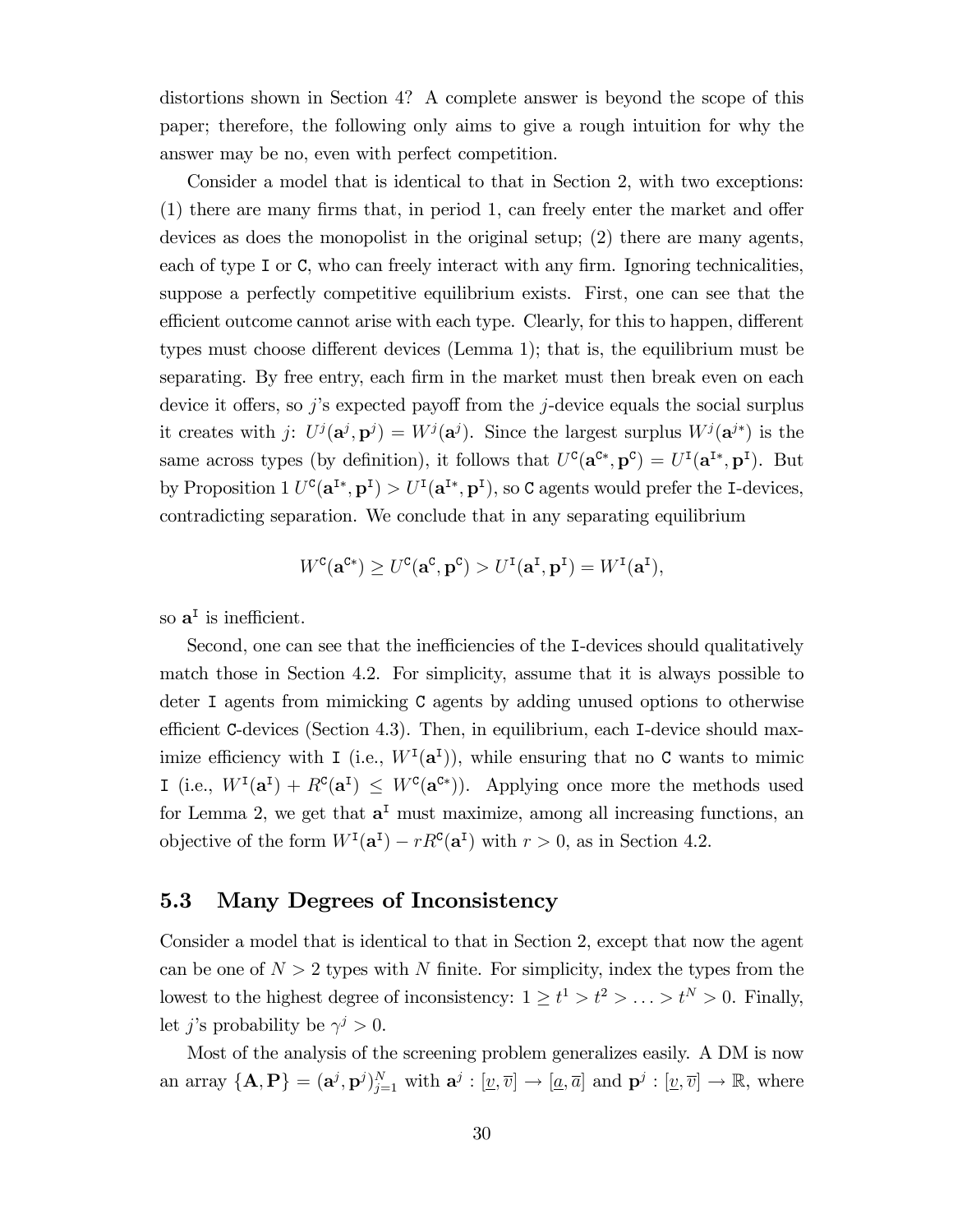$[\underline{v}, \overline{v}] = [\underline{st}^N, \overline{st}^1]$ . As in problem  $P$ , each DM must satisfy constraints  $(IC_2^j)$  and  $(\text{IR}^j)$  for every j, and constraint  $\text{IC}_1^{jm}$ , given by  $U^j(\mathbf{a}^j, \mathbf{p}^j) \ge U^j(\mathbf{a}^m, \mathbf{p}^m)$ , for every  $j$  and  $m$ . The provider's objective changes only to the extent that she now takes expectations over N types. Finally, a generalization of Proposition 1 says that if  $(IC_2^j)$  holds, then  $U^i(\mathbf{a}^j, \mathbf{p}^j) \geq U^m(\mathbf{a}^j, \mathbf{p}^j)$  for  $i < m$ , with equality if and only if  $\mathbf{a}^j$  is constant over  $(\underline{v}^m, \overline{v}^i)$  (recall that  $\underline{v}^m = \underline{s}t^m$  and  $\overline{v}^i = \overline{s}t^i$ ). Intuitively, outside this range neither i nor m get to choose  $a^j(v)$ , so neither i's nor m's payoff depends on it.<sup>26</sup>

Screening more than two degrees of inconsistency, however, raises one additional complication, which this paper solves with a novel strategy. Not only can the constraints  $IC_1^{jm}$  bind in both directions between adjacent types—as in the two-type model. But they can also be violated between nonadjacent types, even though they hold between all adjacent ones. A similar issue appears in the literature on dynamic mechanism design with only time-consistent agents, which has developed a specific strategy to handle it (Courty and Li (2000); Pavan, Segal, and Toikka (2012)). This strategy involves restricting the primitives (potentially in an ad-hoc way), so that local incentive compatibility implies global incentive compatibility. Using this strategy to study a new screening problem seems unappealing; moreover, finding effective—let alone reasonable—restrictions is hard in the present model. Therefore, this paper adopts a different strategy that does not restrict the primitives and deals with the constraints  $IC_1^{jm}$  all at once; it uses Lagrangian methods and relies on having finitely many types.

Applying these methods reveals that, when designing each j-device, the provider trades off the surplus with  $j$  and the rents the device causes for (some of) the less inconsistent types (see Online Appendix A); this generalizes the trade-off highlighted in the two-type model. The provider also has to ensure that each j-device deters types who are more inconsistent than  $j$  from mimicking  $j$ . Based on Section 4.3, the next proposition looks at the case in which unused options suffice to ensure this property.<sup>27</sup>

**Proposition 6** Suppose  $b(\underline{a})$  is low so that unused options suffice to satisfy  $IC_1^{jm}$ for  $j > m$ . An optimal mechanism  $\{A, P\}$  exists with  $a^j$  unique over  $(\underline{v}^j, \overline{v}^j)$ , for every j. Moreover, (i) the 1-device sustains  $\mathbf{a}^*$ ; (ii) all devices sustain  $\mathbf{a}^*$  if  $\pi = 0$ , otherwise at least the N-device sustains a distorted outcome; (iii) if the j-device

 $^{26}$ It is easy to see this generalization from the proof of Proposition 1.

<sup>27</sup>For the proof, see Online Appendix A.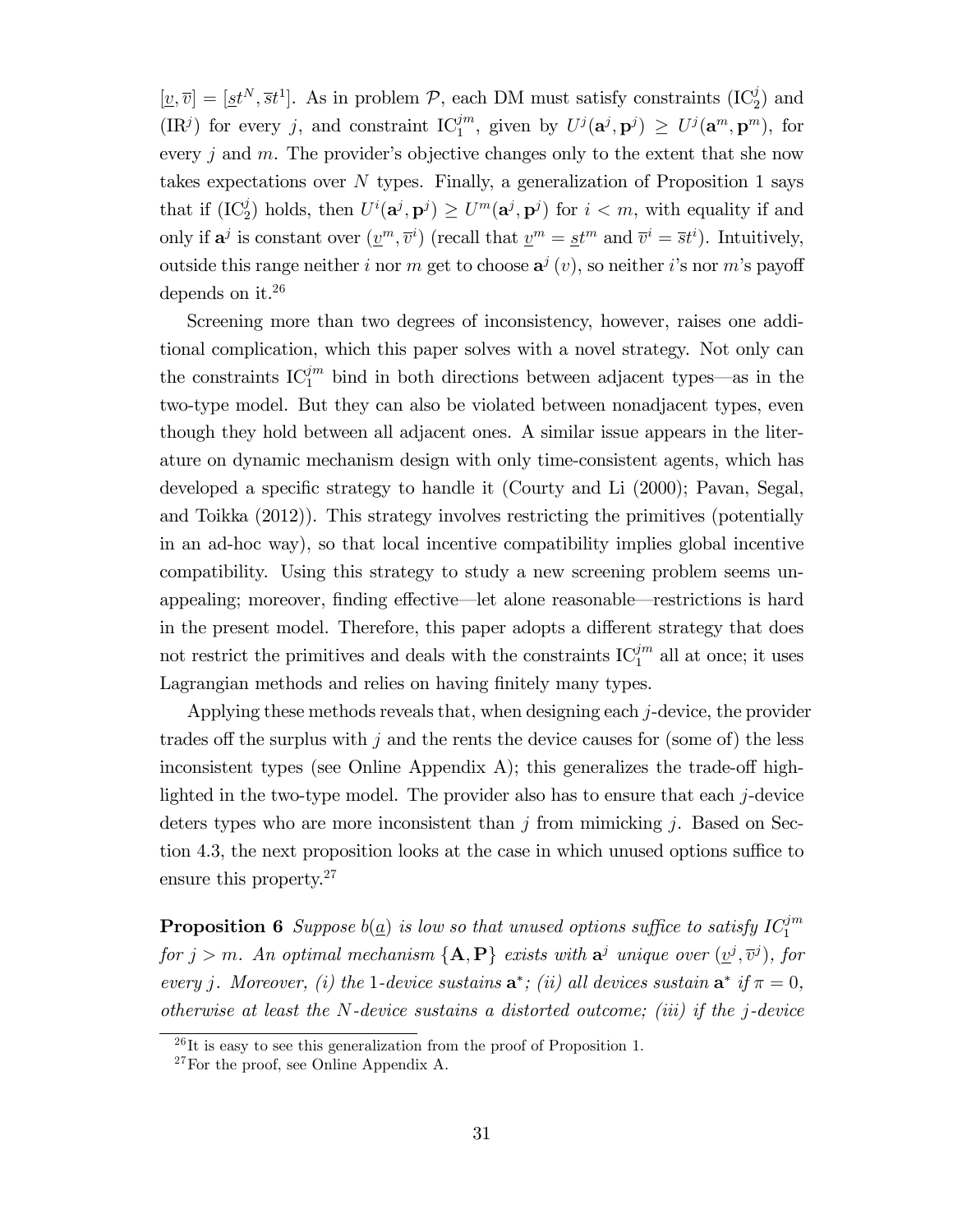is distorted, it curtails j's flexibility as in Proposition 2; and (iv) for  $j < N$ , the *j*-device may have to include unused options with  $a < \mathbf{a}^j(\underline{v}^j)$ .

As long as the provider cares about profits  $(\pi > 0)$ , she will curtail flexibility for the most inconsistent type in the same way as she did for I in the two-type model. This also happens for an intermediate type  $m$ , whenever at the optimum  $\mathrm{IC}_1^{jm}$  binds for some j less inconsistent than m.

#### 5.4 Other Directions of Time Inconsistency

To see what happens when time inconsistency induces self-2 to overconsume  $a$ , consider a two-type model with  $t^{\text{I}} > 1 = t^{\text{c}}$ . In period 1, C values any flexible device more than I, for the same logic behind Proposition 1. So the provider has to trade-off the surplus with I and the rent to C when designing the I-device, which calls for curtailing its flexibility for the same reason as in Section 4.2. The optimal way to curtail áexibility is also qualitatively the same. The only change is that now there is always no flexibility at the bottom (rather than at the top) and possibly no áexibility at the top (rather than at the bottom). Moreover, Lemma 4 and its implications continue to hold. So, if the provider has to deter I from mimicking C, she again designs the C-device as shown in Section 4.3. The only change here is that the unused option features  $\bar{a}$  (rather than a), because now I's self-1 deems  $\bar{a}$  as the action that would most tempt his self-2, who always prefers higher actions  $(t^{\mathsf{I}} > 1)$ .

Finally, to see what happens when time inconsistency induces some agents to underconsume  $a$  and others to overconsume it in period 2, consider a three-type model with  $t^{I_1} > 1 = t^c > t^{I_2}$ . Again, in period 1, C values flexible devices more than both  $I_1$  and  $I_2$ ; so the provider has to grant C an information rent. However, she may be able to extract the whole surplus from both  $I_1$  and  $I_2$ . Indeed, neither  $I_1$  nor  $I_2$  may value the device for any other type j more than j. Intuitively,  $I_1$ and  $I_2$  can behave differently after choosing the device for j, but from self-1's point of view, neither may be able to improve on  $j$ 's choices (see Online Appendix B). To fully analyze the case with both  $t < 1$  and  $t > 1$ , one can again use the methods in Section 5.3.

#### 5.5 Outside Option with Type-Dependent Values

After rejecting all the provider's devices in period 1, the agent will make certain state-contingent choices in period 2, which can be described with the pair  $(a_0, p_0)$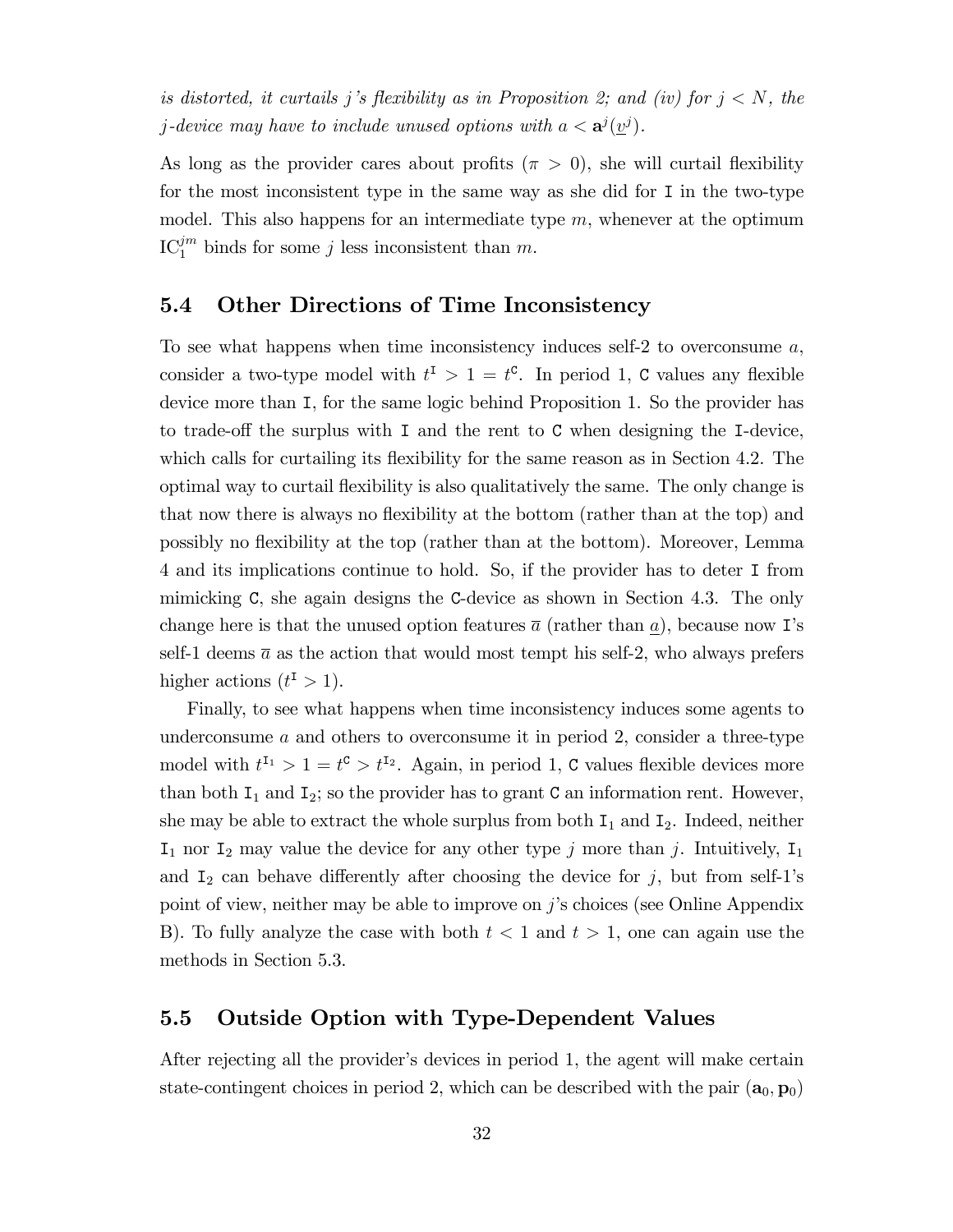using the formalism of Section 4.1. For simplicity, consider again the two-type model. By Proposition 1,  $U^c(\mathbf{a}_0, \mathbf{p}_0) \geq U^I(\mathbf{a}_0, \mathbf{p}_0)$  with equality if and only if  $\mathbf{a}_0$ is constant over  $(v, \overline{v})$ . So C and I value the outside option differently, unless they always end up making the same choice.

When C values the outside option more than I, the analysis in Section 4 can be easily adjusted without changing its thrust. Recall that the constraints  $(IR<sup>c</sup>)$  and  $(IC_1^c)$  set two lower bounds on C's payoff from the C-device: one endogenous, given by  $U^c(\mathbf{a}^{\text{I}}, \mathbf{p}^{\text{I}}) = U^{\text{I}}(\mathbf{a}^{\text{I}}, \mathbf{p}^{\text{I}}) + R^c(\mathbf{a}^{\text{I}})$ , and one exogenous, given by  $U^c(\mathbf{a}_0, \mathbf{p}_0)$  $= U^{\text{I}}(\mathbf{a}_0, \mathbf{p}_0) + R^{\text{C}}(\mathbf{a}_0)$ . The question is which binds first. In Section 4, the endogenous bound always binds first, for  $(IR<sup>I</sup>)$  and  $(IC<sub>1</sub><sup>c</sup>)$  imply  $(IR<sup>c</sup>)$ . Now this is no longer the case. But, intuitively, whenever the endogenous bound binds first, we are in a situation similar to Section 4; so the provider will distort the I-device as shown in Section  $4.2^{28}$  On the other hand, if the exogenous bound binds first, then obviously the provider has no reason to distort the I-device. For example, the provider will never distort the I-device, if the outside option already sustains the efficient outcome with  $I$ —i.e.,  $\mathbf{a}_0 = \mathbf{a}^{I*}$  over  $[\underline{v}^I, \overline{v}^I]$ . In this case, the provider must grant C at least the surplus  $R^c(\mathbf{a}_0)$ , which exceeds  $R^c(\mathbf{a}^{I*})$ , that C can get from  $(a_0, p_0)$  relative to  $U^I(a_0, p_0)$ . Finally, if  $(IC_1^I)$  binds, then the provider will design the C-device as shown in Section 4.3.<sup>29</sup>

### 5.6 Nontransferable Utility

The assumption of transferable utility between the provider and the agent is not ideal for some applications. In the case of savings devices, for example, it seems more natural to let self-1's and self-2's preferences be  $b(y - a - p) + sb(a)$  and  $b(y - a - p) + tsb(a)$ , where the instantaneous utility  $b(\cdot)$  is nonlinear. It is well known, however, that screening models without transferability can be complicated to analyze; this paper is no exception.

To some extent, characterizing the agent's incentives to use commitment devices may be straightforward even without transferability. First, in a model with types I and C, the same revealed-preference logic behind Proposition 1 implies that C must enjoy an information rent; and the same logic behind Lemma 4 implies that C's rent can again jeopardize I's incentives to reveal his type. Second,

<sup>&</sup>lt;sup>28</sup>This is more likely to happen when the outside option involves little flexibility, so that  $a_0$ is almost constant and  $R<sup>c</sup>(**a**<sub>0</sub>)$  is small. Recall that  $R<sup>c</sup>(**a**<sup>I*</sup>) > 0$ .

 $29$ This argument can be extended to settings in which, in period 1, the agent has access to other devices if he rejects the provider's ones. In these settings,  $(a_0, p_0)$  can be type dependent.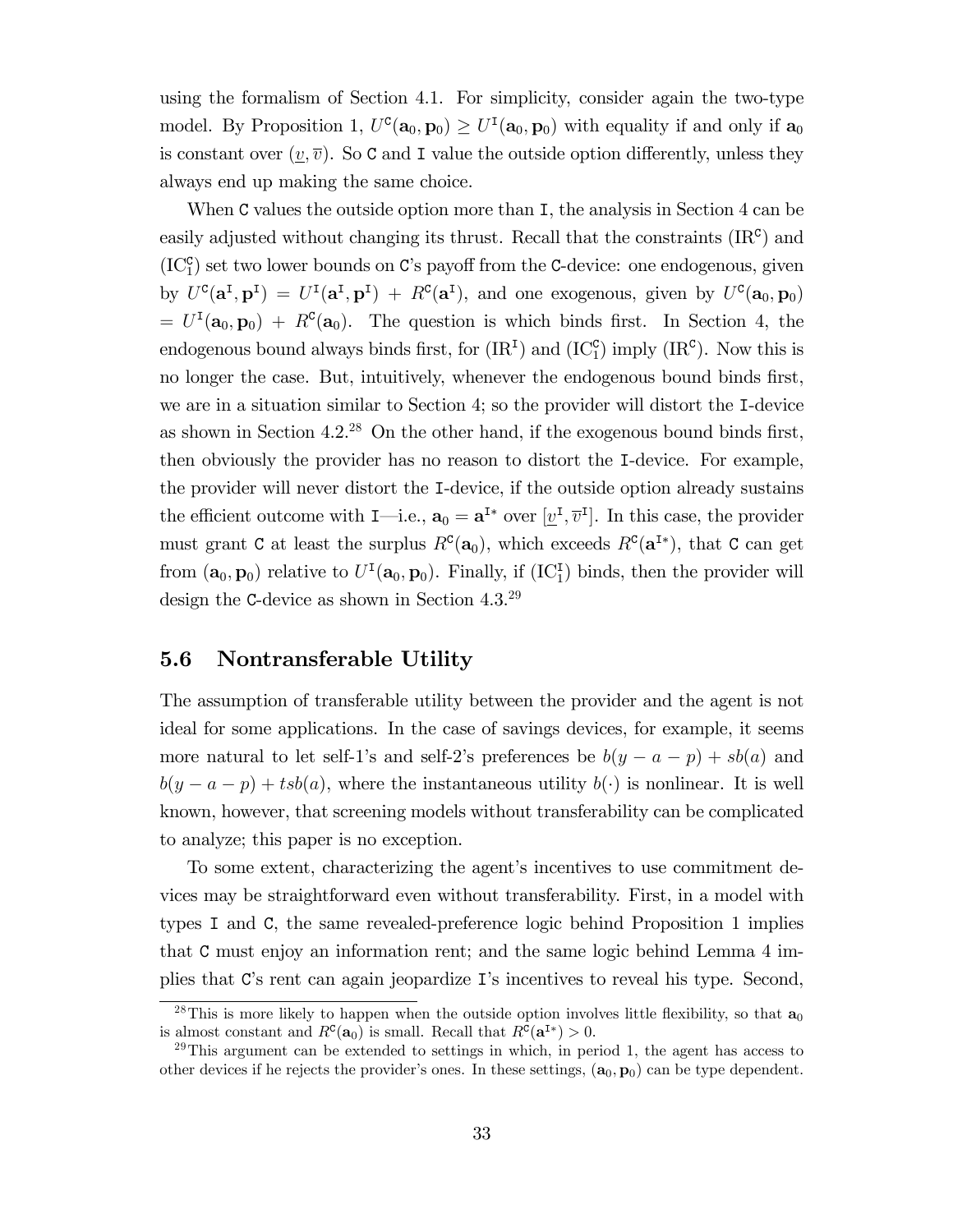we can still use truthful direct mechanisms to describe each device with a pair  $(\mathbf{a}^j, \mathbf{p}^j)$  as in Section 4.1. More specifically, suppose in the previous example  $b(\cdot)$ is strictly increasing with range R. Then, we can let  $\hat{\mathbf{p}}^{j}(\cdot) = b(y - \mathbf{a}^{j}(\cdot) - \mathbf{p}^{j}(\cdot))$ and work with  $(\mathbf{a}^j, \hat{\mathbf{p}}^j)$  to characterize the incentive constraints as before.

On the other hand, characterizing the optimal screening devices is harder without transferability. As usual, this is because we lose the linear relationship between utils for the agent and profits for the provider. To see this, consider again the previous example with additive utility functions. Using the formalism  $(a^j, \hat{p}^j)$ , standard arguments imply that

$$
\hat{\mathbf{p}}^j(v) = vb(\mathbf{a}^j(v)) + \int_v^{\overline{v}} b(\mathbf{a}^j(x))dx + \hat{k}^j,
$$

where  $\hat{k}^j$  controls the level of j's expected payoff. For C, this level depends on the rent caused by the I-device, so  $\hat{k}^c$  depends on  $\mathbf{a}^I$ —similarly,  $\hat{k}^I$  can depend on  $\mathbf{a}^c$ . Now consider the profit from  $(\mathbf{a}^{\mathbf{C}}(v), \mathbf{\hat{p}}^{\mathbf{C}}(v))$ , which equals  $y - \mathbf{a}^{\mathbf{C}}(v) - b^{-1}(\mathbf{\hat{p}}^{\mathbf{C}}(v))$  –  $c(\mathbf{a}^{\mathbf{C}}(v))$ . Since  $b(\cdot)$  is nonlinear, the profit is not separable in  $\mathbf{a}^{\mathbf{C}}$  and  $\hat{k}^{\mathbf{C}}$  and therefore the trade-offs that define each  $\mathbf{a}^{\mathsf{C}}(v)$  depend on the entire function  $\mathbf{a}^{\mathsf{I}}$ . In the end, this implies that—in contrast to Lemma  $2$ —we cannot characterize each  $a^j$  by solving a distinct maximization that fully determines its properties.

However, recall that the logic behind the properties of the optimal devices in Sections 4.2 and 4.3 does not rely on transferability. Therefore, it seems reasonable to expect that the key insights of this paper should also hold in settings without transferability.

## 6 Conclusion

Commitment devices that rely on monetary incentives can offset people's time inconsistency by realigning their preferences at different dates; such devices can thus avoid tensions between people's demand for commitment and for flexibility. When aware of their inconsistency, people are ready to pay more for devices that offset it; this gives profit-maximizing firms an incentive to offer such devices. But the combination of people's demand for flexibility and superior information on their degree of inconsistency creates an adverse-selection problem. Its profitmaximizing solution involves devices for more inconsistent people that curtail flexibility at both ends of the efficient choice range, and devices for less inconsistent people that may include unused options, and possibly distort their behavior; these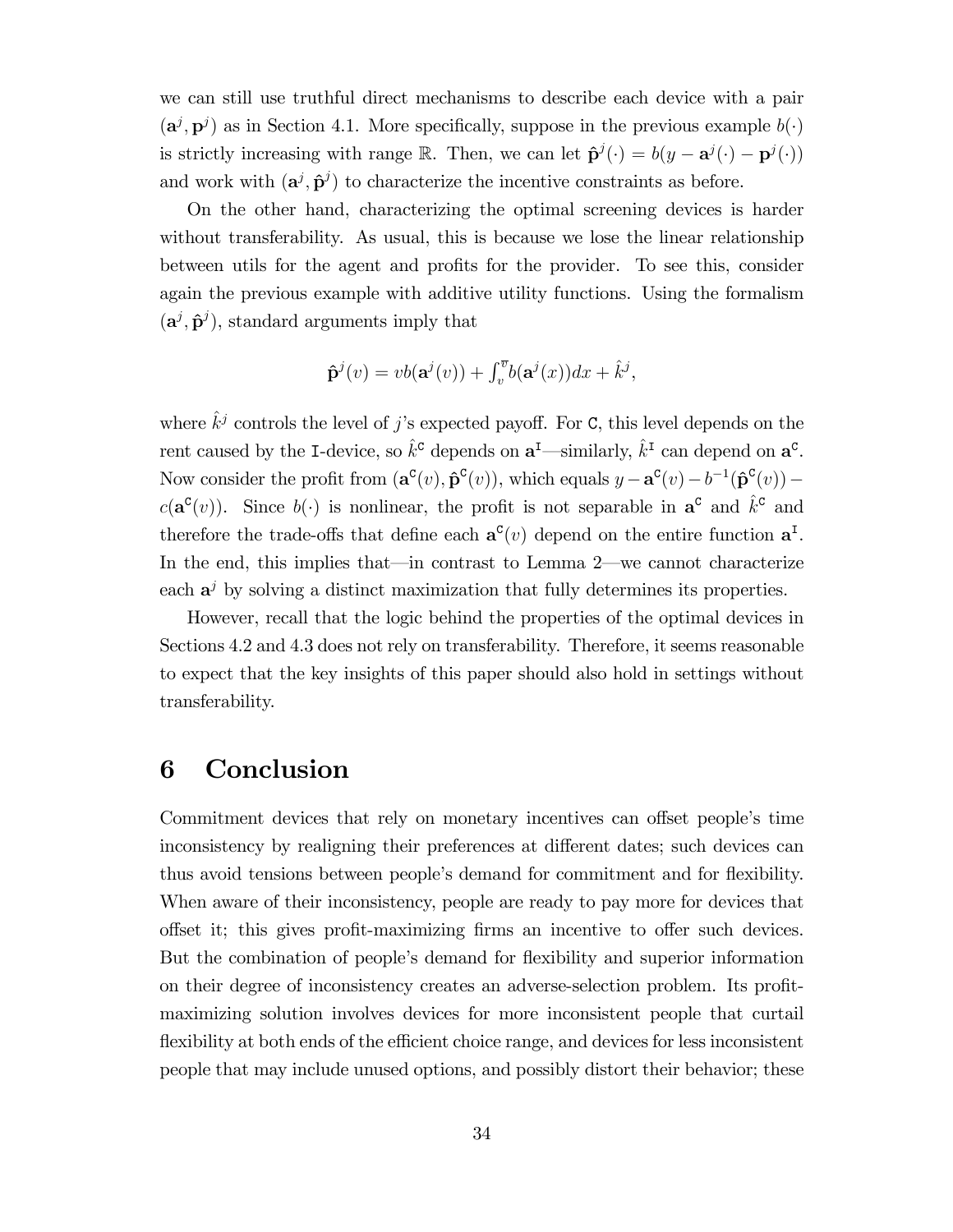properties can mark the welfare-maximizing solution too. By curtailing flexibility, a device for more inconsistent people makes a less inconsistent person less willing to mimic them, because it gives him fewer chances to make better decisions. By including unused options, a device for less inconsistent people makes a more inconsistent person less willing to mimic them, because it gives him more chances to make worse decisions.

The theory developed in this paper can be a basis to think about how public and private institutions (should) provide commitment devices when, ex ante, they cannot easily detect each personís degree of inconsistency (or self-control). For example, governments may want to offer savings accounts with tax incentives that help inconsistent people save enough for retirement; gyms may want to offer memberships with monetary incentives that help inconsistent people work out regularly.

Alternatively, one could also interpret the model in this paper as capturing ënested-agencyísituations like the following. A local state (corresponding to self-1 in the model) has to delegate some decision to a better informed firm (self-2). To do that, however, the local state must comply with delegation rules designed by a federal regulator (the provider). This paper could then offer insights on how the regulator should design these rules, when the local state knows better how the firm's goals differ from the state and federal goals.

One key assumption of this paper is that the provider can offer people commitment devices to begin with. But this ability may be limited if the provider herself lacks commitment power, or if people can contract with other parties in the future—people can open illiquid savings accounts at a bank today, and then get credit cards from the same or another bank. As in other dynamic-contracting settings, ex post, the provider may want to renegotiate her ex-ante offers. Moreover, since here people can be time inconsistent, they themselves may want to undo,  $ex$  post, the commitment they took on  $ex$  ante—either by renegotiating it or by trading with new parties. Gottlieb (2008) and Zhang (2012) tackle some of these issues in settings in which everybody knows each person's degree of inconsistency. Investigating how renegotiation and ex-post contracting affects the provision of commitment devices, when people privately know their degree of inconsistency, is left for future work.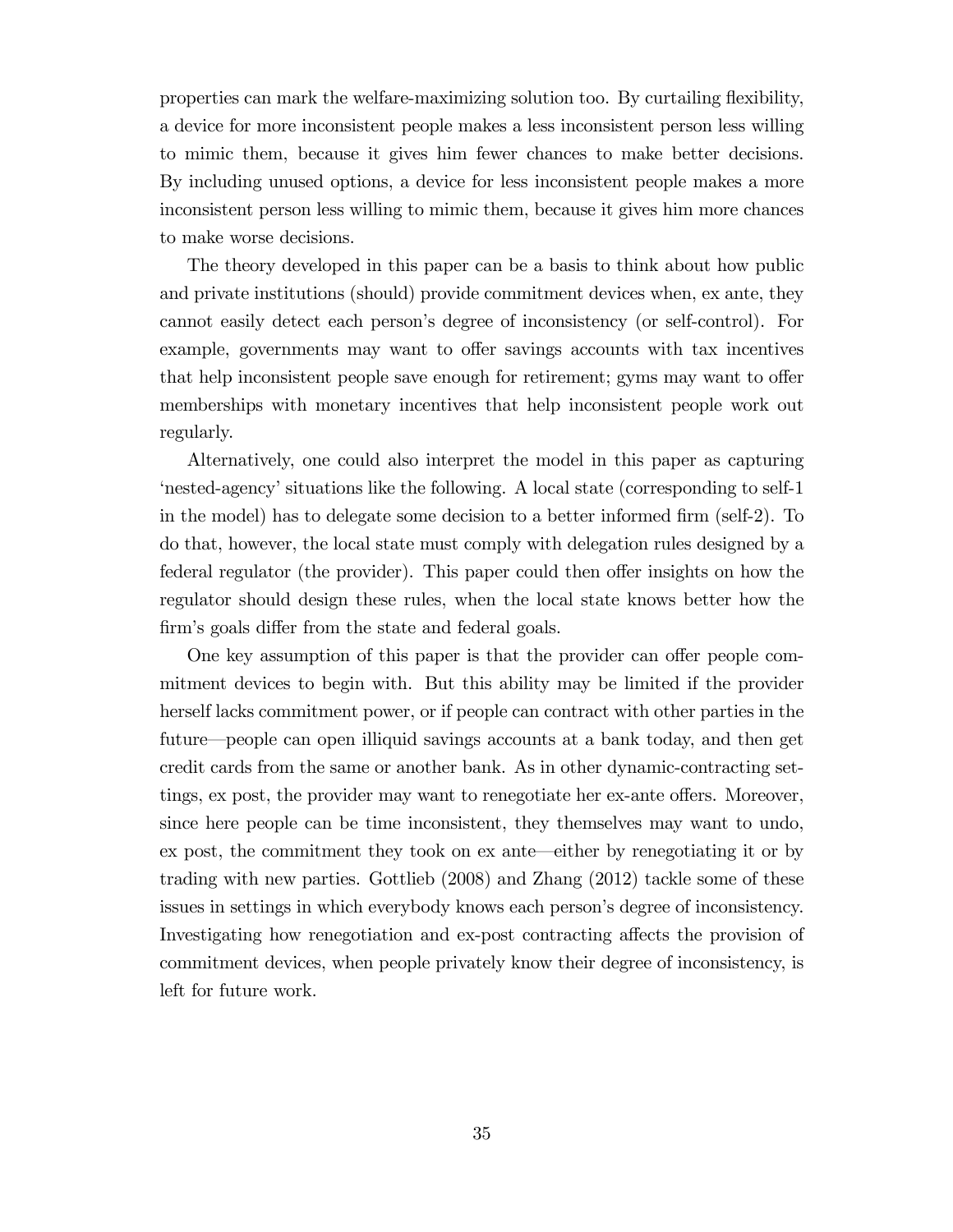## A Proofs

### A.1 Proof of Lemma 1

Consider the provider's problem described in the main text. If  $\pi > 0$ , (IR) must bind; if  $\pi = 0$ , assume w.l.o.g. that (IR) holds with equality. Thus, the problem becomes

$$
\max_{\mathbf{a}} \left\{ \int_{\underline{s}}^{\overline{s}} [u_1(\mathbf{a}(s);s) - c(\mathbf{a}(s))] dF \right\} \text{ s.t. (IC)}.
$$

The relaxed problem without (IC) has a unique solution (up to  $\{s, \overline{s}\}$ ):  $a \equiv a^*$ . It remains to show that there is  $\mathbf{p}^*$  such that  $(\mathbf{a}^*, \mathbf{p}^*)$  satisfies (IC). By standard arguments, for any  $t > 0$  such a  $p^*$  exists if and only if a increases in s, a property satisfied by  $a^*$ . Moreover, for every  $s$ ,

$$
\mathbf{p}^*(s) = u_2(\mathbf{a}^*(s); s, t) - \int_{\underline{s}}^s t b(\mathbf{a}^*(s)) - k,
$$

where  $k$  is a scalar. By standard arguments,  $\mathbf{a}^*$  is differentiable and

$$
\frac{d\mathbf{p}^*(s)}{ds} = \frac{\partial u_2(\mathbf{a}^*(s); s, t)}{\partial a} \frac{d\mathbf{a}^*(s)}{ds},
$$

which equals zero if and only if  $t = 1$ , by the definition of  $\mathbf{a}^*$  and Assumption 1. Finally,

$$
\frac{d^2\mathbf{p}^*(s)}{dsdt} = sb'(\mathbf{a}^*(s))\frac{d\mathbf{a}^*(s)}{ds} > 0.
$$

### A.2 Proof of Proposition 1

By standard arguments,  $(IC_2^j)$  holds if and only if  $a^j$  is increasing and, for  $v \in [\underline{v}, \overline{v}]$ ,

$$
\mathbf{p}^{j}(v) = u_{2}(\mathbf{a}^{j}(v); v) + \int_{v}^{\overline{v}} b(\mathbf{a}^{j}(x)) dx - k^{j}
$$
 (1)

where  $k^j = u_2(\mathbf{a}^j(\overline{v}); \overline{v}) - \mathbf{p}^j(\overline{v})$ . Using (1), we get

$$
U^{i}(\mathbf{a}^{j}, \mathbf{p}^{j}) = \int_{\underline{v}^{i}}^{\overline{v}^{i}} \left[ u_{1}(\mathbf{a}^{j}(v); v/t^{i}) - u_{2}(\mathbf{a}^{j}(v); v) - \int_{v}^{\overline{v}} b(\mathbf{a}^{j}(x)) dx \right] dF^{i}(v) + k^{j}, \tag{2}
$$

where  $F^i$  is the distribution F induces on  $[\underline{v}, \overline{v}]$ , conditional on being type i. Changing variables, we get

$$
U^{i}(\mathbf{a}^{j}, \mathbf{p}^{j}) = \int_{\underline{s}}^{\overline{s}} [sb(\mathbf{a}^{j}(t^{i}s)) - t^{i}sb(\mathbf{a}^{j}(t^{i}s)) - \int_{t^{i}s}^{v} b(\mathbf{a}^{j}(x))dx]dF(s) + k^{j}.
$$
 (3)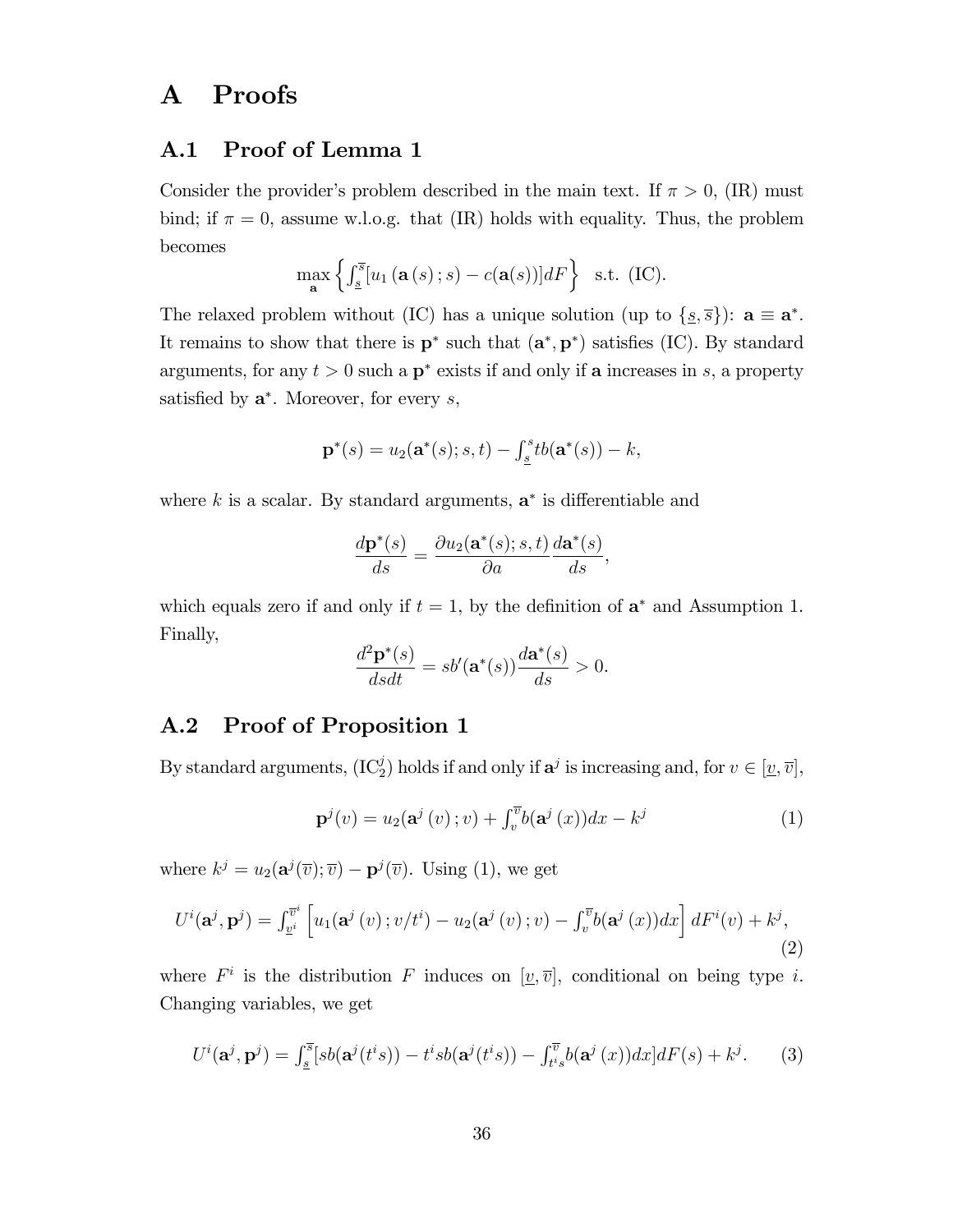For each s, define

$$
\Delta(s|\mathbf{a}^{j}) = s(1-t^{c})b(\mathbf{a}^{j}(t^{c}s)) - \int_{t^{c}s}^{v} b(\mathbf{a}^{j}(x))dx
$$
  
\n
$$
-s(1-t^{L})b(\mathbf{a}^{j}(t^{L}s)) + \int_{t^{L}s}^{v} b(\mathbf{a}^{j}(x))dx
$$
  
\n
$$
= s(1-t^{c})[b(\mathbf{a}^{j}(t^{c}s)) - b(\mathbf{a}^{j}(t^{L}s))]
$$
  
\n
$$
+ \int_{t^{L}s}^{t^{c}s}[b(\mathbf{a}^{j}(x)) - b(\mathbf{a}^{j}(t^{L}s))]dx.
$$
\n(4)

Since  $\mathbf{a}^j$  is increasing and  $t^{\text{I}} < t^{\text{c}} \leq 1$ ,  $\Delta(s|\mathbf{a}^j) \geq 0$ . Also, if  $\mathbf{a}^j(v) = a$  on  $(\underline{v}, \overline{v})$ , then  $\Delta(s|\mathbf{a}^j) = 0$  on  $(\underline{s}, \overline{s})$ . Using (3) and (4), we have

$$
U^{\mathbf{C}}(\mathbf{a}^j, \mathbf{p}^j) - U^{\mathbf{I}}(\mathbf{a}^j, \mathbf{p}^j) = \int_{\underline{s}}^{\overline{s}} \Delta(s|\mathbf{a}^j) dF \ge 0,
$$

with equality if  $\mathbf{a}^j(v) = a$  on  $(\underline{v}, \overline{v})$ . Now suppose  $\mathbf{a}^j$  is not constant on  $(\underline{v}, \overline{v})$ . Since  $\mathbf{a}^j$  is increasing, there is  $\tilde{v} \in (\underline{v}, \overline{v})$  such that  $v < \tilde{v} < v'$  implies  $\mathbf{a}^j(v) < \mathbf{a}^j(v')$ . Let  $\tilde{s}_1 = \tilde{v}/t^c$  and  $\tilde{s}_2 = \tilde{v}/t^I$ , and consider interval  $\mathcal{I} = (\tilde{s}_1, \tilde{s}_2) \cap [\underline{s}, \overline{s}] \neq \emptyset$ . For  $s \in \mathcal{I}, t^{\text{I}} s < \tilde{v} < t^{\text{C}} s$  and  $\mathbf{a}^{j}(t^{\text{I}} s) < \mathbf{a}^{j}(t^{\text{C}} s)$ . To prove that  $U^{\text{C}}(\mathbf{a}^{j}, \mathbf{p}^{j}) > U^{\text{I}}(\mathbf{a}^{j}, \mathbf{p}^{j})$ , it is enough to show that

$$
\int_{\mathcal{I}} \left[ \int_{t^{I_s}}^{t^{c_s}} [b(\mathbf{a}^j(x)) - b(\mathbf{a}^j(t^{I_s}))] dx \right] dF > 0.
$$
 (5)

For  $s \in \mathcal{I}$ ,

$$
\int_{t^{I_s}}^{t^{C_s}} [b(\mathbf{a}^j(x)) - b(\mathbf{a}^j(t^{I_s}))] dx \ge \int_{\tilde{v}}^{t^{C_s}} [b(\mathbf{a}^j(x)) - b(\mathbf{a}^j(t^{I_s}))] dx > 0,
$$

where the first inequality follows from  $a^j$  being increasing and the last from  $a^j(x) > a^j(t^{\texttt{T}}s)$  for  $x \in (\tilde{v}, t^{\texttt{C}}s)$ . Since  $\mathcal I$  has positive measure, (5) follows.

### A.3 Proof of Lemma 2

Let  $\mathcal{B} = \{\mathbf{b} : [\underline{v}, \overline{v}] \rightarrow [b(\underline{a}), b(\overline{a})] \mid \mathbf{b} \text{ increasing}\}.$  If a is increasing, then  $\mathbf{b}(v) = b(\mathbf{a}(v)) \in \mathcal{B}$ ; if  $\mathbf{b} \in \mathcal{B}$ , then  $\mathbf{a}(v) = b^{-1}(\mathbf{b}(v))$  is increasing. Let  $W^i(\mathbf{b}) = W^i(b^{-1}(\mathbf{b}))$  and  $\hat{R}^i(\mathbf{b}^j) = R^i(b^{-1}(\mathbf{b}^j))$ . Then,  $\mathcal{P}'$  is equivalent to

$$
\mathcal{P}^{\mathbf{b}} = \begin{cases} \max \gamma \widetilde{W}^{\mathbf{C}}(\mathbf{b}^{\mathbf{C}}) + (1 - \gamma) \left[ \widetilde{W}^{\mathbf{I}}(\mathbf{b}^{\mathbf{I}}) - \frac{\pi \gamma}{1 - \gamma} \widetilde{R}^{\mathbf{C}}(\mathbf{b}^{\mathbf{I}}) \right] \\ \text{s.t. } \mathbf{b}^{\mathbf{C}}, \mathbf{b}^{\mathbf{I}} \in \mathcal{B} \text{ and } \widetilde{R}^{\mathbf{C}}(\mathbf{b}^{\mathbf{I}}) + \widetilde{R}^{\mathbf{I}}(\mathbf{b}^{\mathbf{C}}) \le 0. \end{cases}
$$

The space  $\mathcal{X} = \{ (\mathbf{b}^c, \mathbf{b}^I) \mid \mathbf{b}^i : [\underline{v}, \overline{v}] \to \mathbb{R} \}$  is linear and  $\mathcal{Y} = \mathcal{B} \times \mathcal{B}$  is a convex subset of X. The objective is concave, as  $b^{-1}$  and c are convex;  $\overline{R}^I(\cdot) + \overline{R}^c(\cdot)$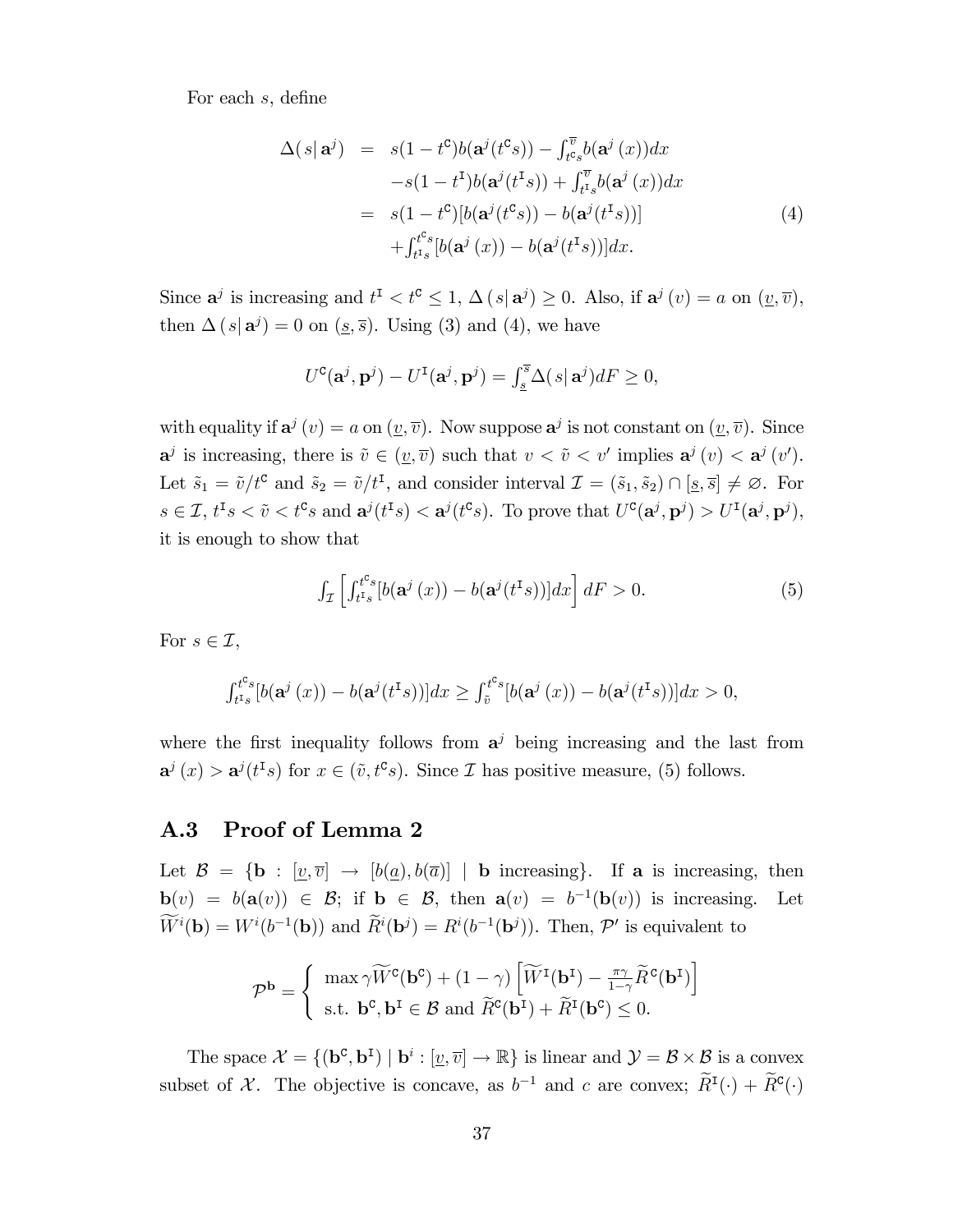is linear. Moreover, there is  $(\mathbf{b}^{\mathsf{c}}, \mathbf{b}^{\mathsf{I}}) \in \mathcal{Y}$  such that  $R^{\mathsf{I}}(\mathbf{b}^{\mathsf{c}}) + R^{\mathsf{c}}(\mathbf{b}^{\mathsf{I}}) < 0$ : e.g.,  $\mathbf{b}^{\mathsf{c}} = b(\mathbf{a}^{\mathsf{c}*})$  and  $\mathbf{b}^{\mathsf{I}}$  constant. Let  $\mu \geq 0$  and define

$$
L(\mathbf{b}^{\mathbf{c}}, \mathbf{b}^{\mathbf{I}}, \mu) = \gamma \widetilde{W}^{\mathbf{c}}(\mathbf{b}^{\mathbf{c}}) + (1 - \gamma) [\widetilde{W}^{\mathbf{I}}(\mathbf{b}^{\mathbf{I}}) - \frac{\pi \gamma}{1 - \gamma} \widetilde{R}^{\mathbf{c}}(\mathbf{b}^{\mathbf{I}})]
$$
  
\n
$$
- \mu [\widetilde{R}^{\mathbf{I}}(\mathbf{b}^{\mathbf{c}}) + \widetilde{R}^{\mathbf{c}}(\mathbf{b}^{\mathbf{I}})]
$$
  
\n
$$
= \gamma [\widetilde{W}^{\mathbf{c}}(\mathbf{b}^{\mathbf{c}}) - r^{\mathbf{I}} \widetilde{R}^{\mathbf{I}}(\mathbf{b}^{\mathbf{c}})] + (1 - \gamma) [\widetilde{W}^{\mathbf{I}}(\mathbf{b}^{\mathbf{I}}) - r^{\mathbf{c}} \widetilde{R}^{\mathbf{c}}(\mathbf{b}^{\mathbf{I}})]. \quad (6)
$$

By Corollary 1, p. 219, and Theorem 2, p. 221, of Luenberger (1969),  $(\mathbf{b}^c, \mathbf{b}^I)$ solve  $\mathcal{P}^{\mathbf{b}}$  if and only if there is  $\mu \geq 0$  such that, for all  $(\mathbf{b}_0^{\mathbf{c}}, \mathbf{b}_0^{\mathbf{I}}) \in \mathcal{Y}, \mu_0 \geq 0$ , both  $L(\mathbf{b}^{\mathbf{c}}, \mathbf{b}^{\mathbf{I}}, \mu) \ge L(\mathbf{b}_{0}^{\mathbf{c}}, \mathbf{b}_{0}^{\mathbf{I}}, \mu)$  and  $L(\mathbf{b}^{\mathbf{c}}, \mathbf{b}^{\mathbf{I}}, \mu_{0}) \ge L(\mathbf{b}^{\mathbf{c}}, \mathbf{b}^{\mathbf{I}}, \mu)$ . Given  $\mu \ge 0$ , the first inequality holds if and only if  $\mathbf{b}^{\mathsf{c}}$  and  $\mathbf{b}^{\mathsf{I}}$  maximize, within  $\mathcal{B}$ , the first and second term in brackets of (6). The second inequality holds if  $R^c(\mathbf{b}^I) + R^I(\mathbf{b}^c) \leq 0$  and  $\mu[\overline{R}^{\mathbf{C}}(\mathbf{b}^{\mathbf{I}}) + \overline{R}^{\mathbf{I}}(\mathbf{b}^{\mathbf{C}})] = 0.$  Finally, if  $(\mathbf{b}^{\mathbf{C}}, \mathbf{b}^{\mathbf{I}})$  solves  $\mathcal{P}^{\mathbf{b}}$ , then  $\overline{R}^{\mathbf{C}}(\mathbf{b}^{\mathbf{I}}) + \overline{R}^{\mathbf{I}}(\mathbf{b}^{\mathbf{C}}) \leq 0.$ And if  $R^{\mathbf{C}}(\mathbf{b}^{\mathbf{I}}) + R^{\mathbf{I}}(\mathbf{b}^{\mathbf{C}}) < 0$ , then  $\mu$  must be zero: otherwise, there is  $\mu_0 \in [0, \mu)$ such that

$$
L(\mathbf{b}^{\mathsf{C}}, \mathbf{b}^{\mathsf{T}}, \mu_0) - L(\mathbf{b}^{\mathsf{C}}, \mathbf{b}^{\mathsf{T}}, \mu) = (\mu - \mu_0) [\widetilde{R}^{\mathsf{T}}(\mathbf{b}^{\mathsf{C}}) + \widetilde{R}^{\mathsf{C}}(\mathbf{b}^{\mathsf{T}})] < 0.
$$

Finally, if  $(\mathbf{b}^c, \mathbf{b}^I, \mu)$  satisfies  $\mathbf{b}^i \in \arg \max_{\mathbf{b} \in \mathcal{B}} \{ \overline{W}^i(\mathbf{b}^i) - r^{-i} \overline{R}^{-i}(\mathbf{b}^i) \}, \mu \geq 0,$  $R^{\mathbf{C}}(\mathbf{b}^{\mathbf{I}})+R^{\mathbf{I}}(\mathbf{b}^{\mathbf{C}}) \leq 0$ , and  $\mu[R^{\mathbf{C}}(\mathbf{b}^{\mathbf{I}})+R^{\mathbf{I}}(\mathbf{b}^{\mathbf{C}})] = 0$ , then  $\mathbf{a}^{\mathbf{C}} = b^{-1}(\mathbf{b}^{\mathbf{C}})$ ,  $\mathbf{a}^{\mathbf{I}} = b^{-1}(\mathbf{b}^{\mathbf{I}})$ , and  $\mu$  satisfy the conditions in Lemma 2. Similarly, if  $(a^c, a^I, \mu)$  satisfies the conditions in Lemma 2, then  $\mathbf{b}^i = b(\mathbf{a}^i) \in \arg \max_{\mathbf{b} \in \mathcal{B}} \{W^i(\mathbf{b}^i) - r^{-i}\overline{R}^{-i}(\mathbf{b}^i)\},$  $R^{\mathbf{C}}(\mathbf{b}^{\mathbf{I}}) + R^{\mathbf{I}}(\mathbf{b}^{\mathbf{C}}) \leq 0$ , and  $\mu[R^{\mathbf{C}}(\mathbf{b}^{\mathbf{I}}) + R^{\mathbf{I}}(\mathbf{b}^{\mathbf{C}})] = 0$ .

### A.4 Proof of Propositions 2 and 3

**Step 0:** Writing  $W^I(\mathbf{a}^I) - r^c R^c(\mathbf{a}^I)$  in Lemma 2 as an expected virtual surplus. To do so, note that

$$
W^{i}(\mathbf{a}^{i}) = \int_{\underline{v}}^{\overline{v}} [u_{1}(\mathbf{a}^{i}(v); v/t^{i}) - c(\mathbf{a}^{i}(v))]dF^{i}.
$$
 (7)

Use (2) to express  $R^{c}(\mathbf{a}^{I})$ . Then, changing order of integration and rearranging yields

$$
R^{\mathbf{C}}(\mathbf{a}^{\mathbf{I}}) = -\int_{\overline{v}^{\mathbf{I}}}^{\overline{v}^{\mathbf{C}}} b(\mathbf{a}^{\mathbf{I}}(v)) g^{\mathbf{C}}(v) dv - \int_{\underline{v}^{\mathbf{I}}}^{\overline{v}^{\mathbf{I}}} b(\mathbf{a}^{\mathbf{I}}(v)) G^{\mathbf{I}}(v) dF^{\mathbf{I}}, \tag{8}
$$

where  $g^{\mathcal{C}}(v) : (\overline{v}^{\mathcal{I}}, \overline{v}^{\mathcal{C}}] \to \mathbb{R}$  and  $G^{\mathcal{I}} : [\underline{v}^{\mathcal{I}}, \overline{v}^{\mathcal{I}}] \to \mathbb{R}$  are given by

$$
g^{\mathbf{C}}(v) = \frac{t^{\mathbf{C}} - 1}{t^{\mathbf{C}}} v f^{\mathbf{C}}(v) - (1 - F^{\mathbf{C}}(v)) \quad \text{and} \quad G^{\mathbf{I}}(v) = q^{\mathbf{I}}(v) - \frac{f^{\mathbf{C}}(v)}{f^{\mathbf{I}}(v)} q^{\mathbf{C}}(v), \tag{9}
$$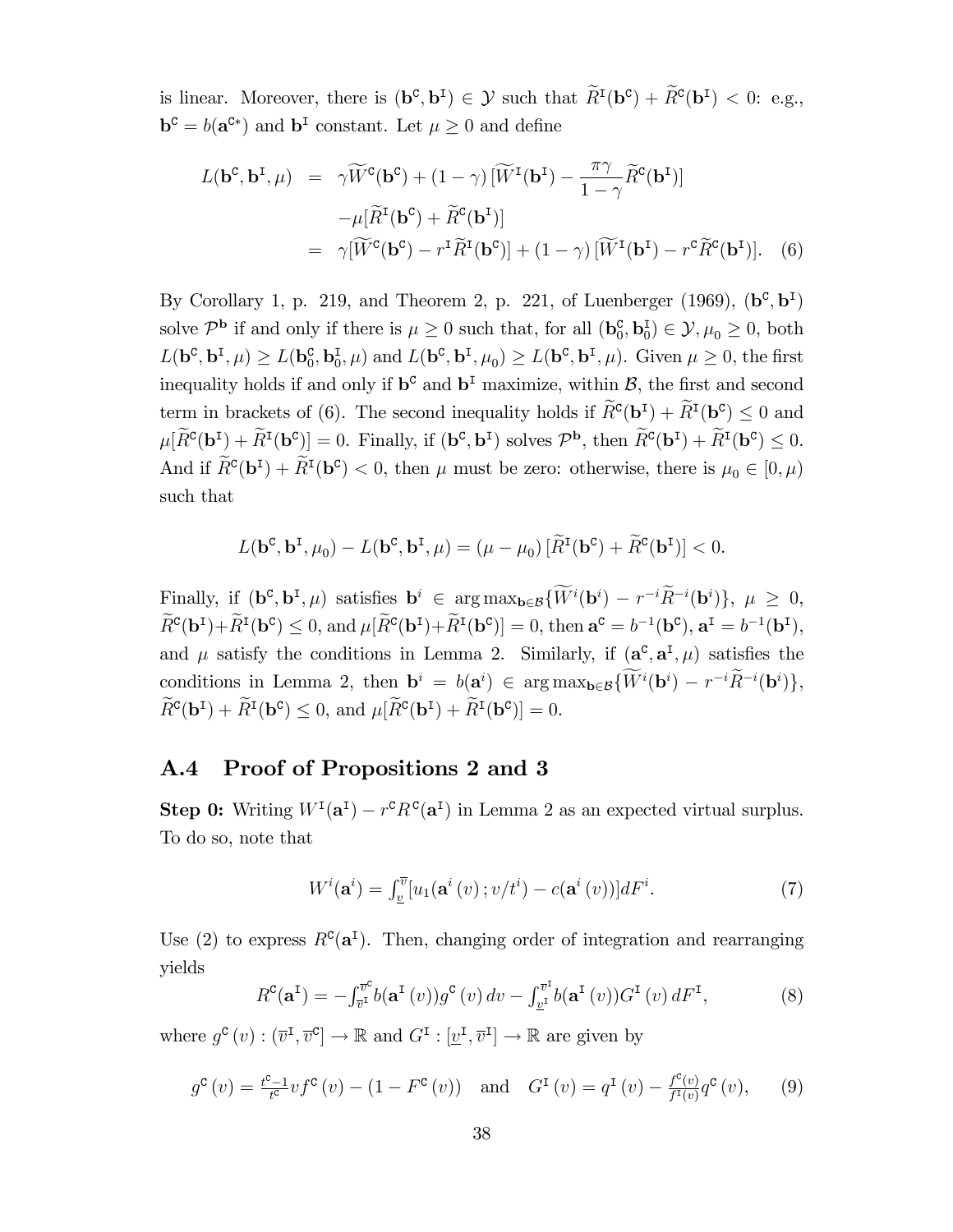with  $q^{i}(v) = v/t^{i} - v - F^{i}(v)/f^{i}(v)$ . By (7) and (8),  $W^{I}(\mathbf{a}^{I}) - r^{c}R^{c}(\mathbf{a}^{I})$  equals the expected virtual surplus

$$
VS^{I}(\mathbf{a}^{I};r^{c}) = \int_{\underline{v}^{I}}^{\overline{v}^{I}} \left[ b(\mathbf{a}^{I}(v))w^{I}(v;r^{c}) - \mathbf{a}^{I}(v) - c(\mathbf{a}^{I}(v)) \right] dF^{I} \qquad (10)
$$

$$
-r^{c} \int_{\overline{v}^{I}}^{\overline{v}^{c}} b(\mathbf{a}^{I}(v))(1 - F^{c}(v)) dv,
$$

where, on  $[\underline{v}^{\text{I}}, \overline{v}^{\text{I}}], w^{\text{I}}(v; r^{\text{C}}) = v/t^{\text{I}} + r^{\text{C}}G^{\text{I}}(v)$  is the *virtual valuation* of  $b(\mathbf{a}^{\text{I}}(v))$ .

As in the proof of Lemma 2, it is convenient to work in terms of the functions  $\mathbf{b}^{\mathsf{I}} \in \mathcal{B}$ . The properties of the corresponding allocation follow by letting  $\mathbf{a}^{\mathsf{I}} =$  $b^{-1}({\bf b}^{\texttt{I}}).$ 

#### Part 1: Existence and Uniqueness.

**Step 1:** Constructing the generalized version of  $VS<sup>T</sup>$  using Toikka's (2011) method on  $[\underline{v}^{\text{I}}, \overline{v}^{\text{I}}]$ . Since f is strictly positive, the inverse function  $(F^{\text{I}})^{-1}$ :  $[0, 1] \rightarrow [\underline{v}^{\mathsf{T}}, \overline{v}^{\mathsf{T}}]$  is well-defined, strictly increasing, and continuous. Fix  $r^{\mathsf{c}}$  and define, for  $x \in [0, 1]$ ,

$$
z(x; r^c) = w^I((F^I)^{-1}(x); r^c)
$$
 and  $Z(x; r^c) = \int_0^x z(y; r^c) dy$ .

Then, z is continuous in x, except possibly at  $x^m = F^{\text{I}}(v^m) > 0$ , where  $v^m =$  $\min\{\overline{v}^{\mathsf{I}}, \underline{v}^{\mathsf{C}}\}$ : If  $t^{\mathsf{C}} < 1$  and  $\underline{v}^{\mathsf{C}} < \overline{v}^{\mathsf{I}},$ 

$$
\lim_{v \downarrow \underline{v}^c} w^{\mathsf{T}}(v; r^c) = \lim_{v \uparrow \underline{v}^c} w^{\mathsf{T}}(v; r^c) - r^c \frac{f^c(\underline{v}^c)}{f^{\mathsf{T}}(\underline{v}^c)} \left[ \frac{1 - t^c}{t^c} \underline{v}^c \right]. \tag{11}
$$

Let  $\Omega$  be the convex hull of Z:  $\Omega$  is the highest convex function such that  $\Omega \leq Z$ (Rockafellar (1970), p.36). Define  $\omega : [0, 1] \to \mathbb{R}$  as  $\omega(x; r^c) = \Omega'(x; r^c)$ , whenever  $\Omega'(x; r^c)$  exists. W.l.o.g., extend  $\omega(x; r^c)$  by right-continuity on [0, 1) and by leftcontinuity at 1.

**Lemma 5** The function  $\omega$  is continuous in x and  $r^c$ .

**Proof.** (Continuity in x). Suppress  $r^c$ . Continuity at 0 and 1 holds by construction. For  $x \in (0,1) \setminus \{x^m\}, z$  is continuous, so  $Z'(x) = z(x)$ . First, suppose  $\Omega(x) < Z(x)$ . By definition,  $\omega(\cdot)$  is constant at  $\omega(x)$  in a neighborhood of x; so  $\omega$  is continuous at x. Second, suppose  $\Omega(x) = Z(x)$ . Since  $\Omega$  is convex and  $\Omega \leq Z$ ,

$$
\Omega^{+}(x) = \lim_{y \downarrow x} \frac{\Omega(y) - \Omega(x)}{y - x} \le \lim_{y \downarrow x} \frac{Z(y) - Z(x)}{y - x} = Z^{+}(x),
$$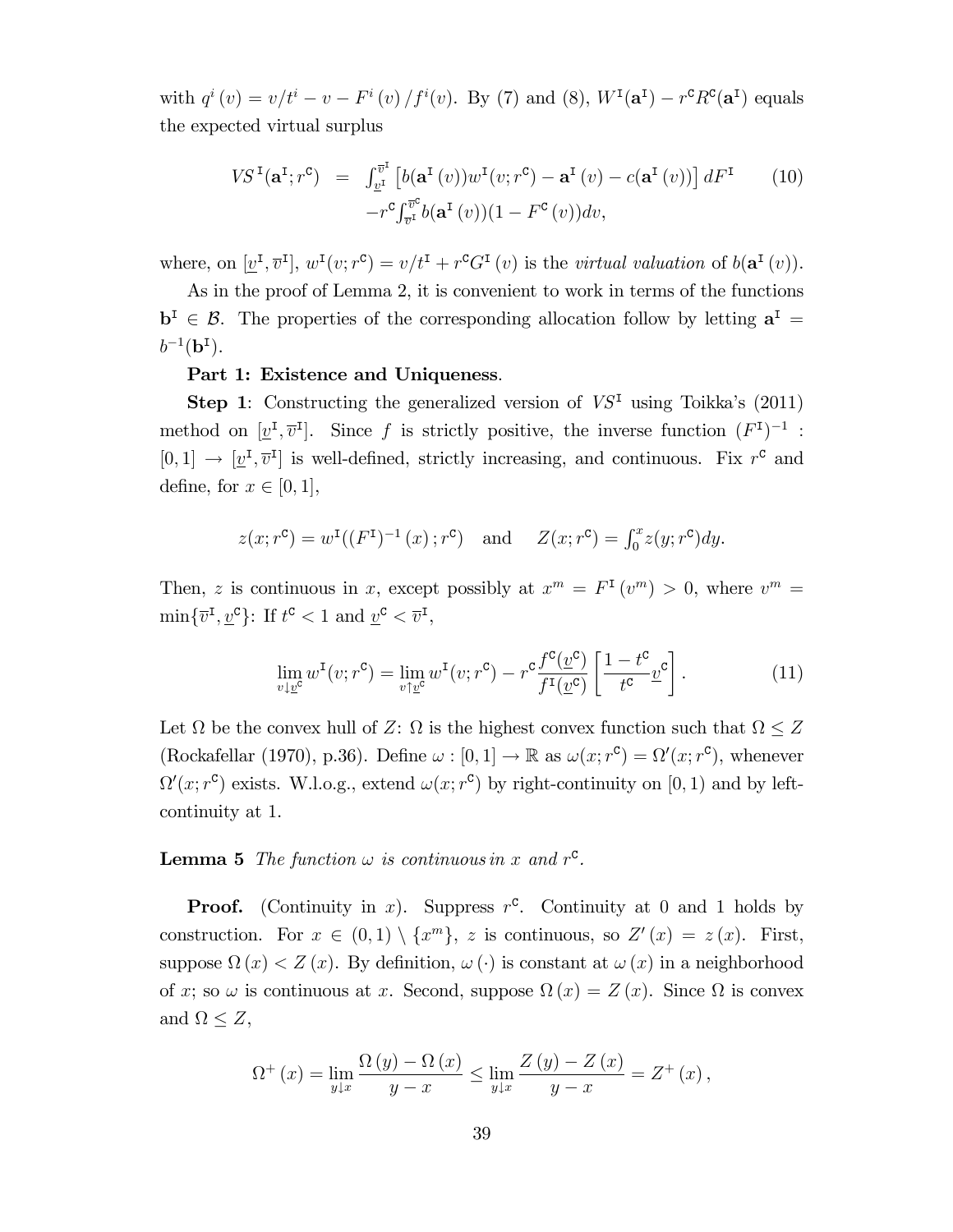and similarly  $\Omega^{-}(x) \geq Z^{-}(x)$ . Since  $\Omega^{-}(x) \leq \Omega^{+}(x)$  and Z is differentiable at  $x, \Omega^-(x) = \Omega^+(x);$  so  $\omega$  is continuous at x. Finally, consider  $x^m$ . If  $v^m = \overline{v}^I$ , then  $x^m = 1$  and we are done. For  $x^m \in (0, 1)$ ,  $\omega$  is continuous if  $\Omega(x^m) < Z(x^m)$ when z jumps at  $x^m$ . Recall that

$$
z(x^m-) = \lim_{x \uparrow x^m} z(x) = \lim_{v \uparrow v^m} w^{\text{I}}(v; r^{\text{C}}),
$$
  

$$
z(x^m+) = \lim_{x \downarrow x^m} z(x) = \lim_{v \downarrow v^m} w^{\text{I}}(v; r^{\text{C}}).
$$

By (11), z can only jump down at  $x^m$ , so  $z(x^m-) > z(x^m+)$ . Also,  $z(x^m+)$  =  $z(x^m)$ . Suppose  $\Omega(x^m) = Z(x^m)$ . By the same steps as before,  $\Omega^+(x^m) \leq$  $Z^+(x^m) = z(x^m)$ . By convexity,  $\omega(x) \leq \Omega^-(x^m)$  for  $x \leq x^m$ . So, for x close to  $x<sup>m</sup>$  from the left, we obtain the following contradiction:

$$
\Omega(x) = \Omega(x^{m}) - \int_{x}^{x^{m}} \omega(y) dy > Z(x^{m}) - \int_{x}^{x^{m}} z(y) dy = Z(x).
$$

(Continuity in  $r^c$ ). Given x,  $Z(x; r^c)$  is continuous in  $r^c$ . So  $\Omega$  is continuous if  $x \in \{0, 1\}$ , since  $\Omega(0; r^c) = Z(0; r^c)$  and  $\Omega(1; r^c) = Z(1; r^c)$ . Consider  $x \in (0, 1)$ . For  $r^c \geq 0$ , by definition,

$$
\Omega(x; r^{\text{c}}) = \min \alpha Z(x_1; r^{\text{c}}) + (1 - \alpha) Z(x_2; r^{\text{c}})
$$

over all  $\alpha, x_1, x_2 \in [0, 1]$  such that  $x = \alpha x_1 + (1 - \alpha) x_2$ . By continuity of  $Z(x; r^c)$ and the Maximum Theorem,  $\Omega(x, \cdot)$  is continuous in  $r^c$  for every x. Moreover,  $\Omega(\cdot; r^{\mathsf{c}})$  is differentiable in x with derivative  $\omega(\cdot; r^{\mathsf{c}})$ . Fix  $x \in (0,1)$  and any sequence  $\{r_n^{\mathbf{C}}\}$  such that  $\lim_{n\to\infty} r_n^{\mathbf{C}} = r^{\mathbf{C}}$ . Since  $\lim_{n\to\infty} \Omega(x; r_n^{\mathbf{C}}) = \Omega(x; r^{\mathbf{C}})$ , Theorem 25.7, p. 248, of Rockafellar (1970) implies  $\lim_{n\to\infty} \omega(x; r_n^c) = \omega(x; r^c)$ .

On  $[\underline{v}^{\text{I}}, \overline{v}^{\text{I}}]$ , define the generalized virtual valuation

$$
\overline{w}^{\mathbf{I}}(v; r^{\mathbf{C}}) = \omega(F^{\mathbf{I}}(v) ; r^{\mathbf{C}}),
$$

which is increasing by construction and continuous by Lemma 5. Let  $-\xi(\cdot)$  =  $b^{-1}(\cdot) + c(b^{-1}(\cdot))$  and replace  $w^{\text{I}}$  with  $\overline{w}^{\text{I}}$  and  $\mathbf{a} = b^{-1}(\mathbf{b})$  in  $VS^{\text{I}}$  to get

$$
\overline{VS}^{\mathbf{I}}(\mathbf{b};r^{\mathbf{C}})=\int_{\underline{v}^{\mathbf{I}}}\left[\mathbf{b}\left(v\right)\overline{w}^{\mathbf{I}}(v;r^{\mathbf{C}})+\xi(\mathbf{b}\left(v\right))\right]dF^{\mathbf{I}}+r^{\mathbf{C}}\int_{\overline{v}^{\mathbf{I}}}^{\overline{v}^{\mathbf{C}}}\mathbf{b}\left(v\right)g^{\mathbf{C}}\left(v\right)dv.
$$

**Step 2:** Deriving a candidate solution that maximizes  $\overline{VS}^{\mathbf{I}}$ . On  $[\underline{v}^{\mathbf{I}}, \overline{v}^{\mathbf{I}}]$ , define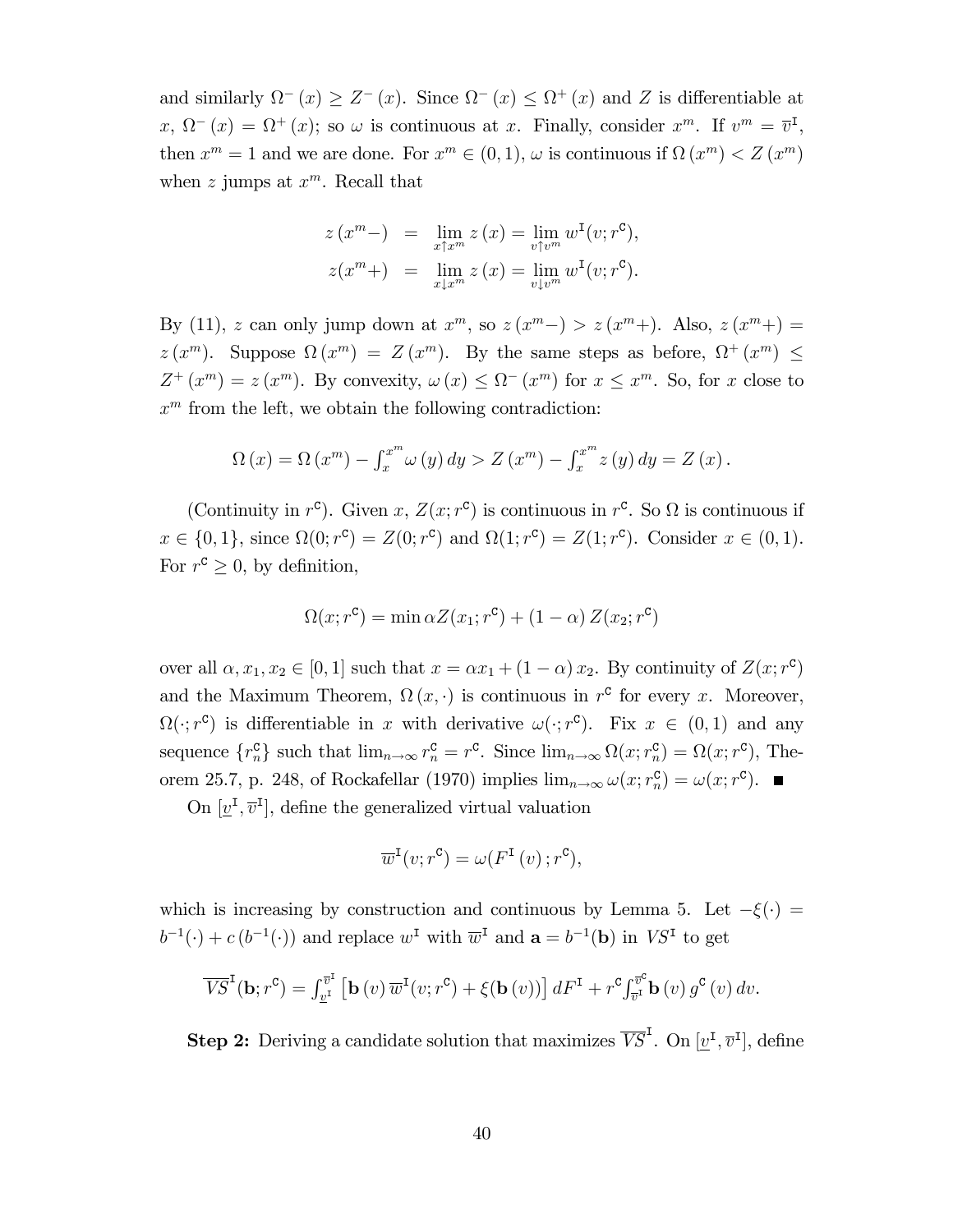$\varphi(y; v; r^{\mathsf{C}}) = y\overline{w}^{\mathsf{I}}(v; r^{\mathsf{C}}) + \xi(y)$  and let

$$
\overline{\mathbf{b}}^{\mathsf{T}}(v; r^{\mathsf{c}}) = \arg \max_{y \in [b(\underline{a}), b(\overline{a})]} \varphi(y; v; r^{\mathsf{c}}); \tag{12}
$$

let  $\overline{\mathbf{b}}^{\mathsf{I}}(v; r^{\mathsf{c}}) = b(\underline{a})$  on  $(\overline{v}^{\mathsf{I}}, \overline{v}^{\mathsf{c}})$ . Then,  $\overline{\mathbf{b}}^{\mathsf{I}}$  is the unique pointwise maximizer of  $\overline{VS}^I$ . Although  $\overline{b}^I(r^c)$  is increasing on  $[\underline{v}^I, \overline{v}^I]$ , it may not be increasing on  $[\underline{v}, \overline{v}]$ . The next lemma characterizes any increasing maximizer of  $\overline{VS}^I$ .

**Lemma 6** If  $\overline{VS}^I(\mathbf{b}^I; r^c) = \max_{\mathbf{b}\in\mathcal{B}} \overline{VS}^I(\mathbf{b}; r^c)$ , then  $\mathbf{b}^I$  must satisfy  $\mathbf{b}^I(v; r^c) =$  $\overline{\mathbf{b}}^{\mathsf{T}}(v; r^{\mathsf{C}})$  if  $\underline{v}^{\mathsf{T}} < v < v^{\mathsf{b}}$ , and  $\mathbf{b}^{\mathsf{T}}(v; r^{\mathsf{C}}) = y^{\mathsf{b}}(r^{\mathsf{C}})$  if  $v^{\mathsf{b}} \leq v < \overline{v}^{\mathsf{C}}$ , where  $v^{\mathsf{b}} \in [\underline{v}^{\mathsf{T}}, \overline{v}^{\mathsf{T}}]$ and  $y^{\mathrm{b}}(r^{\mathrm{c}}) \leq \overline{\mathbf{b}}^{\mathrm{I}}(v^{\mathrm{b}}; r^{\mathrm{c}})$ . If  $v^{\mathrm{b}} > \underline{v}^{\mathrm{I}}$ , then  $y^{\mathrm{b}}(r^{\mathrm{c}}) = \overline{\mathbf{b}}^{\mathrm{I}}(v^{\mathrm{b}}; r^{\mathrm{c}})$ .

**Proof.** Drop  $r^c$  and suppose  $\mathbf{b}^I \in \mathcal{B}$  maximizes  $\overline{VS}^I$ . First,  $\mathbf{b}^I(v) = \mathbf{b}^I(\overline{v}^I)$ on  $(\overline{v}^{\mathsf{I}}, \overline{v}^{\mathsf{C}})$ . Otherwise, there is  $v' \in (\overline{v}^{\mathsf{I}}, \overline{v}^{\mathsf{C}})$  such that  $\mathbf{b}^{\mathsf{I}}(v) > \mathbf{b}^{\mathsf{I}}(\overline{v}^{\mathsf{I}})$  for  $v > v'$ . But then  $\mathbf{b}^{\mathsf{T}}$  cannot be optimal in  $\mathcal{B}$ , as

$$
\int_{\overline{v}^{\mathcal{I}}}\left[\mathbf{b}^{\mathcal{I}}(\overline{v}^{\mathcal{I}})-\mathbf{b}^{\mathcal{I}}(v)\right]g^{\mathcal{C}}(v)\,dv \geq \int_{v'}^{\overline{v}^{\mathcal{C}}}\left[\mathbf{b}^{\mathcal{I}}(\overline{v}^{\mathcal{I}})-\mathbf{b}^{\mathcal{I}}(v)\right]g^{\mathcal{C}}(v)\,dv > 0.
$$

Consider  $\mathbf{b}^{\text{I}}(v)$  on  $[\underline{v}^{\text{I}}, \overline{v}^{\text{I}}]$ . Recall that  $\varphi(y, v)$  in (12) is strictly concave in y and continuous in v. Since  $\overline{\mathbf{b}}^{\mathsf{T}}(v)$  is continuous and increasing on  $[\underline{v}^{\mathsf{T}}, \overline{v}^{\mathsf{T}}]$ , only two cases can arise.

Case 1:  $\mathbf{b}^{I}(\overline{v}^{I}) \leq \overline{\mathbf{b}}^{I}(\underline{v}^{I}).$  Then  $\mathbf{b}^{I}(v) = \mathbf{b}^{I}(\overline{v}^{I})$  on  $(\underline{v}^{I}, \overline{v}^{I}).$  If not, there is  $v' > \underline{v}^{\mathsf{I}}$  such that  $\mathbf{b}^{\mathsf{I}}(v) < \mathbf{b}^{\mathsf{I}}(\overline{v}^{\mathsf{I}}) \leq \overline{\mathbf{b}}^{\mathsf{I}}(v)$  for  $v \leq v'$ . By strict concavity, for  $v \in (\underline{v}^{\mathsf{T}}, \overline{v}^{\mathsf{T}}], \varphi(\mathbf{b}^{\mathsf{T}}(\overline{v}^{\mathsf{T}}), v) \geq \varphi(\mathbf{b}^{\mathsf{T}}(v), v)$ , with strict inequality for  $v \leq v'$ ; so  $\int_{-\tau}^{\overline{v}^{\scriptscriptstyle \text{I}}}$  $v^{\overline{v}^{\mathrm{I}}}\varphi(\mathbf{b}^{\mathrm{I}}(\overline{v}^{\mathrm{I}}),v)dF^{\mathrm{I}}>\int_{\underline{v}^{\mathrm{I}}}^{\overline{v}^{\mathrm{I}}}$  $v^{\nu}$   $\varphi$  (**b**<sup>I</sup></sup>(*v*), *v*)*dF*<sup>I</sup>, contradicting the optimality of **b**<sup>I</sup>.

Case 2:  $\mathbf{b}^{\mathrm{I}}(\overline{v}^{\mathrm{I}}) = \overline{\mathbf{b}}^{\mathrm{I}}(v^{\mathrm{b}}) > \overline{\mathbf{b}}^{\mathrm{I}}(\underline{v}^{\mathrm{I}})$  for some  $v^{\mathrm{b}} \in (\underline{v}^{\mathrm{I}}, \overline{v}^{\mathrm{I}}]$ . So  $\mathbf{b}^{\mathrm{I}}(v) =$  $\min\{\overline{\mathbf{b}}^{\mathbf{I}}(v^{\mathbf{b}}), \overline{\mathbf{b}}^{\mathbf{I}}(v)\}\$  on  $(\underline{v}^{\mathbf{I}}, \overline{v}^{\mathbf{I}}]$ . Suppose not. First, consider  $(v^{\mathbf{b}}, \overline{v}^{\mathbf{I}}]$  and suppose  $\mathbf{b}^{I}(v) < \overline{\mathbf{b}}^{I}(v^{b})$  for some  $v > v^{b}$ . Then, by the argument used in case 1, setting  $\mathbf{b}^{\mathrm{T}}(v) = \overline{\mathbf{b}}^{\mathrm{T}}(v^{\mathrm{b}})$  on  $(v^{\mathrm{b}}, \overline{v}^{\mathrm{T}}]$  strictly improves on  $\mathbf{b}^{\mathrm{T}}$ : The resulting function is in  $\mathcal{B}$  and  $\int_{v^{b}}^{\overline{v}^{1}}$  $v^{\overline{v}^{\text{I}}}\varphi(\overline{\mathbf{b}}^{\text{I}}\left(v^{\text{b}}\right),v)dF^{\text{I}}>\int_{v^{\text{b}}}^{\overline{v}^{\text{I}}}$  $\int_{v^{b}}^{v^{a}} \varphi\left(\mathbf{b}^{I}(v), v\right) dF^{I}$ . Second, consider  $(\underline{v}^{I}, v^{b})$ and suppose  $\mathbf{b}^{\mathrm{T}}(v') \neq \overline{\mathbf{b}}^{\mathrm{T}}(v')$  for some v'. If  $\mathbf{b}^{\mathrm{T}}(v') > \overline{\mathbf{b}}^{\mathrm{T}}(v')$ , then by continuity of  $\overline{\mathbf{b}}^{\mathbf{I}}$  and monotonicity of  $\mathbf{b}^{\mathbf{I}}$ , there is a  $v'' > v'$  such that  $\mathbf{b}^{\mathbf{I}}(v) > \overline{\mathbf{b}}^{\mathbf{I}}(v)$  on  $(v', v'')$ . Similarly, if  $\mathbf{b}^{\mathrm{T}}(v') < \overline{\mathbf{b}}^{\mathrm{T}}(v')$ , then there is  $v''' < v'$  such that  $\mathbf{b}^{\mathrm{T}}(v) < \overline{\mathbf{b}}^{\mathrm{T}}(v)$  on  $(v''', v')$ . In either case, since  $\overline{b}^I$  is the unique maximizer of  $\varphi(y, v)$ , for  $v \in (\underline{v}^I, v^b]$ ,  $\varphi(\overline{\mathbf{b}}^{I}(v), v) \geq \varphi(\mathbf{b}^{I}(v), v)$ , with strict inequality for  $v \in (v''', v')$  or  $v \in (v', v'')$ ; so  $\int_{v}^{v^{\mathrm{b}}}$  $\int_{\underline{v}^{\text{I}}}^{\cdot v^{\text{b}}} \varphi(\overline{\text{b}}^{\text{I}}\left(v\right), v) dF^{\text{I}} > \int_{\underline{v}^{\text{I}}}^{\overline{v}^{\text{b}}}$  $v^v \varphi(\mathbf{b}^{\mathbf{I}}(v), v) dF^{\mathbf{I}},$  contradicting the optimality of  $\mathbf{b}^{\mathbf{I}}$ .

It remains to show that  $\mathbf{b}^{\text{I}}(\overline{v}^{\text{I}}) > \overline{\mathbf{b}}^{\text{I}}(\overline{v}^{\text{I}})$  is impossible. Suppose not. By the argument used in case 2,  $\mathbf{b}^{\mathsf{T}}(v) = \overline{\mathbf{b}}^{\mathsf{T}}(v)$  on  $(\underline{v}^{\mathsf{T}}, \overline{v}^{\mathsf{T}})$ . Then, setting  $\mathbf{b}^{\mathsf{T}}(\overline{v}^{\mathsf{T}})$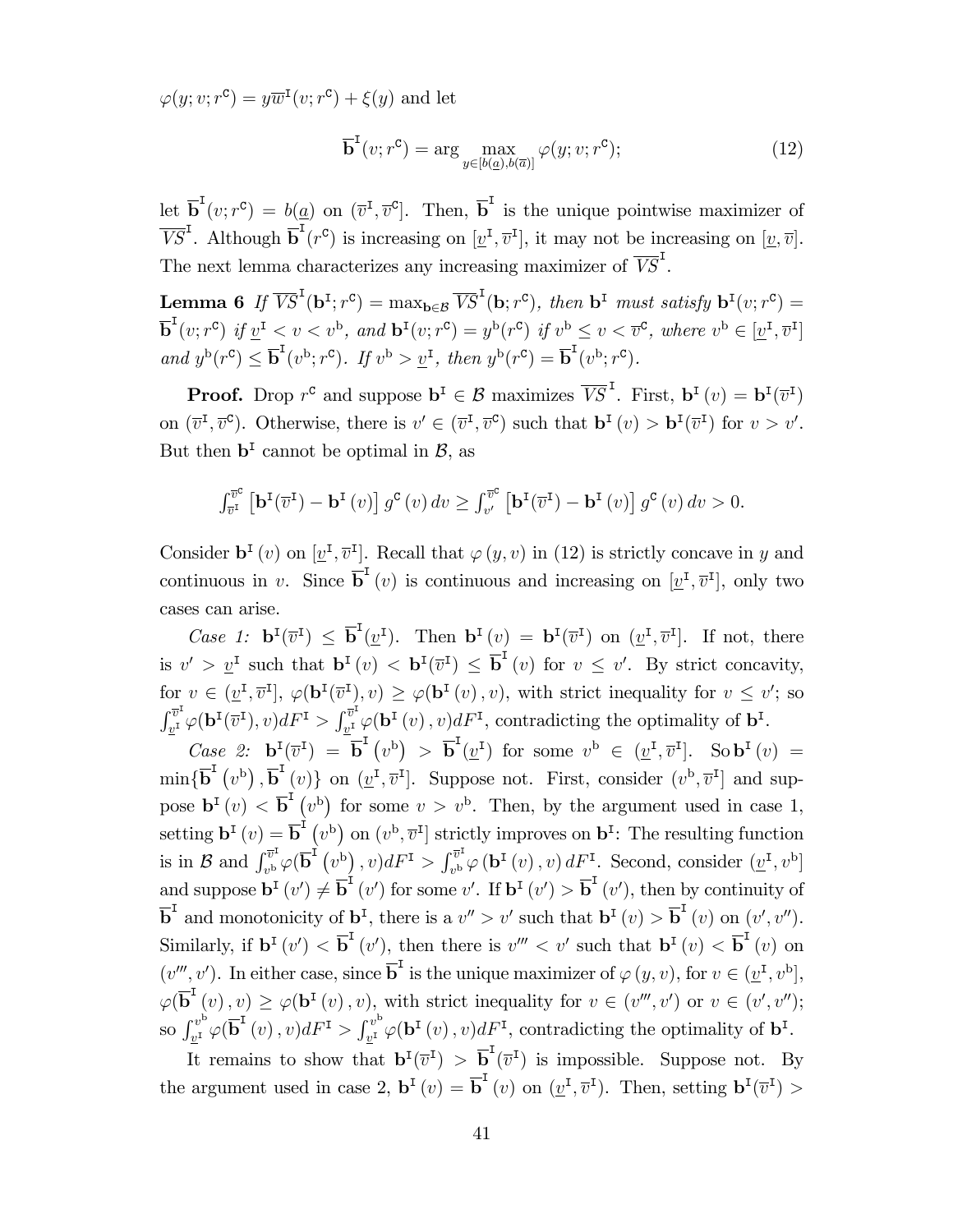$\overline{\mathbf{b}}^{\mathsf{I}}(\overline{v}^{\mathsf{I}})$  cannot be optimal: Since  $\mathbf{b}^{\mathsf{I}}(v) = \mathbf{b}^{\mathsf{I}}(\overline{v}^{\mathsf{I}})$  on  $(\overline{v}^{\mathsf{I}}, \overline{v}^{\mathsf{C}})$ , and  $g^{\mathsf{C}}(v)$  is negative, reducing  $\mathbf{b}^{I}(\overline{v}^{I})$  to  $\overline{\mathbf{b}}^{I}(\overline{v}^{I})$  satisfies monotonicity and strictly improves  $\overline{VS}^{I}$ .

By Lemma 6,  $\mathbf{b}^{\text{I}}$  is continuous on  $(\underline{v}^{\text{I}}, \overline{v}^{\text{c}})$ . Lemma 6 doesn't pin down  $\mathbf{b}^{\text{I}}$  at  $\underline{v}^{\text{I}}$ and  $\bar{v}^{\mathsf{C}}$ , but it is w.l.o.g. to extend  $\mathbf{b}^{\mathsf{I}}$  at  $\underline{v}^{\mathsf{I}}$  and  $\bar{v}^{\mathsf{C}}$  by continuity. The next lemma proves that a maximizer of  $\overline{VS}^{\text{I}}$  exists, and shows that it is unique on  $(\underline{v}^{\text{I}}, \overline{v}^{\text{C}})$ , and so on  $[\underline{v}^{\text{I}}, \overline{v}^{\text{c}}]$  w.l.o.g..

**Lemma 7** There is  $\mathbf{b}^{\text{I}}$  such that  $\overline{VS}^{\text{I}}(\mathbf{b}^{\text{I}};r^{\text{c}}) = \max_{\mathbf{b} \in \mathcal{B}} \overline{VS}^{\text{I}}(\mathbf{b};r^{\text{c}})$ ; such a  $\mathbf{b}^{\text{I}}$  is unique.

**Proof.** Drop  $r^c$ . By Lemma 6, if a solution  $\mathbf{b}^I$  exists, then either (1)  $\mathbf{b}^I$  is constant at  $y \leq \overline{\mathbf{b}}^{\mathsf{T}}(\underline{v}^{\mathsf{T}})$  on  $[\underline{v}^{\mathsf{T}}, \overline{v}^{\mathsf{C}}]$ , or (2)  $\mathbf{b}^{\mathsf{T}}$  is constant at  $\overline{\mathbf{b}}^{\mathsf{T}}(v^{\mathsf{b}})$  on  $[v^{\mathsf{b}}, \overline{v}^{\mathsf{C}}]$ , with  $v^{\mathbf{b}} \leq \overline{v}^{\mathbf{I}},$  and equals  $\overline{\mathbf{b}}^{\mathbf{I}}(v)$  for  $v \leq v^{\mathbf{b}}$ .

Case (1): In this case,  $\overline{VS}^I(\mathbf{b}^I) = VS^I(\mathbf{b}^I) = \widetilde{W}^I(\mathbf{b}^I)$ . The first equality follows because  $\int_{v^I} \overline{v}$  $v^{\overline{v}^{\mathrm{I}}}_w w^{\mathrm{I}}\left(v\right)dF^{\mathrm{I}}=\int_{\underline{v}^{\mathrm{I}}}^{\overline{v}^{\mathrm{I}}}$  $v_{\frac{v}{2}}^{v\overline{v}^{\text{I}}}$   $\overline{w}^{\text{I}}$  (*v*)  $dF^{\text{I}}$  since  $\int_0^1 z(x) dx = \int_0^1 \omega(x) dx$ ; the second follows from Proposition 1. Moreover,

$$
\widetilde{W}^{\mathbf{I}}(\mathbf{b}^{\mathbf{I}}) = y \int_{\underline{v}^{\mathbf{I}}}^{\overline{v}^{\mathbf{I}}} (v/t^{\mathbf{I}}) dF^{\mathbf{I}} + \xi(y). \tag{13}
$$

By continuity and strictly concavity, there is a unique constant maximizer of  $\overline{VS}^I(\mathbf{b}^I)$ . Call it  $\mathbf{b}_1^I$ .

Case (2): Using  $\varphi(y, v)$  in (12),  $\overline{VS}^{\text{I}}$  equals

$$
\Upsilon(v^{\mathrm{b}}) = \int_{\underline{v}^{\mathrm{I}}}^{\underline{v}^{\mathrm{b}}} \varphi(\overline{\mathbf{b}}^{\mathrm{I}}(v), v) dF^{\mathrm{I}} + \int_{v^{\mathrm{b}}}^{\overline{v}^{\mathrm{I}}} \varphi(\overline{\mathbf{b}}^{\mathrm{I}}(v^{\mathrm{b}}), v) dF^{\mathrm{I}} + \overline{\mathbf{b}}^{\mathrm{I}}(v^{\mathrm{b}}) K, \qquad (14)
$$

where  $K = r^{\mathbf{C}} \int_{\overline{n}^{\mathbf{I}}}^{\overline{v}^{\mathbf{C}}}$  $\overline{v}^c$   $g^c(v) dv$ . By continuity of  $\overline{b}^I$ ,  $\Upsilon(v^b)$  is continuous. So there is  $v^{\mathrm{b}} \in [\underline{v}^{\mathrm{I}}, \overline{v}^{\mathrm{I}}]$  that fully identifies a maximizer for case (2). Since  $\overline{\mathbf{b}}^{\mathrm{I}}$  can be locally flat,  $v^{\rm b}$  need not be unique. However, there cannot be two optimal  $v_1^{\rm b}$ and  $v_2^{\mathrm{b}}$  such that  $\overline{\mathbf{b}}^{\mathrm{T}}(v_1^{\mathrm{b}}) \neq \overline{\mathbf{b}}^{\mathrm{T}}(v_2^{\mathrm{b}})$ . Suppose to the contrary that  $v_1^{\mathrm{b}} < v_2^{\mathrm{b}}$  both maximize  $\Upsilon(v^b)$ , and  $\overline{b}^I(v_1^b) < \overline{b}^I(v_2^b)$ . W.l.o.g., let  $v_1^b$  be the largest v such that  $\overline{\mathbf{b}}^{\mathbf{I}}(v) = \overline{\mathbf{b}}^{\mathbf{I}}(v_1^{\mathbf{b}})$ . Let  $\mathbf{b}_1$  and  $\mathbf{b}_2$  be the functions identified by  $v_1^{\mathbf{b}}$  and  $v_2^{\mathbf{b}}$ , and for  $\alpha \in (0,1)$ , let  $\mathbf{b} = \alpha \mathbf{b}_1 + (1 - \alpha) \mathbf{b}_2 \in \mathcal{B}$ . On  $(v_1^{\mathbf{b}}, \overline{v}^{\mathbf{c}}]$ ,  $\mathbf{b}_2(v) \neq \mathbf{b}_1(v)$ , whereas on  $[\underline{v}^{\text{I}}, v_1^{\text{b}}], \mathbf{b}_2(v) = \mathbf{b}_1(v) = \overline{\mathbf{b}}^{\text{I}}(v)$ . By strict concavity of  $\varphi(y, v)$ ,

$$
\int_{\underline{v}^1}^{\underline{v}^b_1} \varphi(\widetilde{\mathbf{b}}(v), v) dF^1 + \int_{\underline{v}^b_1}^{\overline{v}^1} \varphi(\widetilde{\mathbf{b}}(v), v) dF^1 + \widetilde{\mathbf{b}}(v) K > \alpha \Upsilon(v_1^b) + (1 - \alpha) \Upsilon(v_2^b).
$$

Note that  $\widetilde{\mathbf{b}}$  is constant on  $[v_2^{\mathrm{b}}, \overline{v}^{\mathrm{c}}]$  at some  $\overline{\mathbf{b}}^{\mathrm{I}}(\widetilde{v}^{\mathrm{b}})$ , with  $\widetilde{v}^{\mathrm{b}} \in (v_1^{\mathrm{b}}, v_2^{\mathrm{b}})$ . So  $\mathbf{b}^{\mathrm{I}}(v)$ equals  $\min\{\overline{\mathbf{b}}^{\mathsf{T}}(\tilde{v}^{\mathsf{b}}), \overline{\mathbf{b}}^{\mathsf{T}}(v)\}$  satisfies case (2) and, by the argument used in Lemma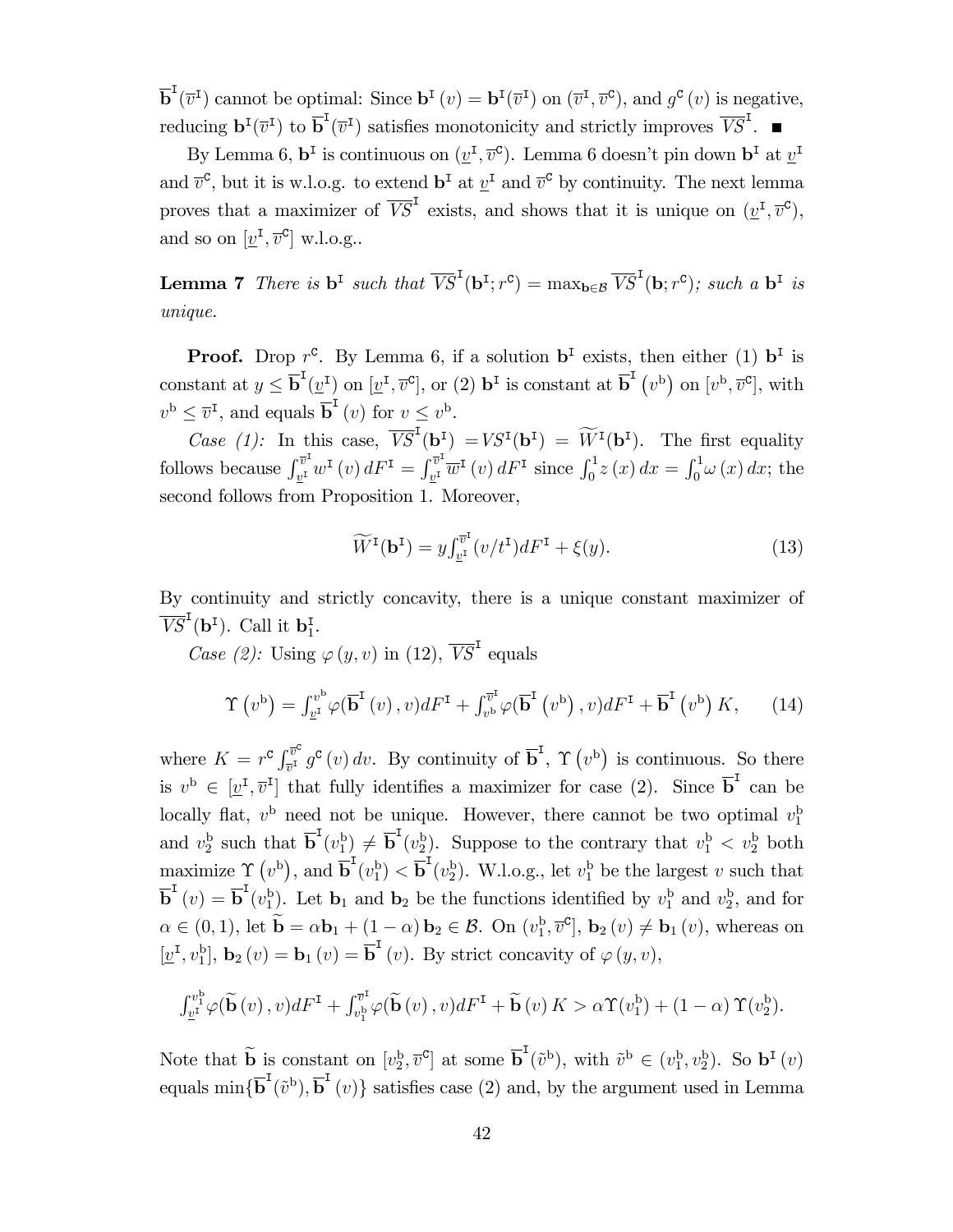6 (Case 2),

$$
\Upsilon(\tilde{v}^{\mathbf{b}}) \geq \int_{\underline{v}^{\mathbf{I}}}^{\underline{v}^{\mathbf{b}}_1} \varphi(\widetilde{\mathbf{b}}(v), v) dF^{\mathbf{I}} + \int_{\underline{v}^{\mathbf{b}}_1}^{\overline{v}^{\mathbf{I}}} \varphi(\widetilde{\mathbf{b}}(v), v) dF^{\mathbf{I}} + \widetilde{\mathbf{b}}(v) K > \Upsilon(v_1^{\mathbf{b}}).
$$

The claim follows. So any maximizer of  $\Upsilon(v^b)$  identifies a unique  $\mathbf{b}^{\text{I}}$  for case (2). Call it  $\mathbf{b}_2^{\mathsf{I}}$ .

By an argument similar to that for the uniqueness of  $\mathbf{b}_2^{\text{I}}, \overline{VS}^{\text{I}}(\mathbf{b}_2^{\text{I}}) = \overline{VS}^{\text{I}}(\mathbf{b}_1^{\text{I}})$ if and only if  $\mathbf{b}_2^{\mathcal{I}} = \mathbf{b}_1^{\mathcal{I}}$  (on  $(\underline{v}^{\mathcal{I}}, \overline{v}^{\mathcal{C}})$ ). So the overall maximizer of  $\overline{VS}^{\mathcal{I}}$  is unique; it equals  $\mathbf{b}_1^{\mathrm{T}}$  if  $\overline{VS}^{\mathrm{T}}(\mathbf{b}_1^{\mathrm{T}}) \geq \overline{VS}^{\mathrm{T}}(\mathbf{b}_2^{\mathrm{T}})$ , and  $\mathbf{b}_2^{\mathrm{T}}$  otherwise.

**Step 3:** The unique maximizer of  $\overline{VS}^{\mathsf{T}}$ , denoted  $\mathbf{b}^{\mathsf{T}}(r^{\mathsf{c}})$ , is also the unique maximizer of  $VS<sup>T</sup>(b<sup>-1</sup>(b))$ . The argument modifies Toikka's (2011) proof of Theorem 3.7 and Corollary 3.9 to account for  $(\overline{v}^{\mathsf{I}}, \overline{v}^{\mathsf{c}})$ .

**Lemma 8** The function  $\mathbf{b}^{\text{I}}(r^{\text{c}})$  is the unique maximizer of  $VS^{\text{I}}(b^{-1}(\mathbf{b}))$ .

**Proof.** Drop  $r^c$ . Since  $\mathbf{b} \in \mathcal{B}$ , integrating by parts, we get

$$
\int_{\underline{v}^{\mathrm{I}}}^{\overline{v}^{\mathrm{I}}} \mathbf{b}(v) \left[w^{\mathrm{I}}(v) - \overline{w}^{\mathrm{I}}(v)\right] dF^{\mathrm{I}} = \mathbf{b}(v) \left[Z(F^{\mathrm{I}}(v)) - \Omega(F^{\mathrm{I}}(v))\right]_{\underline{v}^{\mathrm{I}}}^{\overline{v}^{\mathrm{I}}} \n- \int_{\underline{v}^{\mathrm{I}}}^{\overline{v}^{\mathrm{I}}} \left[Z(F^{\mathrm{I}}(v)) - \Omega(F^{\mathrm{I}}(v))\right] d\mathbf{b}(v) \n= \int_{\underline{v}^{\mathrm{I}}}^{\overline{v}^{\mathrm{I}}} \left[\Omega(F^{\mathrm{I}}(v)) - Z(F^{\mathrm{I}}(v))\right] d\mathbf{b}(v) \le 0.
$$

The last equality follows from  $Z(0) = \Omega(0)$  and  $Z(1) = \Omega(1)$ ; the inequality follows from  $\mathbf{b} \in \mathcal{B}$  and  $\Omega \leq Z$ . Rewriting  $VS$ <sup> $\mathbf{I}(b^{-1}(\mathbf{b}))$ , we get</sup>

$$
\sup_{\mathbf{b}\in\mathcal{B}}VS^{I}(b^{-1}(\mathbf{b}))=\sup_{\mathbf{b}\in\mathcal{B}}\{\overline{VS}^{I}(\mathbf{b})+\int_{\underline{v}^{I}}^{\overline{v}^{I}}[\Omega(F^{I}(v))-Z(F^{I}(v))]d\mathbf{b}(v)\}.
$$

Since  $\mathbf{b}^{\mathrm{T}} \in \mathcal{B}$  and achieves the supremum of  $\overline{VS}^{\mathrm{T}}$  (**b**), we have to show that

$$
\int_{\underline{v}^{I}}^{\overline{v}^{I}} \left[ \Omega(F^{\mathbf{I}}\left(v\right)) - Z(F^{\mathbf{I}}\left(v\right)) \right] d\mathbf{b}^{\mathbf{I}}\left(v\right) = 0. \tag{15}
$$

If  $\mathbf{b}^{\mathrm{I}}$  is constant on  $[\underline{v}^{\mathrm{I}}, \overline{v}^{\mathrm{c}}]$ , then  $d\mathbf{b}^{\mathrm{I}} \equiv 0$  and we are done. Otherwise, consider the pointwise solution  $\overline{\mathbf{b}}^{\mathsf{T}}$  on  $[\underline{v}^{\mathsf{T}}, \overline{v}^{\mathsf{T}}]$  as defined in (12), and a v such that  $\Omega(F^{\mathsf{T}}(v))$  <  $Z(F^{\text{I}}(v))$ . For some open interval N around  $v, \overline{w}^{\text{I}}(\cdot) = \omega(F^{\text{I}}(v))$ , and  $\overline{\mathbf{b}}^{\text{I}}$  is constant on N. So,  $d\overline{b}^I$  ( $\cdot$ ) assigns zero measure to any such N, and satisfies (15). For any such N,  $d\mathbf{b}^{\text{I}}$  does the same. Consider  $[v^{\text{b}}, \overline{v}^{\text{c}}]$ , on which  $\mathbf{b}^{\text{I}}$  is constant. If  $N \subset [v^{\mathrm{b}}, \overline{v}^{\mathrm{c}}]$ , the claim is immediate. The same holds if  $N \cap [v^{\mathrm{b}}, \overline{v}^{\mathrm{c}}] = \varnothing$ , because then  $\mathbf{b}^{I}(v) = \overline{\mathbf{b}}^{I}(v)$  for  $v \in N$ . Finally, if both  $N \cap [v^{b}, \overline{v}^{c}] \neq \emptyset$  and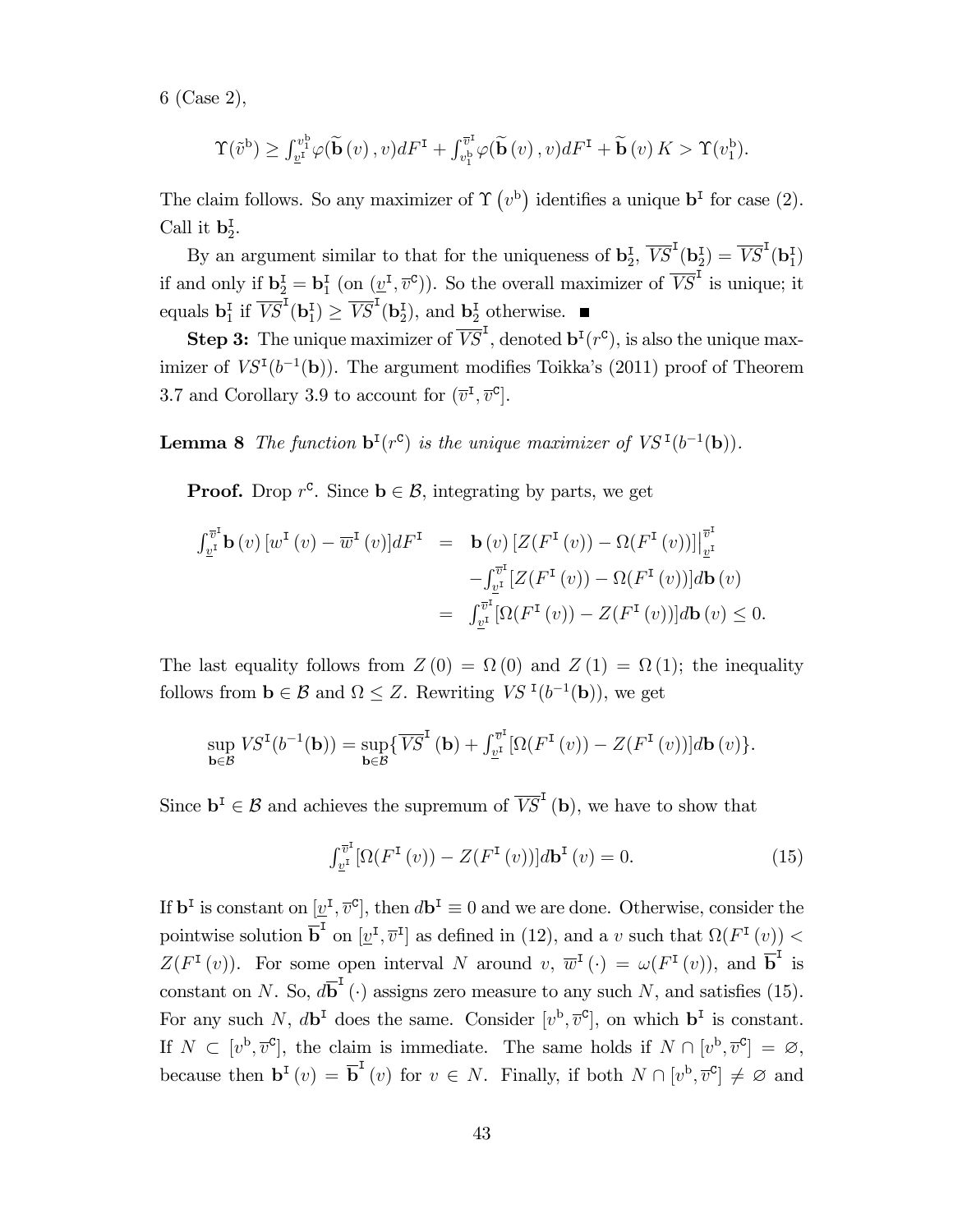$N \cap [\underline{v}^{\mathrm{I}}, v^{\mathrm{b}}) \neq \varnothing$  (so  $v^{\mathrm{b}} > \underline{v}^{\mathrm{I}}$ ), then  $\mathbf{b}^{\mathrm{I}}$  is constant on  $[v^{\mathrm{b}}, \overline{v}^{\mathrm{c}}] \cup N$ , which implies the claim. So (15) holds also for a nonconstant  $\mathbf{b}^{\mathsf{I}}$ .

By Lemma 7, if  $\widetilde{\mathbf{b}} \in \mathcal{B}$  differs from  $\mathbf{b}^{\mathsf{I}}$  on  $(\underline{v}^{\mathsf{I}}, \overline{v}^{\mathsf{C}})$ , then  $\overline{VS}^{\mathsf{I}}(\widetilde{\mathbf{b}}) < \overline{VS}^{\mathsf{I}}(\mathbf{b}^{\mathsf{I}})$ . Uniqueness follows on  $(\underline{v}^{\mathrm{I}}, \overline{v}^{\mathrm{c}})$ ; extending it to  $[\underline{v}^{\mathrm{I}}, \overline{v}^{\mathrm{c}}]$  is w.l.o.g..

#### Part 2: Continuity and Limit Behavior of  $b<sup>I</sup>$

Continuity in v follows from Part 1; consider continuity in  $r^c$ . By the definition of  $\overline{b}^I$  in (12) and the Maximum Theorem,  $\overline{b}^I(v, \cdot)$  is continuous in  $r^c$  for  $v \in$  $[\underline{v}^{\text{I}}, \overline{v}^{\text{I}}]$ . Now consider  $\Upsilon(v^{\text{b}}; r^{\text{c}})$  in (14). By pointwise continuity of  $\overline{w}^{\text{I}}(v; r^{\text{c}})$  and  $\overline{\mathbf{b}}^{\mathsf{T}}(v; r^{\mathsf{c}}), \, \Upsilon(v^{\mathsf{b}}; r^{\mathsf{c}})$  is continuous in  $r^{\mathsf{c}}$  and so  $V^{\mathsf{b}}(r^{\mathsf{c}}) = \arg \max_{v \in [\underline{v}^{\mathsf{T}}, \overline{v}^{\mathsf{T}}]} \Upsilon(v; r^{\mathsf{c}})$  is u.h.c.. For  $v, v' \in V^{\mathsf{b}}(r^{\mathsf{c}}), \overline{\mathbf{b}}^{\mathsf{I}}(v; r^{\mathsf{c}}) = \overline{\mathbf{b}}^{\mathsf{I}}(v'; r^{\mathsf{c}})$ . Take any sequence  $\{r_n^{\mathsf{c}}\}$  with  $\lim_{n\to\infty} r_n^{\mathsf{C}} = r^{\mathsf{C}}$ . Then,  $\lim_{n\to\infty} v^{\mathsf{b}}(r_n^{\mathsf{C}}) = v^{\mathsf{b}} \in V^{\mathsf{b}}(r^{\mathsf{C}})$ . The candidate  $\mathbf{b}_2^{\mathsf{I}}(r^{\mathsf{C}})$  that maximizes  $\Upsilon(v^{\mathsf{b}}; r^{\mathsf{c}})$  is such that  $\mathbf{b}_2^{\mathsf{I}}(v; r^{\mathsf{c}})$  equals  $\min\{\overline{\mathbf{b}}^{\mathsf{I}}(v^{\mathsf{b}}(r^{\mathsf{c}}); r^{\mathsf{c}}), \overline{\mathbf{b}}^{\mathsf{I}}(v; r^{\mathsf{c}})\}$ on  $[\underline{v}^{\mathsf{T}}, \overline{v}^{\mathsf{T}}]$ , and  $\mathbf{b}_2^{\mathsf{T}}(v; r^{\mathsf{c}}) = \overline{\mathbf{b}}^{\mathsf{T}}(v^{\mathsf{b}}(r^{\mathsf{c}}); r^{\mathsf{c}})$  for  $v > \overline{v}^{\mathsf{T}}$ . So, by continuity of  $\overline{\mathbf{b}}^{\mathsf{T}}$ ,  $\lim_{n\to\infty}$   $\mathbf{b}_2^{\mathrm{T}}(v; r^{\mathsf{C}}) = \mathbf{b}_2^{\mathrm{T}}(v; r^{\mathsf{C}})$  on  $[\underline{v}^{\mathrm{T}}, \overline{v}^{\mathsf{C}}]$ . Finally, the constant function  $\mathbf{b}_1^{\mathrm{T}}$  in the proof of Lemma 7, as well as  $(13)$ , is independent of  $r^c$ . It remains to show that  $\mathbf{b}^{I}(r_{n}^{\mathbf{C}})$  converges pointwise to  $\mathbf{b}^{I}(r^{\mathbf{C}})$ . First, if  $VS^{I}(b^{-1}(\mathbf{b}_{1}^{I})) > VS^{I}(b^{-1}(\mathbf{b}_{2}^{I}(r^{\mathbf{C}}))) =$  $\Upsilon(v^{\mathsf{b}}(r^{\mathsf{c}}); r^{\mathsf{c}})$ , then by continuity of  $\Upsilon$ , there is N such that  $n \geq N$  implies  $VS^I(b^{-1}(\mathbf{b}_1^I)) > VS^I(b^{-1}(\mathbf{b}_2^I(r_n^c)))$ . So, for  $n \geq N$ ,  $\mathbf{b}^I(v; r_n^c) = \mathbf{b}_1^I$  on  $[\underline{v}^I, \overline{v}^c]$ . Second, if  $VS^I(b^{-1}(\mathbf{b}_1^I)) < VS^I(b^{-1}(\mathbf{b}_2^I(r^c))),$  then again for n large  $\mathbf{b}^I(r_n^c) = \mathbf{b}_2^I(r_n^c),$ which converges pointwise to  $\mathbf{b}^{I}(r^{\mathsf{c}})$ . Finally, if  $VS^{I}(b^{-1}(\mathbf{b}_{1}^{I})) = VS^{I}(b^{-1}(\mathbf{b}_{2}^{I}(r^{\mathsf{c}}))),$ then  $\mathbf{b}_1^{\mathrm{T}} \equiv \mathbf{b}_2^{\mathrm{T}}(r^{\mathrm{c}})$ . So  $|\mathbf{b}_1^{\mathrm{T}} - \mathbf{b}^{\mathrm{T}}(v; r_n^{\mathrm{c}})| \le \max\{0, |\mathbf{b}_1^{\mathrm{T}} - \mathbf{b}_2^{\mathrm{T}}(v; r_n^{\mathrm{c}})|\} \to 0$  as  $n \to \infty$ .

To prove that  $\mathbf{b}^{\mathsf{T}}(r^{\mathsf{c}}) \to \mathbf{b}^{\mathsf{T}*} = b(\mathbf{a}^{\mathsf{T}*})$  pointwise as  $r^{\mathsf{c}} \to 0$ , note that  $VS^{\mathsf{T}}(b^{-1}(\mathbf{b}),0) =$  $W^I(\mathbf{b})$ . So  $\mathbf{b}^I(v,0) = \mathbf{b}^{I*}(v)$  on  $(\underline{v}^I, \overline{v}^I)$ , which can be extended to  $[\underline{v}^I, \overline{v}^C]$ by letting  $\mathbf{b}^{I}(\underline{v}^{I},0) = \mathbf{b}^{I*}(\underline{v}^{I})$  and  $\mathbf{b}^{I}(v,0) = \mathbf{b}^{I*}(\overline{v}^{I})$  for  $v \geq \underline{v}^{I}$ . To prove  $\max_{[\underline{v},\overline{v}]} |\mathbf{b}^{I}(v;r^{\mathsf{C}}) - b(a^{\text{nf}})| \to 0$  as  $r^{\mathsf{C}} \to +\infty$ , first recall that  $\mathbf{b}^{I}(r^{\mathsf{C}})$  maximizes  $VS^{I}(b^{-1}(\mathbf{b});r^{c}) = W^{I}(\mathbf{b}) - r^{c}\overline{R}^{c}(\mathbf{b})$  and that, by Proposition 1,  $\overline{R}^{c}(\mathbf{b}) > 0$ for any  $\mathbf{b} \in \mathcal{B}$  that is not constant on  $(\underline{v}^{\mathsf{T}}, \overline{v}^{\mathsf{C}})$ . Clearly,  $\mathbf{b}^{\mathsf{T}}(r^{\mathsf{C}})$  cannot converge to a constant function with value  $y_0 \neq b(a^{\text{nf}})$ , for  $b(a^{\text{nf}})$  is the unique maximizer of (13). Now, suppose  $\mathbf{b}^{\mathsf{I}}(r^{\mathsf{c}})$  converges pointwise to a function, denoted  $\mathbf{b}_{\infty}^{\mathbf{I}}$ , that is not constant on  $(\underline{v}^{\mathbf{I}}, \overline{v}^{\mathbf{C}})$ . Then, there is  $\hat{r}^{\mathbf{C}}$  such that, for  $r^{\mathbf{C}} > \hat{r}^{\mathbf{C}}, b(a^{\text{nf}})$  strictly dominates  $\mathbf{b}_{\infty}^{\mathbf{I}}$ : Since  $W^{\mathbf{I}}(\mathbf{b}_{\infty}^{\mathbf{I}})$  is bounded and  $R^{\mathbf{C}}(\mathbf{b}_{\infty}^{\mathbf{I}}) > 0$ ,  $W^{I}(\mathbf{b}_{\infty}^{I}) - \hat{r}^{c} \hat{R}^{c}(\mathbf{b}_{\infty}^{I}) \leq W^{I}(b(a^{\text{nf}}))$  for some  $\hat{r}^{c} \geq 0$ . Finally, consider the unique extension of  $\mathbf{b}^{\mathsf{T}}(r^{\mathsf{c}})$  by continuity. By monotonicity,

$$
\max_{[\underline{v},\overline{v}]} |\mathbf{b}^{I}(v;r^{\mathbf{C}}) - b(a^{nf})| = \max\{|\mathbf{b}^{I}(\underline{v};r^{\mathbf{C}}) - b(a^{nf})|, |\mathbf{b}^{I}(\overline{v};r^{\mathbf{C}}) - b(a^{nf})|\}.
$$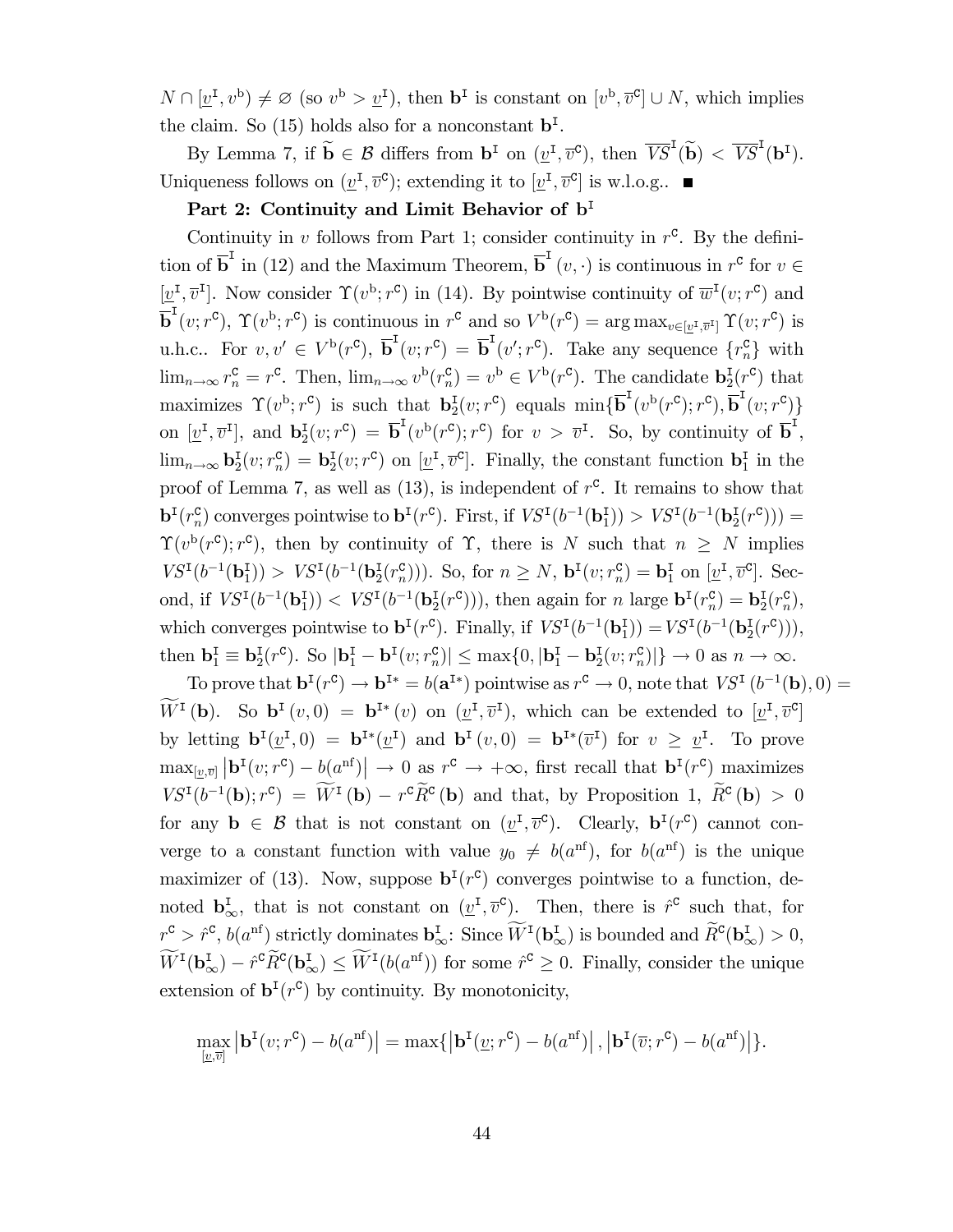#### Part 3: Properties (a)-(c) of  $b<sup>I</sup>$

**Property (b):** Drop  $r^c$ . Recall that (1)  $\mathbf{b}^{\text{I}}$  satisfies Lemma 6, (2) on  $[\underline{v}^{\text{I}}, \overline{v}^{\text{I}}]$ ,  $\overline{\mathbf{b}}^{\mathsf{I}}$  is defined by (12) and is continuous. Suppose  $v^{\mathsf{b}} > \underline{v}^{\mathsf{I}}$ . For  $v < v^{\mathsf{b}}$ ,  $\mathbf{b}^{\mathsf{I}}(v) =$  $\overline{\mathbf{b}}^{\mathsf{T}}(v) < \overline{\mathbf{b}}^{\mathsf{T}}(v^{\mathsf{b}}) = \mathbf{b}^{\mathsf{T}}(v^{\mathsf{b}})$  by Lemma 6, and  $\Upsilon(v^{\mathsf{b}}) \geq \Upsilon(v)$  by construction (see  $(14)$ ). So

$$
\frac{\Upsilon(v^{b}) - \Upsilon(v)}{\overline{\mathbf{b}}^{T}(v^{b}) - \overline{\mathbf{b}}^{T}(v)} = K + \int_{v}^{\overline{v}^{T}} \overline{w}^{T}(y) dF^{T} - \int_{v}^{v^{b}} \overline{w}^{T}(y) dF^{T}
$$

$$
+ \frac{\xi(\overline{\mathbf{b}}^{T}(v^{b})) - \xi(\overline{\mathbf{b}}^{T}(v))}{\overline{\mathbf{b}}^{T}(v^{b}) - \overline{\mathbf{b}}^{T}(v)} (1 - F^{T}(v))
$$

$$
- \int_{v}^{v^{b}} \frac{\xi(\overline{\mathbf{b}}^{T}(v^{b})) - \xi(\overline{\mathbf{b}}^{T}(y))}{\overline{\mathbf{b}}^{T}(v^{b}) - \overline{\mathbf{b}}^{T}(v)} dF^{T} \geq 0.
$$

Since  $\overline{\mathbf{b}}^{\mathsf{I}}$  and  $\overline{w}^{\mathsf{I}}$  are increasing,

$$
\left| \int_v^{v^b} \overline{w}^{\mathbf{I}}(y) dF^{\mathbf{I}} \right| \le \max\{ |\overline{w}^{\mathbf{I}}(\underline{v}^{\mathbf{I}})|, |\overline{w}^{\mathbf{I}}(v^b)| \} (F^{\mathbf{I}}(v^b) - F^{\mathbf{I}}(v)).
$$

Since  $\overline{b}^I$  is continuous, using the Mean Value Theorem, we get that for v close to  $v^{\rm b}$ 

$$
\left| \int_v^{v^b} \frac{\xi(\overline{\mathbf{b}}^{\mathbf{I}}(v^b)) - \xi(\overline{\mathbf{b}}^{\mathbf{I}}(y))}{\overline{\mathbf{b}}^{\mathbf{I}}(v^b) - \overline{\mathbf{b}}^{\mathbf{I}}(v)} dF^{\mathbf{I}} \right| \le \max\{|\overline{w}^{\mathbf{I}}(\underline{v}^{\mathbf{I}})|, |\overline{w}^{\mathbf{I}}(v^b)|\} (F^{\mathbf{I}}(v^b) - F^{\mathbf{I}}(v)).
$$

Therefore

$$
\lim_{v \uparrow v^b} \frac{\Upsilon(v^b) - \Upsilon(v)}{\overline{\mathbf{b}}^{\mathsf{T}}(v^b) - \overline{\mathbf{b}}^{\mathsf{T}}(v)} = \int_{v^b}^{\overline{v}^{\mathsf{T}}} \overline{w}^{\mathsf{T}}(y) dF^{\mathsf{T}} + K + \xi'(\overline{\mathbf{b}}^{\mathsf{T}}(v^b))(1 - F^{\mathsf{T}}(v^b)) \ge 0. \tag{16}
$$

It follows that  $v^{\mathsf{b}} < \overline{v}^{\mathsf{I}}$  because  $K < 0$  and  $\xi'(\cdot) < 0$ .

I claim that there is  $v \in (v^{\mathrm{b}}, \overline{v}^{\mathrm{I}}]$  such that  $\overline{\mathbf{b}}^{\mathrm{I}}(v) > \overline{\mathbf{b}}^{\mathrm{I}}(v^{\mathrm{b}})$ . Suppose not. If  $\overline{\mathbf{b}}^{\mathsf{T}}(v^{\mathsf{b}})$  is interior,  $\overline{w}^{\mathsf{T}}(v) = -\xi'(\overline{\mathbf{b}}^{\mathsf{T}}(v))$  for  $v \geq v^{\mathsf{b}}$ , and (16) is violated. If  $\overline{\mathbf{b}}^{\mathsf{T}}(v^{\mathsf{b}}) = b(\overline{a})$  and the set  $V_{\overline{a}} = \{v \in [\underline{v}^{\mathsf{T}}, \overline{v}^{\mathsf{T}}] \mid \overline{w}^{\mathsf{T}}(v) > -\xi'(b(\overline{a}))\}$  is nonempty—if  $V_{\overline{a}} = \emptyset$ , we are back to the previous case—then (16) is violated again. To see this, note that since  $v^{\mathsf{b}}$  is the smallest v for which  $\overline{w}^{\mathsf{I}}(v) = -\xi'(b(\overline{a})), Z(F^{\mathsf{I}}(v^{\mathsf{b}})) =$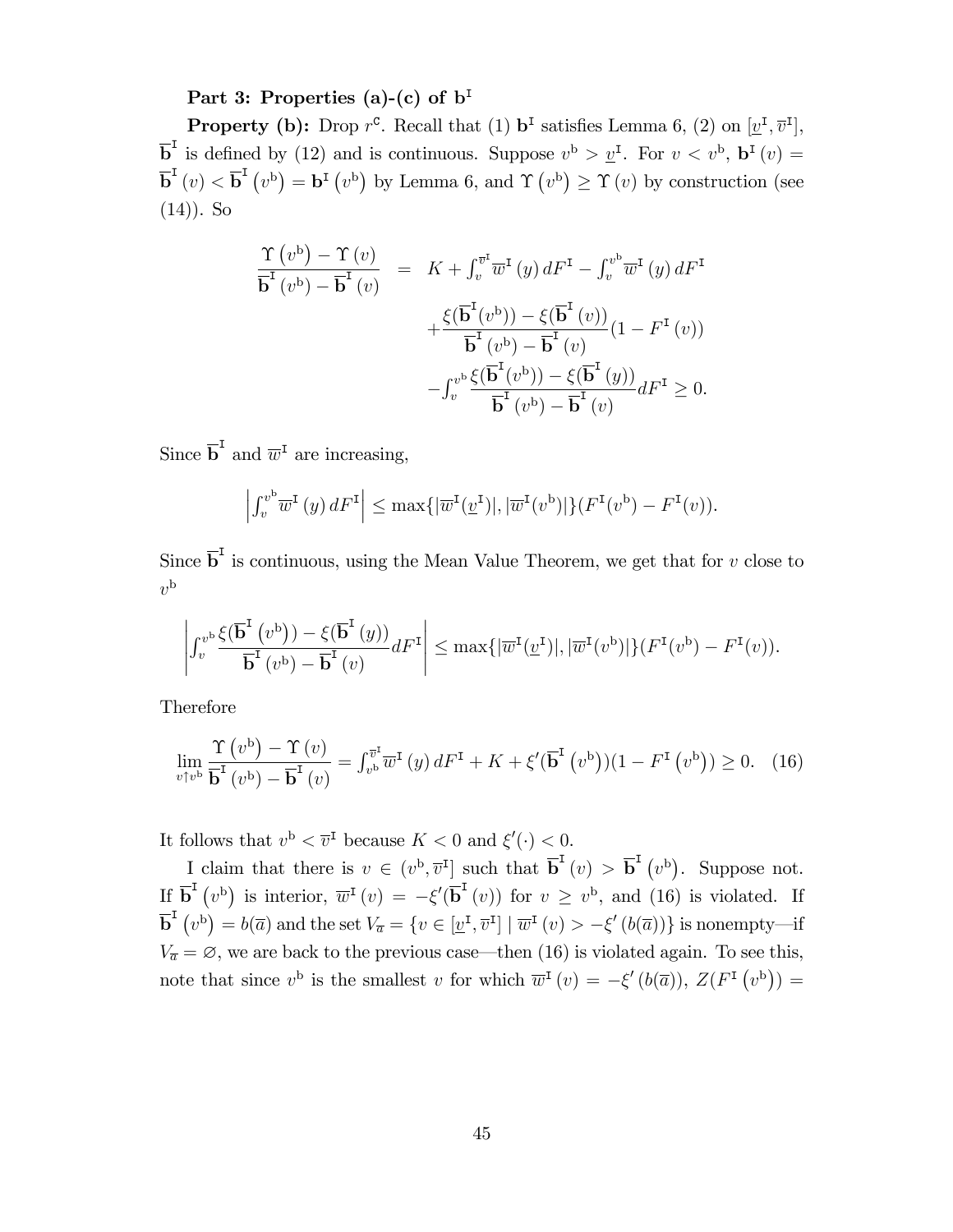$\Omega(F^{\text{I}}(v^{\text{b}})),$  which implies  $\int_{v^{\text{b}}}^{\overline{v}^{\text{I}}}$  $v^{\overline{v}^{\mathrm{I}}}_v w^{\mathrm{I}}\left(y\right)dF^{\mathrm{I}}=\int_{v^{\mathrm{b}}}^{\overline{v}^{\mathrm{I}}}$  $\int_{v^{\mathrm{b}}}^{\cdot v^{\mathrm{r}}} \overline{w}^{\mathrm{I}}(y) dF^{\mathrm{I}}$ ; so

$$
\int_{v^{b}}^{\bar{v}^{I}} [\overline{w}^{I}(y) + \xi'(b(\overline{a}))] dF^{I} + K = \int_{v^{b}}^{\bar{v}^{I}} (y/t^{I} + \xi'(b(\overline{a}))) dF^{I} + r^{c} \left[ \int_{\bar{v}^{I}}^{\bar{v}^{c}} g^{c}(y) dy + \int_{v^{b}}^{\bar{v}^{I}} G^{I}(y) dF^{I} \right].
$$

By Assumption 1 and concavity of  $\xi$ ,  $\overline{v}^I/t^I + \xi'(b(\overline{a})) < 0$ , so the first integral is negative. The term in brackets is too, contradicting 16. To see this, integrate by parts:

$$
\int_{\overline{v}^{\mathcal{I}}}^{\overline{v}^{\mathcal{C}}}\int_{\overline{v}^{\mathcal{I}}}^{\overline{v}^{\mathcal{C}}}(v) dv = -\int_{\overline{v}^{\mathcal{I}}}^{\overline{v}^{\mathcal{C}}}\left(v/t^{\mathcal{C}}\right)dF^{\mathcal{C}} + \overline{v}^{\mathcal{I}}(1 - F^{\mathcal{C}}(\overline{v}^{\mathcal{I}})),
$$
  

$$
\int_{v^{\mathcal{L}}}^{\overline{v}^{\mathcal{I}}}q^{i}(v) dF^{i} = \int_{v^{\mathcal{L}}}^{\overline{v}^{\mathcal{I}}} (v/t^{i} - v^{\mathcal{L}}) dF^{i} - (\overline{v}^{\mathcal{I}} - v^{\mathcal{L}})F^{i}(\overline{v}^{\mathcal{I}}).
$$

Thus, the term in brackets equals

$$
\int_{v^{b}}^{\overline{v}^{I}} (v/t^{I} - v^{b}) dF^{I} - \int_{v^{b}}^{\overline{v}^{c}} (v/t^{c} - v^{b}) dF^{c} = -\int_{v^{b}/t^{c}}^{v^{b}/t^{I}} (s - v^{b}) dF < 0, \qquad (17)
$$

where the equality is a change of variables, and the inequality follows from  $\bar{v}^{\text{I}}$  >  $v^{\rm b} > \underline{v}^{\rm I} > 0$  and  $0 < t^{\rm I} < t^{\rm C} \leq 1$ .

Define  $v^1 = \max\{v \mid \overline{\mathbf{b}}^{\mathsf{I}}(v) = \overline{\mathbf{b}}^{\mathsf{I}}(v^{\mathsf{b}})\}\langle \overline{v}^{\mathsf{I}}. \text{ For } v > v^1, \overline{\mathbf{b}}^{\mathsf{I}}(v) > \overline{\mathbf{b}}^{\mathsf{I}}(v^1) \text{ and }$  $\Upsilon(v) \leq \Upsilon(v^1) = \Upsilon(v^b)$ . By the same steps that give (16),

$$
\lim_{v \downarrow v^{1}} \frac{\Upsilon(v^{1}) - \Upsilon(v)}{\overline{\mathbf{b}}^{1}(v^{1}) - \overline{\mathbf{b}}^{1}(v)} = \int_{v^{1}}^{\overline{v}^{1}} \overline{w}^{1}(y) dF^{1} + K + \xi'(\overline{\mathbf{b}}^{1}(v^{1}))(1 - F^{1}(v^{1})) \leq 0.
$$

As  $\overline{b}^I(y)$  is interior and constant on  $[v^b, v^1]$ ,  $\xi'(\overline{b}^I(y)) = -\overline{w}^I(y) = -\overline{w}^I(v^b) =$  $\xi'(\overline{\mathbf{b}}^{\mathbf{I}}(v^{\mathrm{b}})),$  and

$$
0 \ge \int_{v^1}^{\overline{v}^1} \left[\overline{w}^{\mathsf{T}}\left(y\right) - \overline{w}^{\mathsf{T}}\left(v^1\right)\right] dF^{\mathsf{T}} + K = \int_{v^b}^{\overline{v}^1} \left[\overline{w}^{\mathsf{T}}\left(y\right) - \overline{w}^{\mathsf{T}}\left(v^b\right)\right] dF^{\mathsf{T}} + K \ge 0.
$$

Finally, since  $Z(F^{\text{I}}(v^{\text{b}})) = \Omega(F^{\text{I}}(v^{\text{b}}))$ , the argument used in Lemma 5 yields  $w^{\text{I}}(v^{\text{b}}) = \overline{w}^{\text{I}}(v^{\text{b}})$ . So

$$
\int_{v^b}^{\overline{v}^{\mathbf{I}}} [\overline{w}^{\mathbf{I}}(y) - \overline{w}^{\mathbf{I}}(v^b)]dF^{\mathbf{I}} + K = \int_{v^b}^{\overline{v}^{\mathbf{I}}} [w^{\mathbf{I}}(y) - w^{\mathbf{I}}(v^b)]dF^{\mathbf{I}} + K,
$$

which gives, by rearranging  $w^{\text{I}}(y)$ ,

$$
\int_{v^b}^{\overline{v}^{\mathrm{I}}}[w^{\mathrm{I}}(v^{\mathrm{b}};r^{\mathrm{c}})-v/t^{\mathrm{I}}]dF^{\mathrm{I}}(v)=r^{\mathrm{c}}\left[\int_{v^b}^{\overline{v}^{\mathrm{I}}}G^{\mathrm{I}}(v)\,dF^{\mathrm{I}}-\int_{\overline{v}^{\mathrm{I}}}^{\overline{v}^{\mathrm{c}}}\,g^{\mathrm{c}}(v)\,dv\right].\tag{18}
$$

**Property** (a): Since  $\mathbf{b}^{\text{I}}(r^{\text{c}})$  and  $\mathbf{b}^{\text{I}*} = b(\mathbf{a}^{\text{I}*})$  are continuous and increasing,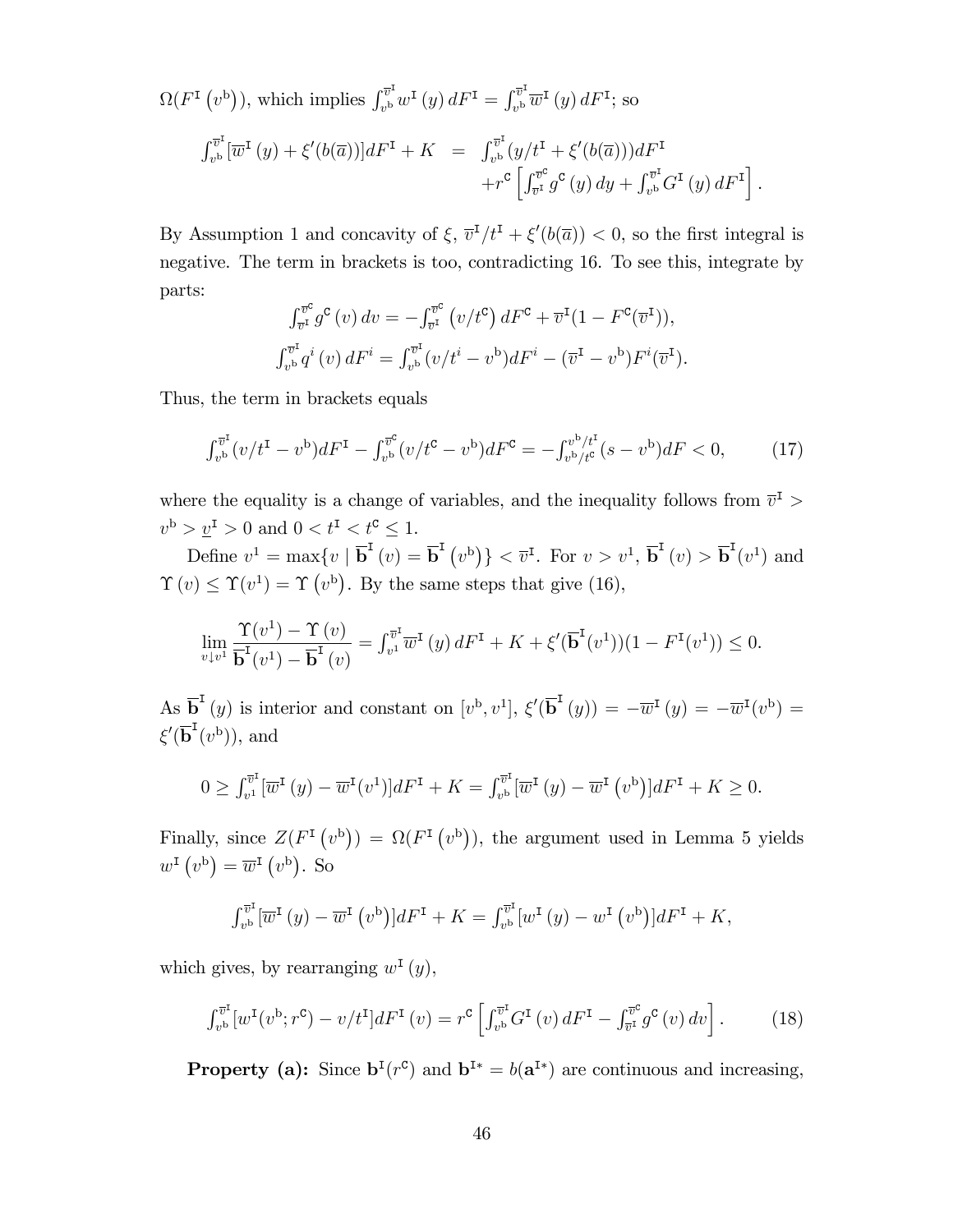it is enough to prove that  $\mathbf{b}^{I}(\underline{v}^{I};r^{\mathcal{C}}) > \mathbf{b}^{I*}(\underline{v}^{I})$  and  $\mathbf{b}^{I}(\overline{v}^{I};r^{\mathcal{C}}) < \mathbf{b}^{I*}(\overline{v}^{I}).$ 

Case 1:  $\mathbf{b}^{\text{I}}$  not constant. This implies that  $v^{\text{b}} > v^{\text{I}}$ , and by Lemma 6  $\mathbf{b}^{I}(\overline{v}^{I};r^{\mathsf{C}})=\mathbf{b}^{I}(v^{\mathsf{b}};r^{\mathsf{C}})=\overline{\mathbf{b}}^{I}(v^{\mathsf{b}};r^{\mathsf{C}}).$  To show that  $\mathbf{b}^{I}(\overline{v}^{I};r^{\mathsf{C}})<\mathbf{b}^{I*}(\overline{v}^{I})$  for  $r^{\mathsf{C}}>0$ , it is enough to prove that  $\overline{w}^{\text{I}}(v^{\text{b}};r^{\text{c}}) < \overline{v}^{\text{I}}/t^{\text{I}}$ . This inequality follows from (17) and (18), because  $\overline{w}^{\text{I}}(v^{\text{b}};r^{\text{c}}) = w^{\text{I}}(v^{\text{b}};r^{\text{c}})$ . To show that  $\mathbf{b}^{\text{I}}(\underline{v}^{\text{I}};r^{\text{c}}) > \mathbf{b}^{\text{I}*}(\underline{v}^{\text{I}})$ , given  $r^c > 0$ , let  $v_b = \max\{v \mid \overline{w}^I(v; r^c) = \overline{w}^I(\underline{v}^I; r^c)\}.$ 

**Lemma 9**  $\overline{w}^{\text{I}}(\underline{v}^{\text{I}};r^{\text{C}}) \leq w^{\text{I}}(\underline{v}^{\text{I}};r^{\text{C}})$ . If the inequality is strict, then  $v_{\text{b}} > \underline{v}^{\text{I}}$ .

**Proof.** Drop  $r^c$  and recall that  $\overline{w}^I(\underline{v}^I) = \omega(0)$  and  $w^I(\underline{v}^I) = z(0)$ . If  $\omega(0) >$  $z(0)$ , the argument used in Lemma 10 leads to a contradiction. Suppose  $\omega(0)$  <  $z(0)$  and let  $\hat{x} = \sup\{x \mid \forall x' < x, \omega(x') < z(x')\}$ ; by continuity,  $\hat{x} > 0$ . Then, for  $0 < x < \hat{x},$ 

$$
Z(x) = Z(0) + \int_0^x z(y) dy > \Omega(0) + \int_0^x \omega(y) dy = \Omega(x).
$$

It follows that  $v_{\text{b}} \geq (F^{\text{I}})^{-1}(\hat{x}) > \underline{v}^{\text{I}}$ .

So, if  $\overline{w}^{\text{I}}(\underline{v}^{\text{I}};r^{\text{C}}) = w^{\text{I}}(\underline{v}^{\text{I}};r^{\text{C}})$ , then it equals  $(\underline{v}^{\text{I}}/t^{\text{I}})(1+r^{\text{C}}(1-t^{\text{I}})) + r^{\text{C}}(f^{\text{I}}(\underline{v}^{\text{I}}))^{-1}$  $\underline{v}^{I}/t^{I}$ . If instead  $\overline{w}^{I}(\underline{v}^{I};r^{c}) < w^{I}(\underline{v}^{I};r^{c})$ , then it is constant on  $[\underline{v}^{I}, v_{b}]$  at  $\overline{w}^{I}(v_{b};r^{c})$ . Since  $Z(F^{\text{I}}(v_{\text{b}}); r^{\text{c}}) = \Omega(F^{\text{I}}(v_{\text{b}}); r^{\text{c}}), v_{\text{b}}$  must satisfy

$$
\int_{\underline{v}^{\mathrm{I}}}^{\underline{v}_{\mathrm{b}}} [w^{\mathrm{I}}(y; r^{\mathrm{c}}) - \overline{w}^{\mathrm{I}}(v_{\mathrm{b}}; r^{\mathrm{c}})] dF^{\mathrm{I}} = 0 \tag{19}
$$

or equivalently,

$$
\int_{\underline{v}^{\mathrm{I}}}(y/t^{\mathrm{I}} - \overline{w}^{\mathrm{I}}(v_{\mathrm{b}}; r^{\mathrm{C}}))dF^{\mathrm{I}} = -r^{\mathrm{C}}\int_{\underline{v}^{\mathrm{I}}}^{v_{\mathrm{b}}}G^{\mathrm{I}}(y) dF^{\mathrm{I}}.
$$
 (20)

Integrating by parts,

$$
\int_{\underline{v}^{\mathrm{I}}}^{\nu_{\mathrm{b}}} G^{\mathrm{I}}(y) dF^{\mathrm{I}} = \int_{\underline{v}^{\mathrm{I}}}^{\nu_{\mathrm{b}}}(y/t^{\mathrm{I}} - v_{\mathrm{b}}) dF^{\mathrm{I}} - \int_{\underline{v}^{\mathrm{I}}}^{\nu_{\mathrm{b}}}(y/t^{\mathrm{C}} - v_{\mathrm{b}}) dF^{\mathrm{C}} = \int_{v_{\mathrm{b}}/t^{\mathrm{C}}}^{\nu_{\mathrm{b}}/t^{\mathrm{I}}} (s - v_{\mathrm{b}}) dF > 0,
$$

where the last equality follows from a change of variables and the inequality from  $v_{\rm b} > \underline{v}^{\rm I} > 0$  and  $0 < t^{\rm I} < t^{\rm C} \le 1$ . So, by (20),  $\overline{w}^{\rm I}(v_{\rm b};r^{\rm C}) > \underline{v}^{\rm I}/t^{\rm I}$ . In either case,  $\mathbf{b}^{I}(\underline{v}^{I};r^{\mathcal{C}})$  must be interior and strictly greater than  $\mathbf{b}^{I*}(\underline{v}^{I}).$ 

Case 2:  $\mathbf{b}^{\text{I}}$  constant. From the proof of Lemma 7,  $\mathbf{b}^{\text{I}}(v; r^{\text{c}})$  equals  $b(a^{\text{nf}})$  on [ $\underline{v}, \overline{v}$ ]. Since  $\underline{v}^{\text{I}}/t^{\text{I}} < \mathbb{E}(s) < \overline{v}^{\text{I}}/t^{\text{I}}$ , Assumption 1 implies  $\mathbf{b}^{\text{I}*}(\underline{v}^{\text{I}}) < b(a^{\text{nf}}) <$  $\mathbf{b}^{\mathtt{I}*}(\overline{v}^{\mathtt{I}}).$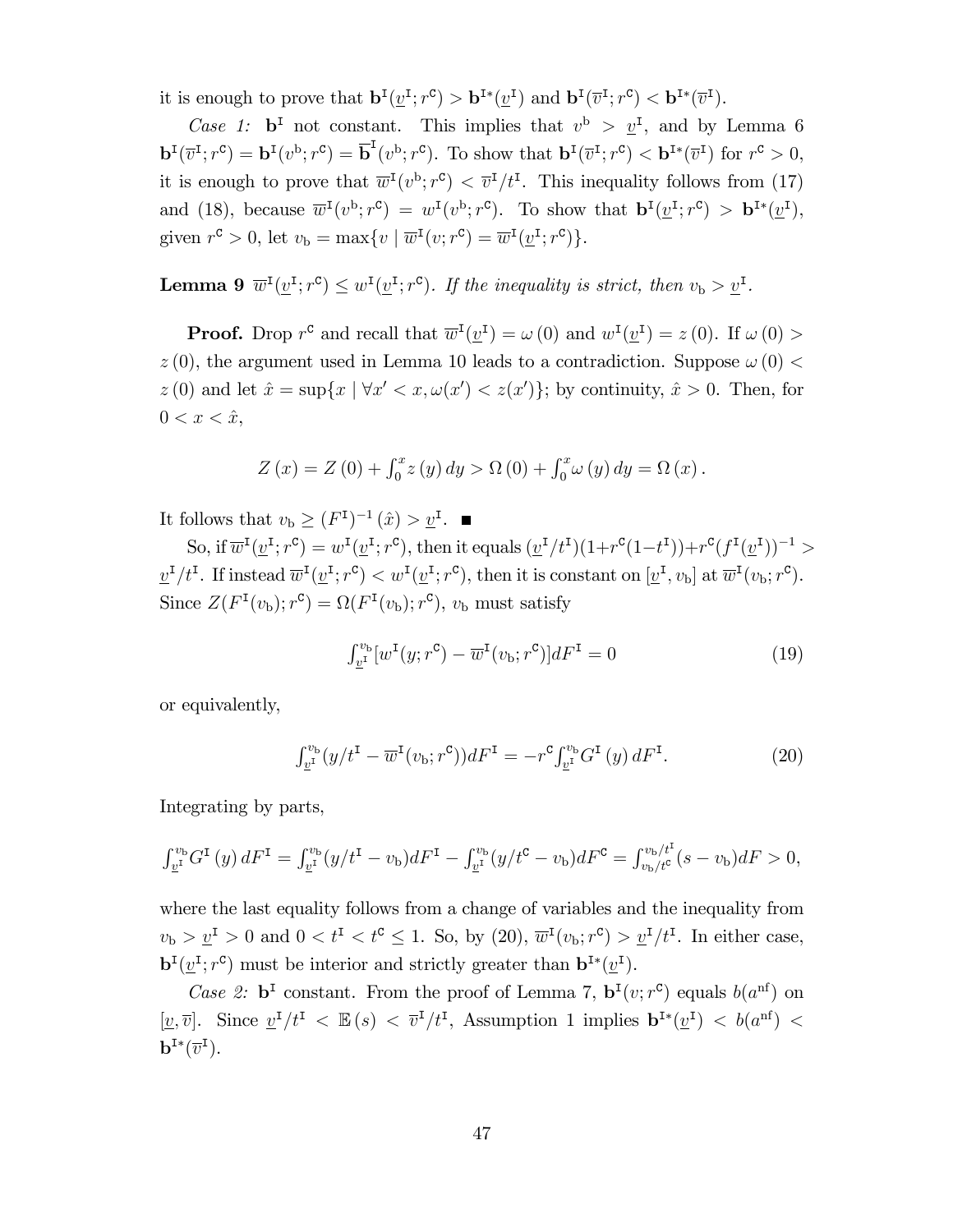**Property (c):** Let  $\underline{v}^{\mathsf{T}} < v' \le v^m$  (recall  $v^m = \min\{\overline{v}^{\mathsf{T}}, \underline{v}^{\mathsf{C}}\}$ ) and consider

$$
w^{I}(v';r^{c}) - w^{I}(\underline{v}^{I};r^{c}) = \frac{v'-\underline{v}^{I}}{t^{I}}(1+r^{c}(1-t^{I})) - r^{c}\left[\frac{F^{I}(v')}{f^{I}(v')} - \frac{F^{I}(\underline{v}^{I})}{f^{I}(\underline{v}^{I})}\right].
$$
 (21)

The first part of (21) is positive since  $0 < t^{\mathsf{T}} < 1$ , but the second part can be negative. So  $w(\cdot; r^c)$  can be decreasing in a neighborhood of  $\underline{v}^{\text{I}}$ . If so,  $\overline{w}^{\text{I}}(v; r^c)$ and  $\mathbf{b}^{I}(r^{\mathsf{C}})$  are constant on  $[\underline{v}^{I}, v_{b}] \neq \varnothing$ .

Finally, note that  $\frac{F^{I}(v')/f^{I}(v')-F^{I}(v)/f^{I}(v)}{v'-v}$  $\frac{v') - F^{I}(v)/f^{I}(v)}{v'-v} = \frac{F(v'/t^{I})/f(v'/t^{I}) - F(v/t^{I})/f(v/t^{I})}{v'/t^{I} - v/t^{I}}$  $\frac{v'(t)-v(t)}{v'(t^1-v/t^1)}$ . So, the condition in part (c) of Proposition 2 implies that, for  $v' > v$  in  $[\underline{v}^{\text{I}}, \min\{t^{\text{I}}s^{\dagger}, v^m\}],$ 

$$
\frac{w^{I}(v';r^{C}) - w^{I}(v;r^{C})}{r^{C}(v'-v)} = \frac{1}{r^{C}t^{I}} + \frac{1-t^{I}}{t^{I}}
$$

$$
+ \frac{F(v'/t^{I})/f(v'/t^{I}) - F(v/t^{I})/f(v/t^{I})}{v'/t^{I} - v/t^{I}} \leq 0.
$$

So  $\mathbf{b}^{I}(r^{\mathsf{c}})$  must be constant on  $[\underline{v}^{I}, v_{\mathsf{b}}] \neq \varnothing$ .

### A.5 Proof of Corollary 2

Being increasing,  $\mathbf{a}^{\text{I}}$  is differentiable a. e. on  $[\underline{v}, \overline{v}]$ . If  $\frac{d\mathbf{a}^{\text{I}}}{dv} > 0$  at v, then using (E)

$$
\frac{d\mathbf{p}^{\mathbf{I}}/dv}{d\mathbf{a}^{\mathbf{I}}/dv} = vb'(\mathbf{a}^{\mathbf{I}}(v)) - 1 \text{ and } \frac{d\mathbf{p}^{\mathbf{I}*}/dv}{d\mathbf{a}^{\mathbf{I}*}/dv} = vb'(\mathbf{a}^{\mathbf{I}*}(v)) - 1.
$$

The result follows from  $b'' < 0$  and point (a) in Proposition 2.

### A.6 Proof of Lemma 4

Using  $(4)$ ,

$$
-R^{\mathrm{I}}(\mathbf{a}^{\mathrm{C}*})=\int_{\underline{s}}^{\underline{s}\frac{t^{\mathrm{C}}}{t^{\mathrm{I}}}}\Delta(s|\,\mathbf{a}^{\mathrm{C}*})dF+\int_{\underline{s}\frac{t^{\mathrm{C}}}{t^{\mathrm{I}}}}^{\overline{s}}\Delta(s|\,\mathbf{a}^{\mathrm{C}*})dF.
$$

For  $s \leq \underline{s}^{\underline{t}^{\mathrm{c}}}_{\underline{t}^{\mathrm{I}}}$  $\frac{t^c}{t^I}$ , since  $\mathbf{a}^{\mathbf{C}*}(st^{\mathbf{I}}) = \mathbf{a}^{\mathbf{C}*}(\underline{st}^{\mathbf{C}})$ ,

$$
\Delta(s|\mathbf{a}^{c*}) = \underline{st}^{c}b(\mathbf{a}^{c*}(\underline{st}^{c})) - st^{c}b(\mathbf{a}^{c*}(st^{c})) + \int_{\underline{st}^{c}}^{st^{c}}b(\mathbf{a}^{c*}(y))dy
$$

$$
+ s[b(\mathbf{a}^{c*}(st^{c})) - b(\mathbf{a}^{c*}(\underline{st}^{c}))].
$$

Since  $\mathbf{a}^{\mathcal{C}*}$  is continuous,  $\Delta(s|\mathbf{a}^{\mathcal{C}*}) \to 0$  as  $s \to \underline{s}$ . Now consider  $R^{\mathcal{C}}(\mathbf{a}^{\mathcal{I}*})$ . Since  $st^{\text{I}} < st^{\text{C}}, \Delta(s | \mathbf{a}^{\text{I}*}) > 0 \text{ for } s < \overline{s}.$  Let  $s_0 = \frac{1}{2}$  $\frac{1}{2}(\bar{s}+\underline{s})$ . By continuity,  $\min_{[\underline{s},s_0]}\Delta(s|\mathbf{a}^{I*})=$  $\kappa > 0$ . Choose  $s_{\kappa/2} > \underline{s}$  so that  $\Delta(s | \mathbf{a}^{\mathcal{C}*}) \leq \kappa/2$  for  $s \in [\underline{s}, s_{\kappa/2}]$ . Finally, let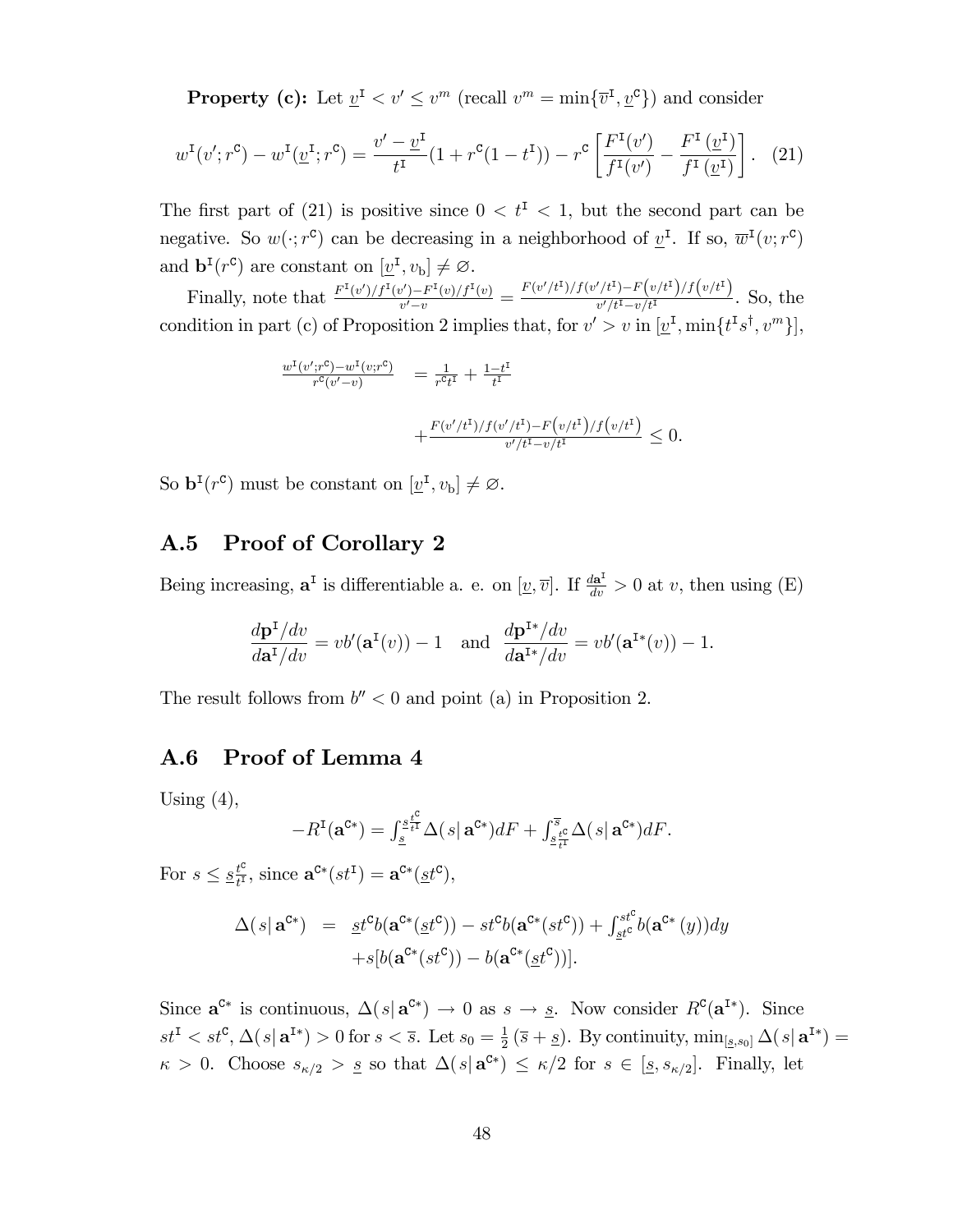$s_1 = \min\{s_0, s_{\kappa/2}\}.$  Then,

$$
R^{\mathbf{C}}(\mathbf{a}^{I*}) \geq \int_{\underline{s}}^{s_1} \Delta(s|\mathbf{a}^{I*}) dF \geq \kappa F(s_1),
$$

$$
-R^{\mathbf{I}}(\mathbf{a}^{C*}) \leq \sup_{s>s_1} \Delta(s|\mathbf{a}^{C*})(1 - F(s_1)) + \frac{\kappa}{2}F(s_1).
$$
So  $R^{\mathbf{C}}(\mathbf{a}^{I*}) > -R^{\mathbf{I}}(\mathbf{a}^{C*})$  if  $F(s_1)/(1 - F(s_1)) > \frac{2}{\kappa} \sup_{s>s_1} \Delta(s|\mathbf{a}^{C*}).$ 

#### A.7 Proof of Proposition 4

Use (2) to express  $R<sup>T</sup>(a<sup>c</sup>)$ . Then, changing order of integration and rearranging yields

$$
R^{\mathrm{I}}(\mathbf{a}^{\mathrm{c}}) = -\int_{\underline{v}^{\mathrm{I}}}^{\underline{v}^{\mathrm{c}}} b(\mathbf{a}^{\mathrm{c}}(v)) g^{\mathrm{I}}(v) dv + \int_{\underline{v}^{\mathrm{c}}}^{\overline{v}^{\mathrm{c}}} b(\mathbf{a}^{\mathrm{c}}(v)) G^{\mathrm{c}}(v) dF^{\mathrm{c}}, \tag{22}
$$

where  $g^{\text{I}} : [\underline{v}^{\text{I}}, \underline{v}^{\text{C}}] \to \mathbb{R}$  is given by

$$
g^{I}(v) = \frac{t^{I} - 1}{t^{I}} v f^{I}(v) + F^{I}(v),
$$

and  $G^{\mathbf{C}}: [\underline{v}^{\mathbf{C}}, \overline{v}^{\mathbf{C}}] \to \mathbb{R}$  is given by

$$
G^{c}(v) = \frac{t^{c} - 1}{t^{c}}v - \frac{1 - F^{c}(v)}{f^{c}(v)} - \frac{f^{I}(v)}{f^{c}(v)} \left[ \frac{t^{I} - 1}{t^{I}}v - \frac{1 - F^{I}(v)}{f^{I}(v)} \right].
$$

Maximizing  $-R^{I}(\mathbf{a}^{c})$  with an increasing  $\mathbf{a}^{c}$  that equals  $\mathbf{a}^{c*}$  on  $[\underline{v}^{c}, \overline{v}^{c}]$  is equivalent to maximizing  $\int_{\overline{r}}^{\overline{v}^I}$  $\int_{\overline{v}^c}^{v^*} b(\mathbf{a}(v)) g^{\mathbf{I}}(v) dv$  with an increasing  $\mathbf{a} : [\underline{v}^{\mathbf{I}}, \underline{v}^{\mathbf{C}}) \to [\underline{a}, \mathbf{a}^{\mathbf{C}*}(\underline{v}^{\mathbf{C}})].$ Although  $g^{\text{I}}(\underline{v}^{\text{I}}) < 0$ ,  $g^{\text{I}}(v)$  may be strictly positive or decreasing. So, let  $\overline{F}$  be the uniform distribution on  $[\underline{v}^{\text{I}}, \underline{v}^{\text{C}}]$  and  $\widetilde{F}^{-1} : [0, 1] \to [\underline{v}^{\text{I}}, \underline{v}^{\text{C}}]$  be its inverse function. For  $x \in [0,1]$ , define  $z(x) = g^{\text{I}}(\tilde{F}^{-1}(x))$  and  $Z(x) = \int_0^x z(y) dy$ . Let  $\Omega$ be the convex hull of Z, and define  $\omega : [0,1] \to \mathbb{R}$  as  $\omega(x) = \Omega'(x)$ , whenever  $\Omega'(x)$  exists. W.l.o.g., extend  $\omega(x)$  by right-continuity on [0,1] and by leftcontinuity at 1. On  $[\underline{v}^I, \underline{v}^c]$ , let  $\overline{g}^I(v) = \omega(F(v))$ , which is increasing. Recall that  $v^m = \min\{\overline{v}^{\mathsf{I}}, \underline{v}^{\mathsf{C}}\} > \underline{v}^{\mathsf{I}}$ , and let  $x^m = \widetilde{F}(v^m) > 0$ . Since  $g^{\mathsf{I}}$  is continuous on  $[\underline{v}^{\mathsf{I}}, \overline{v}^{\mathsf{I}}]$ , by the argument in Lemma 5,  $\omega$  is continuous on  $[0, x^m]$ , so  $\overline{g}^{\text{I}}$  is continuous on  $[\underline{v}^{\text{I}}, v^m]$ .

Lemma 10  $\overline{g}^{\text{I}}(\underline{v}^{\text{I}}) \leq g^{\text{I}}(\underline{v}^{\text{I}})$ .

**Proof.** Otherwise,  $\omega(0) > z(0)$ . Since z is continuous on  $[0, x^m]$  and  $\omega$  is increasing, there is  $x > 0$  such that  $\omega(y) > z(y)$  for  $y \le x$ . Since  $Z(0) = \Omega(0)$ ,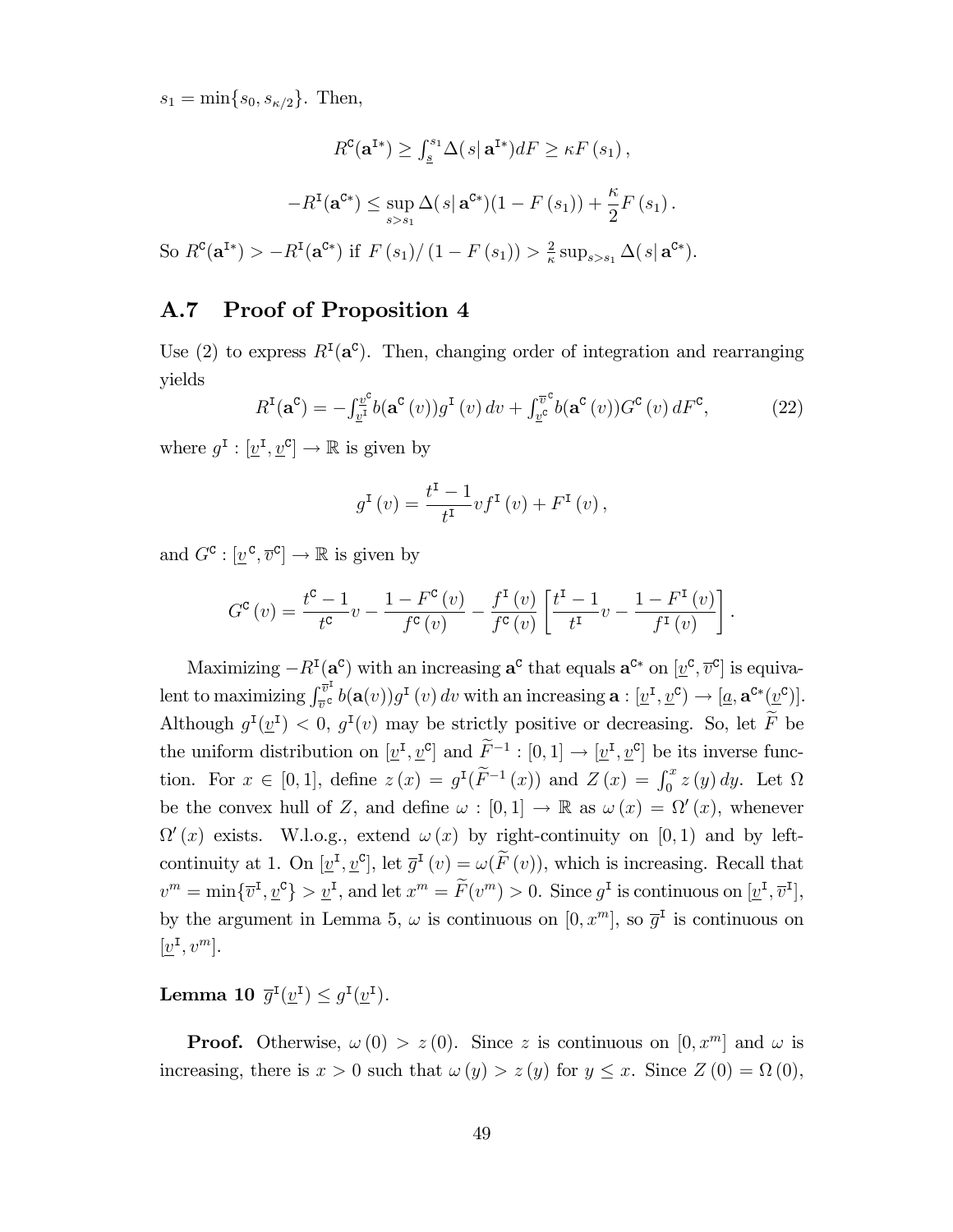we get the contradiction

$$
Z(x) = Z(0) + \int_0^x z(y) dy < \Omega(0) + \int_0^x \omega(y) dy = \Omega(x).
$$

So  $v_{\mathbf{u}} = \sup\{v \in [\underline{v}^{\mathbf{I}}, \underline{v}^{\mathbf{C}}] \mid \overline{g}^{\mathbf{I}}(v) < 0\} > \underline{v}^{\mathbf{I}}$ . Similarly, define  $v^{\mathbf{u}} = \inf\{v \in$  $[\underline{v}^{\mathsf{I}}, \underline{v}^{\mathsf{C}}] | \overline{g}^{\mathsf{I}}(v) > 0$ , if the set is nonempty, otherwise  $v^{\mathsf{u}} = \underline{v}^{\mathsf{C}}$ . By Theorem 3.7 of Toikka (2011),  $\mathbf{a}^{\mathbf{c}}$  must satisfy  $\mathbf{a}^{\mathbf{c}}(v) = \underline{a}$  for  $v \in (\underline{v}^{\mathbf{I}}, v_{\mathbf{u}})$  and  $\mathbf{a}^{\mathbf{c}}(v) = \mathbf{a}^{\mathbf{C}*}(\underline{v}^{\mathbf{C}})$ for  $v \in (v^{\mathsf{u}}, \underline{v}^{\mathsf{c}})$ , if any. Letting  $\mathbf{a}^{\mathsf{c}}(v^{\mathsf{u}}) = \mathbf{a}^{\mathsf{c}*}(\underline{v}^{\mathsf{c}})$  is w.l.o.g.. For completeness, on  $[v_u, v^u]$ ,  $\mathbf{a}^c$  can be any increasing function, so long as it satisfies the necessary pooling property described by Toikka (see Definition 3.5). By Corollary 3.8 of Toikka (2011), it is w.l.o.g. to set  $\mathbf{a}^{\mathbf{c}}(v) = \mathbf{a}^{\mathbf{c}*}(\underline{v}^{\mathbf{c}})$  on  $[v_{\mathbf{u}}, v^{\mathbf{u}}]$ .

### A.8 Proof of Corollary 3

Fix  $\mathbf{a}^{\text{I}}(r^{\text{C}})$  and recall that it minimizes  $R^{\text{C}}(\mathbf{a}^{\text{I}})$  among all increasing  $\mathbf{a}^{\text{I}}$  that equal  $\mathbf{a}^{\mathsf{I}}(r^{\mathsf{c}})$  on  $[\underline{v}^{\mathsf{I}}, \overline{v}^{\mathsf{I}}]$ . Using (22) and  $\mathbf{a}^{\mathsf{c}}$  from Proposition 4, (R) becomes

$$
[b(\underline{a}) - b(\mathbf{a}^{c*}(\underline{v}^c))] \int_{\underline{v}^{\mathrm{T}}}^{\underline{v}_\mathrm{u}} g^{\mathrm{T}}(v) dv \geq R^c(\mathbf{a}^{\mathrm{T}}(r^c)) + \int_{\underline{v}^c}^{\overline{v}^c} b(\mathbf{a}^{c*}(v)) G^c(v) dF^c
$$

$$
-b(\mathbf{a}^{c*}(\underline{v}^c)) \int_{\underline{v}^{\mathrm{T}}}^{\underline{v}^c} g^{\mathrm{T}}(v) dv.
$$

Since  $\mathbf{a}^{\mathsf{C}*}$  and  $\mathbf{a}^{\mathsf{I}}(r^{\mathsf{C}})$  are infeasible, the right-hand side is positive.  $R^{\mathsf{C}}(\mathbf{a}^{\mathsf{I}})$  has been minimized. The result follows, since  $\int_{\underline{v}^{\text{I}}}^{\hat{v}_u} g^{\text{I}}(v) dv < 0$ .

### A.9 Proof of Proposition 5

First, the next lemma shows that  $a^c$  sustains  $a^*$  with C if and only if (R) does not bind. Recall that  $r^I = \mu/\gamma$ , where  $\mu$  is the Lagrange multiplier associated with (R).

**Lemma 11** There is  $a^c$  increasing such that  $a^c(v) = a^{c*}(v)$  on  $[v^c, \overline{v}^c]$  and  $a^c$ maximizes  $W^{\text{c}}(\hat{\mathbf{a}}^{\text{c}}) - r^{\text{I}} R^{\text{I}}(\hat{\mathbf{a}}^{\text{c}})$  if and only if  $r^{\text{I}} = 0$ .

**Proof.** The proof uses functions  $\mathbf{b} \in \mathcal{B}$  (see the proof of Lemma 2). Suppose  $r^I > 0$ . Using  $R^I(\mathbf{b}) = R^I(b^{-1}(\mathbf{b}))$  in (22), write  $W^c(\mathbf{b}) - r^I R^I(\mathbf{b})$  as

$$
VS^{\mathbf{C}}(b^{-1}(\mathbf{b}),r^{\mathbf{I}}) = \int_{\underline{v}^{\mathbf{C}}}^{\overline{v}^{\mathbf{C}}}[\mathbf{b}(v) w^{\mathbf{C}}(v,r^{\mathbf{I}}) + \xi(\mathbf{b}(v))]dF^{\mathbf{C}} + r^{\mathbf{I}}\int_{\underline{v}^{\mathbf{I}}}^{\underline{v}^{\mathbf{C}}} \mathbf{b}(v) g^{\mathbf{I}}(v) dv,
$$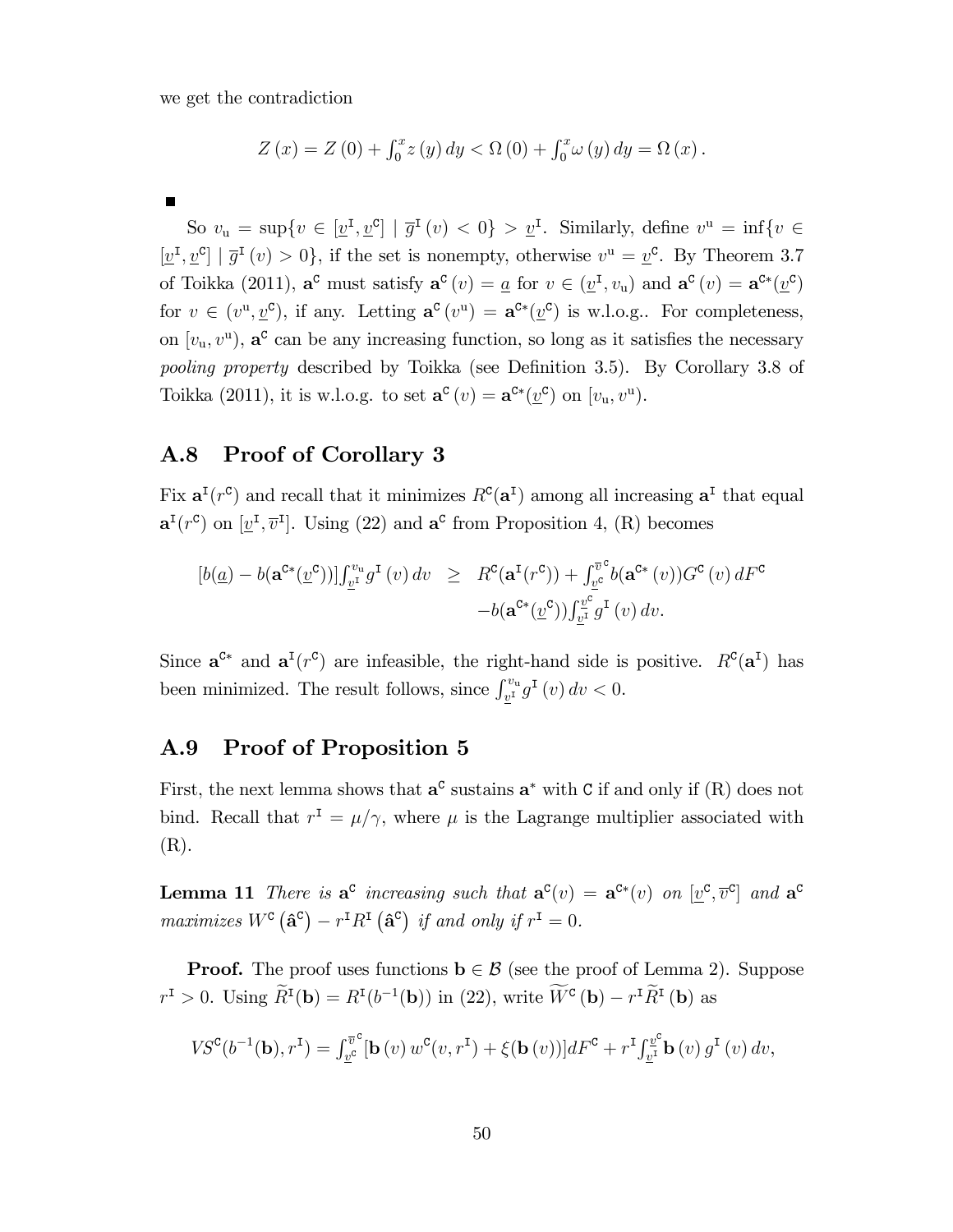where  $w^c(v, r^I) = v/t^c - r^I G^c(v)$ . Let  $\mathbf{b}_u^c = b(\mathbf{a}^c)$  where  $\mathbf{a}^c$  is as in Proposition 4 and let  $\mathcal{B}^*$  be the set of  $\mathbf{b}^{\mathsf{c}} \in \mathcal{B}$  that equal  $\mathbf{b}_{\mathsf{u}}^{\mathsf{c}}$  on  $[\underline{v}^{\mathsf{c}}, \overline{v}^{\mathsf{c}}]$ . By construction,  $VS^{c}(b^{-1}(\mathbf{b}_{\mu}^{c}),r^{I}) = \max_{\mathbf{b}\in\mathcal{B}^{*}} VS^{c}(b^{-1}(\mathbf{b}),r^{I}).$  But there is  $\hat{\mathbf{b}}^{c} \in \mathcal{B}\backslash\mathcal{B}^{*}$  such that  $VS^c(b^{-1}(\hat{\mathbf{b}}^c), r^{\mathsf{T}}) > VS^c(b^{-1}(\mathbf{b}_u^c), r^{\mathsf{T}})$ . Focus on  $[v_m, \overline{v}^c]$  with  $v_m = \max{\{\overline{v}^{\mathsf{T}}, \underline{v}^c\}}$ , and let  $\hat{w}^{\mathsf{c}}$  be the generalized version of  $w^{\mathsf{c}}$  on this interval, obtained with the method used in the proof of Proposition 2. Since  $w^c$  is continuous on  $[v_m, \overline{v}^c]$ , so is  $\hat{w}^{\text{c}}$  (Lemma 5). Since  $r^{\text{I}} > 0$ ,  $G^{\text{c}}$  implies  $w^{\text{c}}(v, r^{\text{I}}) > v/t^{\text{c}}$  for  $v \in [v_m, \overline{v}^{\text{c}})$ . I claim that  $\hat{w}^{\mathsf{C}}(v_m, r^{\mathsf{I}}) > v_m/t^{\mathsf{C}}$ . By the argument in Lemma 9,  $\hat{w}^{\mathsf{C}}(v_m, r^{\mathsf{I}}) \leq w^{\mathsf{C}}(v_m, r^{\mathsf{I}})$ . If  $\hat{w}^{\mathsf{C}}(v_m, r^{\mathsf{I}}) = w^{\mathsf{C}}(v_m, r^{\mathsf{I}})$ , the claim follows. If  $\hat{w}^{\mathsf{C}}(v_m, r^{\mathsf{I}}) < w^{\mathsf{C}}(v_m, r^{\mathsf{I}})$ , then there is  $v_0 > v_m$  such that  $\hat{w}^{\mathsf{C}}(v, r^{\mathsf{I}}) = w^{\mathsf{C}}(v_0, r^{\mathsf{I}})$  on  $[v_m, v_0]$ ; so,  $\hat{w}^{\mathsf{C}}(v_m, r^{\mathsf{I}}) =$  $w^{\mathsf{c}}(v_0, r^{\mathsf{I}}) \geq v_0/t^{\mathsf{c}} > v_m/t^{\mathsf{c}}$ . Since  $\hat{w}^{\mathsf{c}}$  is continuous and increasing, in either case there is  $v_1 > v_m$  such that  $\hat{w}^c(v, r^I) > v/t^c$  on  $[v_m, v_1]$ . Construct  $\hat{\mathbf{b}}^c$  by letting  $\hat{\mathbf{b}}^{\mathbf{c}}(v) = \arg \max_{g \in [b(\underline{a}), b(\overline{a})]} y \hat{w}^{\mathbf{c}}(v, r^{\mathbf{I}}) + \xi(y)$  if  $v \in [v_m, \overline{v}_\rho^{\mathbf{c}}]$ , and  $\mathbf{b}_\mathbf{u}^{\mathbf{c}}(v)$  if  $v \in [\underline{v}^{\mathsf{T}}, v_m)$ . Then,  $\hat{\mathbf{b}}^{\mathsf{C}} \in \mathcal{B}$ , but  $\hat{\mathbf{b}}^{\mathsf{C}}(v) > \mathbf{b}_{\mathsf{u}}^{\mathsf{C}}(v)$  on  $[v_m, v_1]$ ; so  $\hat{\mathbf{b}}^{\mathsf{C}} \notin \mathcal{B}^*$ . Finally, the difference between  $VS^{c}(b^{-1}(\hat{\boldsymbol{b}}^{c}), r^{I})$  and  $VS^{c}(b^{-1}(\boldsymbol{b}^{c}_{u}), r^{I})$  is

$$
\int_{v_m}^{\overline{v}^c} [\hat{\mathbf{b}}^c(v) w^c(v, r^I) + \xi (\hat{\mathbf{b}}^c(v))] dF^c - \int_{v_m}^{\overline{v}^c} [\mathbf{b}_u^c(v) w^c(v, r^I) + \xi (\mathbf{b}_u^c(v))] dF^c,
$$

which is strictly positive. So the increasing maximizer of  $W^c(\mathbf{a}^c) - r^{\mathrm{T}} R^{\mathrm{T}}(\mathbf{a}^c)$  must differ from  $\mathbf{a}^{\mathbf{C}*}(v)$  on a nonempty interval of  $[\underline{v}^{\mathbf{C}}, \overline{v}^{\mathbf{C}}]$ .

Recall that  $\mathbf{a}^{\text{I}}(r^{\text{c}})$  maximizes  $W^{\text{I}}(\mathbf{a}^{\text{I}}) - r^{\text{c}} R^{\text{c}}(\mathbf{a}^{\text{I}})$  among all increasing  $\mathbf{a}^{\text{I}}$ . By revealed optimality,  $\hat{r}^c > r^c$  implies  $R^c(\mathbf{a}^{\mathsf{T}}(\hat{r}^c)) \leq R^c(\mathbf{a}^{\mathsf{T}}(r^c))$ . By uniqueness of  $\mathbf{a}^{\{r\}}$  (Proposition 2),  $R^{\{c\}}(\mathbf{a}^{\{r\}}) = R^{\{c\}}(\mathbf{a}^{\{r\}})$  if  $\hat{r}^{\{c\}} = r^{\{c\}}$ . So,  $R^{\{c\}}(\mathbf{a}^{\{r\}})$  is a decreasing function of  $r^c$ ,  $R^c(\mathbf{a}^{\mathsf{T}}(r^c)) \leq R^c(\mathbf{a}^{\mathsf{T}*})$ , and  $\lim_{r^c \to +\infty} R^c(\mathbf{a}^{\mathsf{T}}(r^c)) = 0$  by Proposition 2 and 3. By Proposition 1,  $R^{I}(\mathbf{a}^{C*}) < 0$ . So, define  $r_2 = \min\{r^{C} \geq 0\}$  $0 \mid R^{\mathbf{C}}(\mathbf{a}^{\mathbf{I}}(r^{\mathbf{C}})) + R^{\mathbf{I}}(\mathbf{a}^{\mathbf{C}*}) \leq 0$ . Now, let  $\mathbf{a}^{\mathbf{C}}$  be as in Proposition 4, so  $R^{\mathbf{I}}(\mathbf{a}^{\mathbf{C}}) <$  $R<sup>I</sup>(\mathbf{a}^{\mathbf{c}}) < 0$ . Define  $r_1 = \min\{r^{\mathbf{c}} \ge 0 \mid R^{\mathbf{c}}(\mathbf{a}^{\mathbf{I}}(r^{\mathbf{c}})) + R^{\mathbf{I}}(\mathbf{a}^{\mathbf{c}}) \le 0\}$ . Lemma 4 and continuity of  $R^{c}(\mathbf{a}^{I}(r^{c}))$  imply that  $r_1 < r_2$  in some environments and, together with Corollary 3, that  $r_1 > 0$  in some environments. The result follows from Lemma 11.

### References

[1] Akerlof, G. A. (1991): "Procrastination and Obedience", American Economic Review (Papers and Proceedings), 81, 2, 1-19.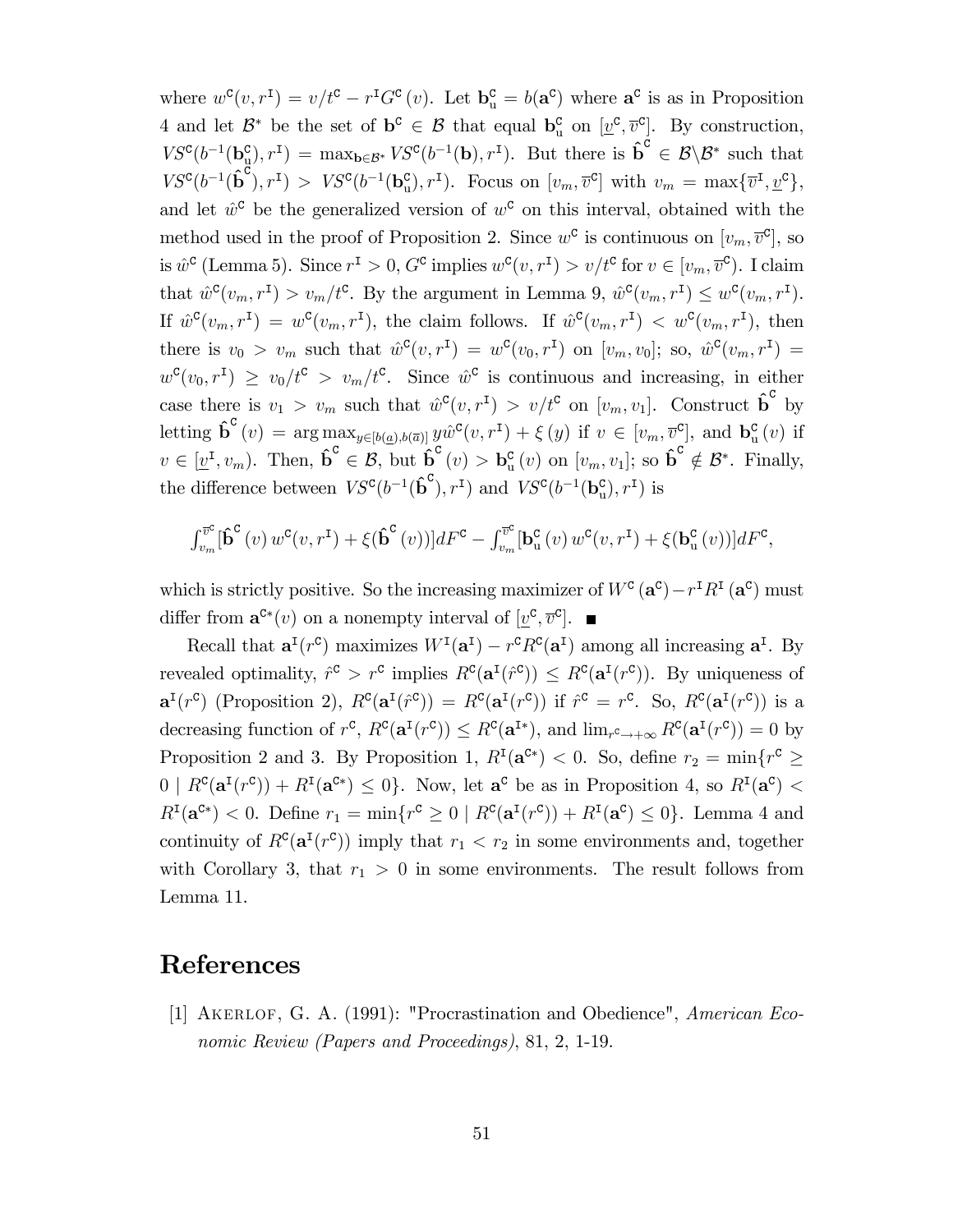- [2] Amador, M., Werning, I. and Angeletos, G.M. (2006): "Commitment vs. Flexibility", Econometrica, 74, 2, 365-396.
- [3] Ambrus, A., and G. Egorov (2013): "A Comment on Commitment vs. Flexibility," Econometrica, Forthcoming.
- [4] Amromin, G. (2002): "Portfolio Allocation Choices in Taxable and Tax-Deferred Accounts: An Empirical Analysis of Tax Efficiency", Mimeo.
- [5] Amromin, G. (2003): "Household Portfolio Choices in Taxable and Tax-Deferred Accounts: Another Puzzle?", European Finance Review, 7, 547-582.
- [6] Ashraf, N., N. Gons, D. S. Karlan and W. Yin, (2003): "A Review of Commitment Savings Products in Developing Countries", ERD Working Paper No. 45.
- [7] Ashraf, N., D. S. Karlan and W. Yin, (2006): "Tying Odysseus to the Mast: Evidence From a Commitment Savings Product in the Philippines", Quarterly Journal of Economics, 121, 2, 635-672.
- [8] BATTAGLINI, M. (2005): "Long-Term Contracting with Markovian Consumers," American Economic Review, 95, 3, 637-658.
- [9] Bond, P. and Sigurdsson, G. (2013): "Commitment Contracts", Mimeo, University of Minnesota.
- [10] Bryan, G., Karlan, D., and Nelson, S. (2010): "Commitment Devices", Annual Review of Economics, 2, 1, 671-698.
- [11] Courty, P. and Li, H. (2000): "Sequential Screening", Review of Economic  $Studies, 67, 4, 697–717.$
- [12] DellaVigna, S. (2009): "Psychology and economics: Evidence from the field", Journal of Economic Literature, 47,2, 315-372.
- [13] DellaVigna, S. and Malmendier, U., (2004): "Contract Design And Self-Control: Theory And Evidence", *Quarterly Journal of Economics*, 119, 2, 353-402.
- [14] DellaVigna, S. and Malmendier, U., (2006): "Paying not to go to the gym", American Economic Review, 96, 3, 694-719.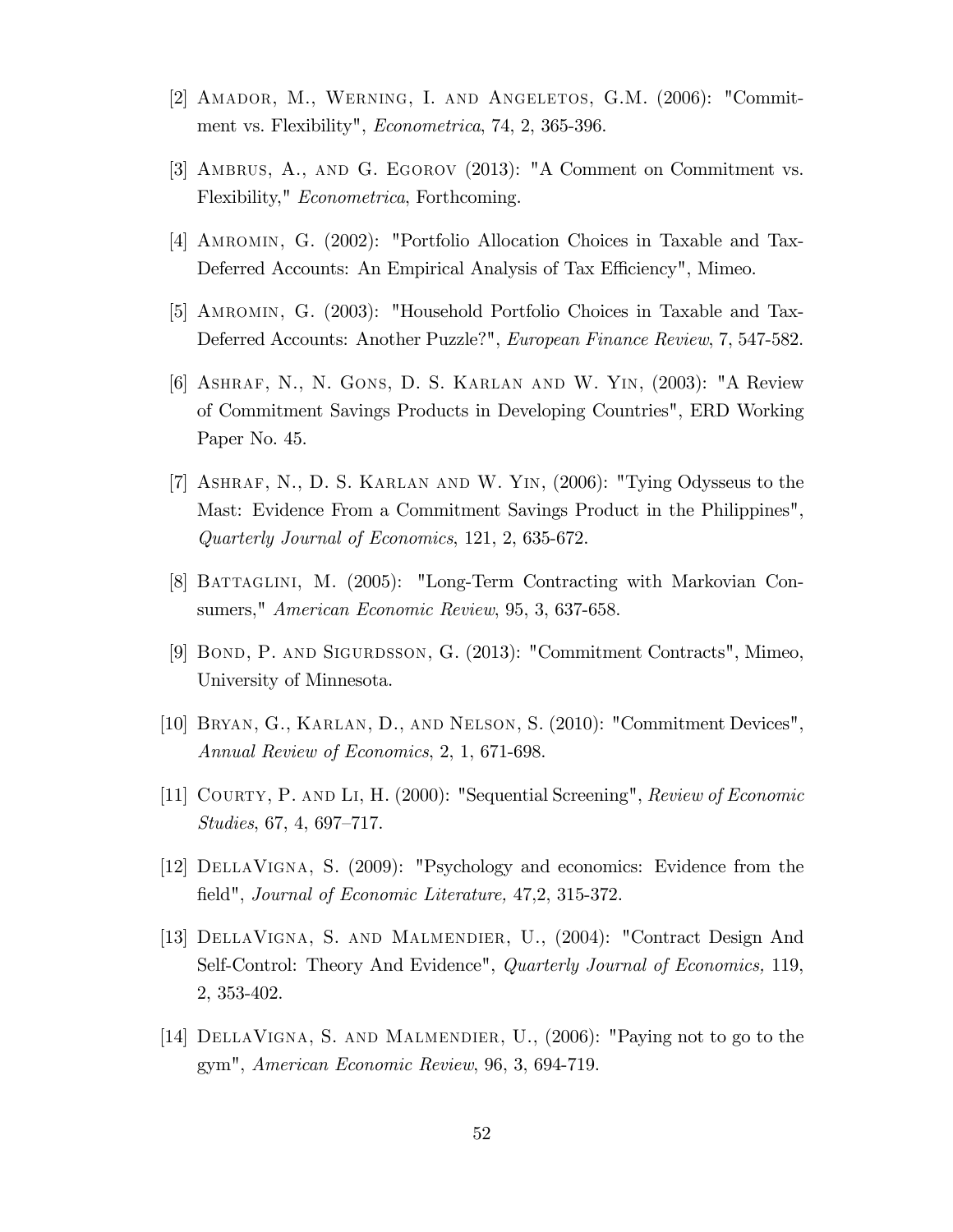- [15] Eliaz, K. and Spiegler, R., (2006): "Contracting with diversely naive agents", Review of Economic Studies, 73, 3, 689-714.
- [16] Eliaz, K. and Spiegler, R., (2008): "Consumer optimism and price discrimination", *Theoretical Economics*,  $3, 4, 459-497$ .
- [17] ESTEBAN, S. AND MIYAGAWA, E., (2006a): "Temptation, self-control, and competitive nonlinear pricing", Economics Letters, 90, 3, 348-355.
- [18] Esteban, S. and Miyagawa, E., (2006b): "Optimal menu of menus with self-control preferences", Mimeo, Universitat Autònoma de Barcelona.
- [19] Esteban, S., Miyagawa, E. and Shum, M. (2007): "Nonlinear pricing with self-control preferences", *Journal of Economic Theory*, 135, 1, 306-338.
- [20] Gottlieb, D. (2008): "Competition over Time-Inconsistent Consumers," Journal of Public Economic Theory, 10,4, 673-684.
- [21] GRUBB, M.  $(2009)$ : "Selling to Overconfident Consumers," American Economic Review, 99, 5, 1770-1870.
- [22] Gul, F, and W. Pesendorfer (2001): "Temptation and Self-Control," Econometrica, 69, 1403-1435.
- [23] HEIDHUES, P. AND KOSZEGI, B. (2010): "Exploiting naivete about selfcontrol in the credit market", American Economic Review, 2279-2303.
- [24] Holden, S., Ireland, K., Leonard-Chambers, V., and Bodgan, M. (2005): "The Individual Retirement Account at Age 30: A Retrospective", Investment Company Institute, 11, 1.
- [25] HOLDEN, S., SCHRASS, D. (2008): "The Role of IRAs in U.S. Households' Saving for Retirement, 2008", Investment Company Institute, 18, 1.
- [26] HOLDEN, S., SCHRASS, D.  $(2009)$ : "The Role of IRAs in U.S. Households' Saving for Retirement, 2009", Investment Company Institute, 19, 1.
- [27] HOLDEN, S., SCHRASS, D. (2010a): "The Role of IRAs in U.S. Households' Saving for Retirement, 2010<sup>n</sup>, Investment Company Institute, 19, 8.
- [28] Holden, S., Sabelhaus, J., and Bass, S. (2010b): "The IRA Investor Profile. Traditional IRA Investors' Contribution Activity, 2007 and 2008", Investment Company Institute.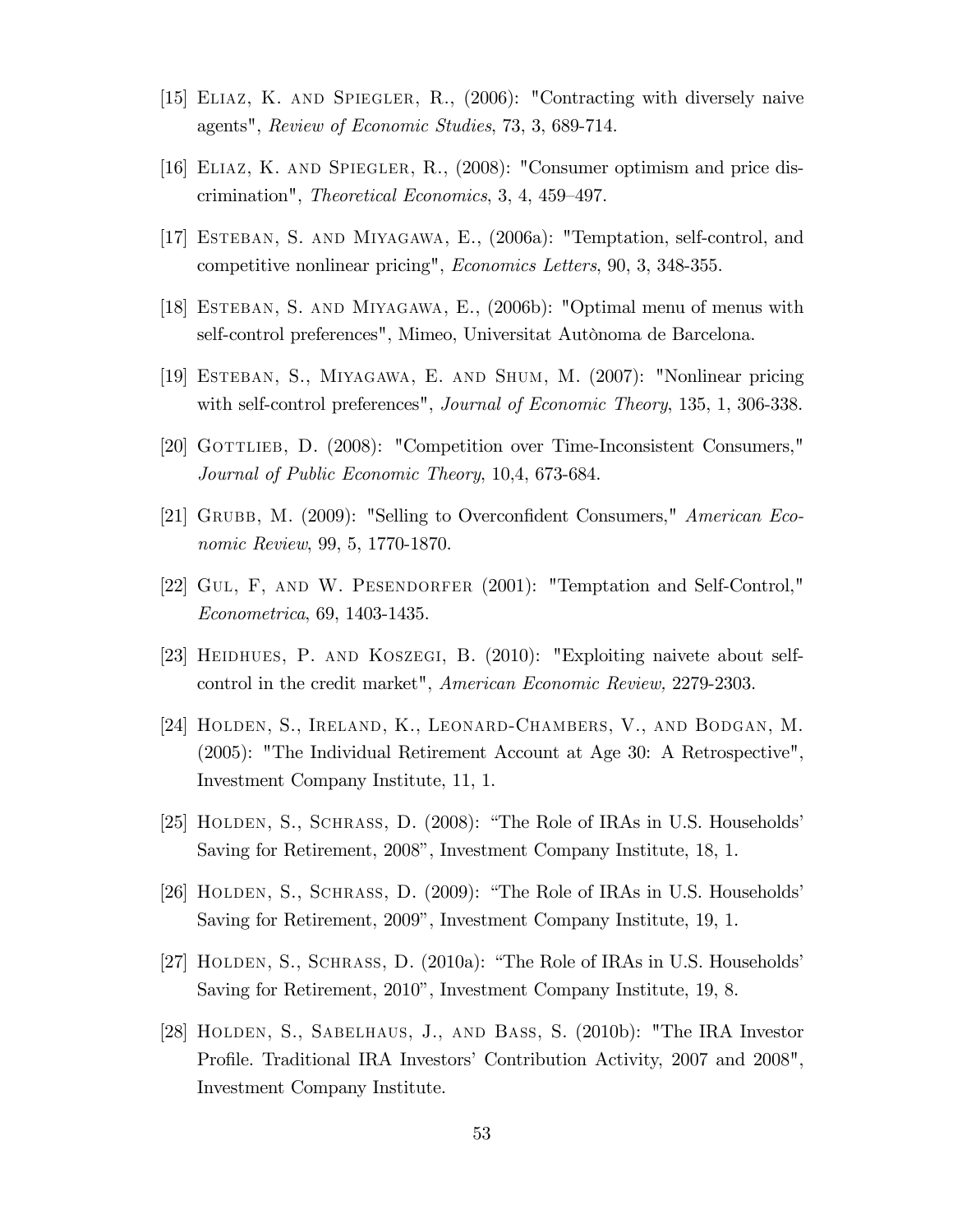- [29] Jianye, Yan (2012): "Contracting with a Quasi-hyperbolic Agent under Incomplete Information: A Second-best Investment Good Pricing", Journal of Economics, 119, 353-402.
- [30] Kreps, D. (1979): "A Representation Theorem for Preference for Flexibility", Econometrica, 47, 565-577.
- [31] LAIBSON, D. (1997): "Golden eggs and hyperbolic discounting." *Quarterly* Journal of Economics, 112, 2, 443-478.
- [32] Laibson, D. (1998): "Life-Cycle Consumption and Hyperbolic Discount Functions", European Economic Review, 42, 861-871.
- [33] LUENBERGER, D. G. (1969): "Optimization by Vector Space Methods". New York: Wiley.
- [34] MUNNELL, A. H., SUNDÉN, A. E. (2006): "401(k) Plans Are Still Coming Up Short", Brookings Institute Press.
- [35] Mussa, M., and Rosen, S. (1978): "Monopoly and Product Quality", Journal of Economic Theory, 18, 2, 301-317.
- [36] Myerson, R. B. (1981): "Optimal Auction Design", Mathematics of Operation Research, 6, 1, 58-73.
- [37] Myerson, R. B. (1986): "Multi Stage Games with Communication", Econometrica, 54, 2, 323-358.
- [38] O'DONOGHUE, T. AND RABIN, M. (1999a): "Doing It Now or Later", American Economic Review, 89, 1, 103-124.
- [39] O'DONOGHUE, T. AND RABIN, M. (1999b): "Incentives for Procrastinators", Quarterly Journal of Economics, 114, 3, 769-816.
- [40] OíDonoghue, T. and Rabin, M. (2001): "Choice and Procrastination", Quarterly Journal of Economics, 116, 1, 121-160.
- [41] OíDonoghue, T. and Rabin, M. (2003): "Studying Optimal Paternalism, Illustrated by a Model of Sin Taxes", American Economic Review, 93, 2, 186- 191.